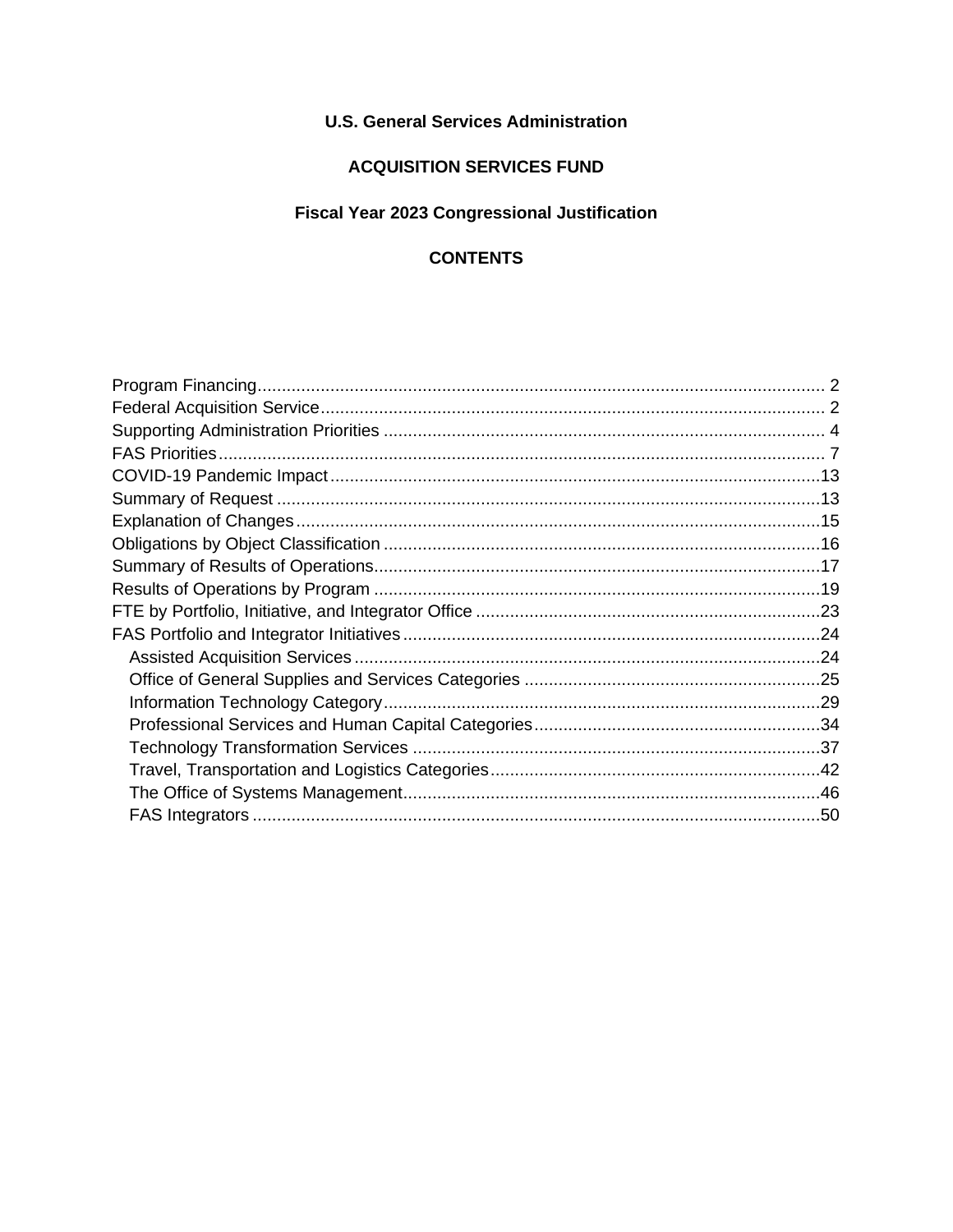## <span id="page-1-0"></span>**Program Financing**

The Acquisition Services Fund (ASF) is a full-cost-recovery revolving fund financing a majority of the Federal Acquisition Service's (FAS) operations. FAS also includes organizations that are funded out of the Operating Expense appropriation, the Transportation Audits warrant, and the Federal Citizen Services Fund (FCSF). The ASF provides for the acquisition of information technology (IT) solutions, telecommunications, motor vehicles, supplies, and a wide range of goods and services for Federal agencies. This fund recovers costs through fees charged to Federal agencies for services rendered and commodities provided.

The ASF is authorized by section 321 of title 40, U.S. Code, which requires the Administrator to establish rates to be charged to agencies receiving services that: (1) recover costs; and (2) provide for the cost and capital requirements of the ASF. The ASF is authorized to retain earnings to cover these costs, such as replacing fleet vehicles, maintaining supply inventories adequate for customer needs, and funding anticipated operating needs specified by the Cost and Capital Plan.

#### <span id="page-1-1"></span>**Federal Acquisition Service**

The mission of the Federal Acquisition Service (FAS) is to:

*Provide an exceptional customer experience by delivering best value goods and services through an increasingly digital environment.*

The FAS mission reflects a commitment to delivering service, innovation, and value through efficient operations, market expertise, and proactive partnerships with both customer agencies and private sector vendors. FAS accomplishes this mission by providing solutions to partner agencies through six business portfolios helping agencies buy smarter and achieve administrative cost savings throughout the Government.

In order to better carry out this mission, FAS works to improve tools and systems for agency buyers and suppliers by:

- Providing more access to data and information
- Streamlining the ordering process
- Improving acquisition solutions and contracts
- Creating centers of expertise on the products and services FAS provides

In addition, FAS is identifying ways to provide more centralized services and platforms for agency partners.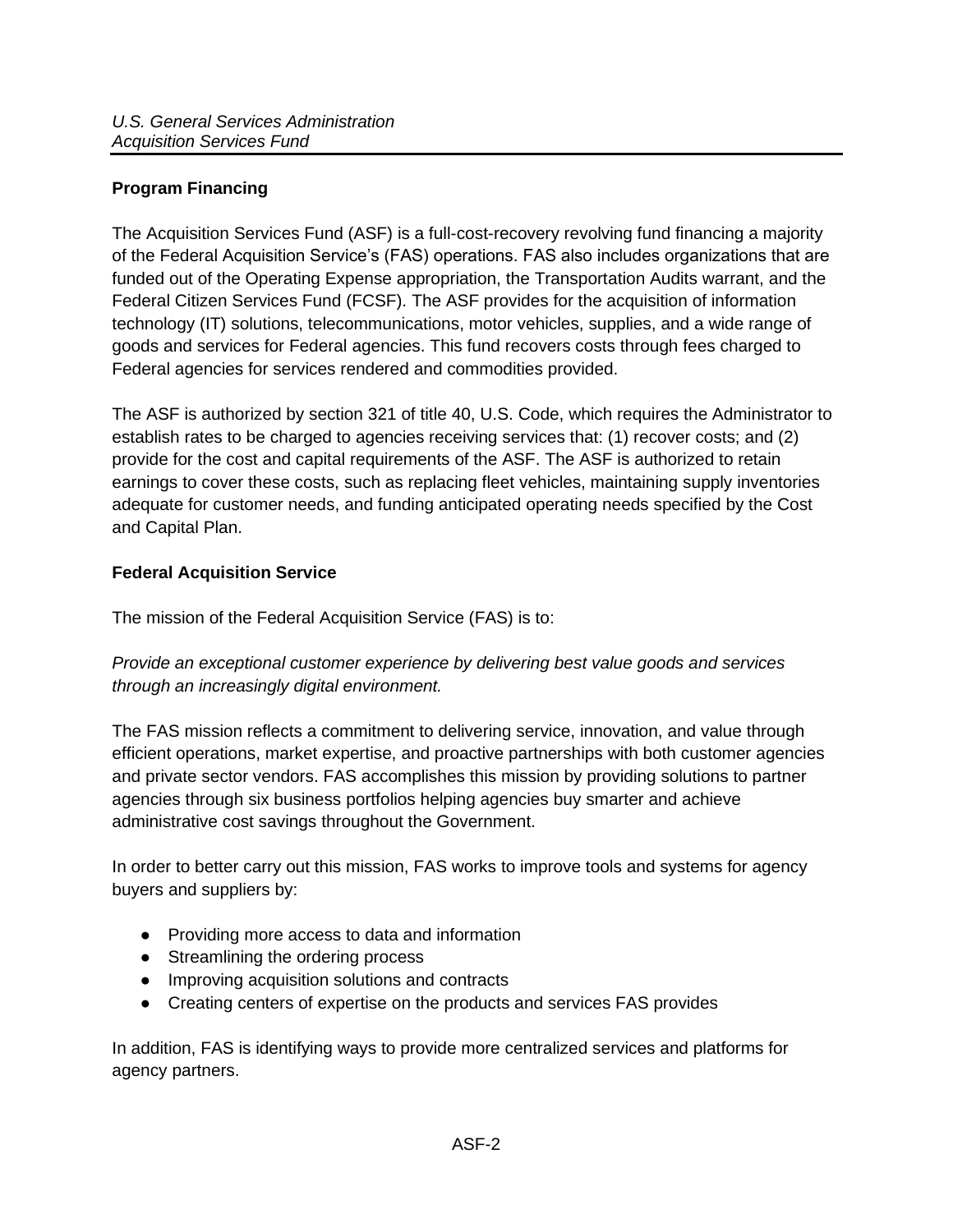FAS tailors its current offerings to help partner agencies improve transparency, increase competition, and reduce duplication to minimize administrative costs so the agencies can focus on mission-critical activities.

The ASF currently funds six business portfolios and one strategic initiative within FAS:

*Assisted Acquisition Services (AAS)* - assists agencies in making informed procurement decisions and serves as a center of acquisition excellence for the Federal community. AAS provides acquisition, technical, and project management services related to information technology and professional services at best value.

*Office of General Supplies and Services Categories (GS&S)* - provides partner agencies with general products such as furniture, office supplies, and hardware products. GS&S centralizes acquisitions on behalf of the Government to strategically procure goods and services at reduced costs while ensuring regulatory compliance for partner agency procurements. This portfolio also provides personal property disposal services to partner agencies, which are partially funded by the Operating Expenses appropriation.

*Information Technology Category (ITC)* - provides access to a wide range of commercial and custom IT products, hardware, software, telecommunications, and security services and solutions to Federal, state, and local agencies.

*Professional Services & Human Capital Categories (PSHC)* - provides Federal agencies with professional and human capital services contract solutions, including payment solutions through the GSA SmartPay® program.

*Technology Transformation Services (TTS)* - partners with Government agencies to transform the way they build, buy, and share technology by using modern methodologies and technologies to help Federal agencies improve the public's digital experience with the Government. TTS helps agencies make their services more accessible, efficient, and effective with modern applications, platforms, processes, personnel, and software solutions.

*Travel, Transportation, and Logistics Categories (TTL)* - provides partner agencies with travel, transportation, and relocation services; motor vehicle acquisition; and motor vehicle fleet leasing services.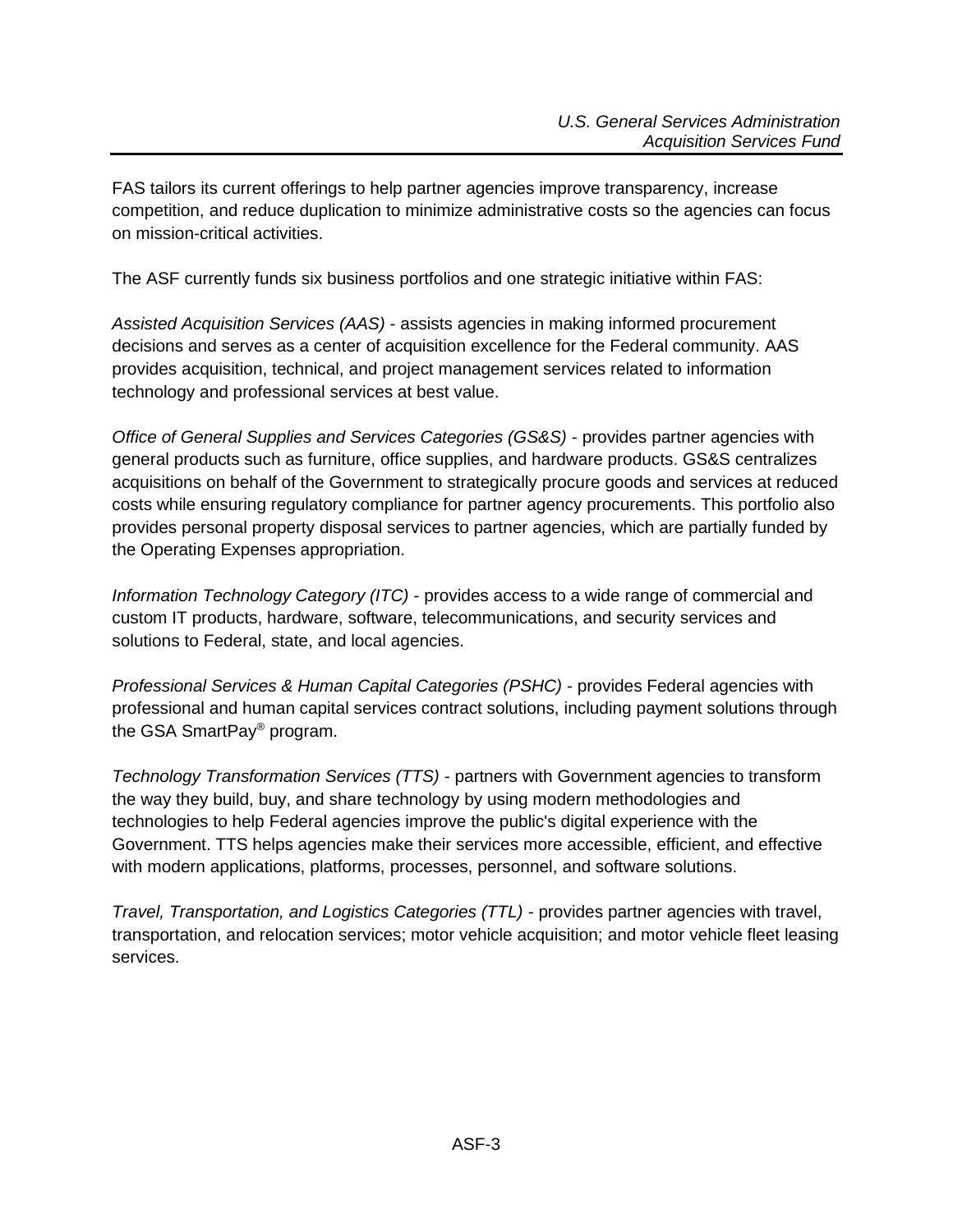*Integrated Award Environment (IAE) -* provides centralized technology to support a modernized Federal award environment. IAE provides a Government-wide service in collaboration with governance groups of interagency experts by providing technology solutions to manage the collection and display of standardized data that is critical to maintaining the integrity of Federal procurement and financial assistance awarding processes and navigating the Federal acquisition lifecycle.

# <span id="page-3-0"></span>**Supporting Administration Priorities**

FAS has a substantial role to play in supporting the Administration's priorities, one that will have a lasting impact on the communities it serves. FAS will continue to deliver best value products and services to enable its customers' missions and will continuously work to improve the overall experience for buyers and suppliers. In doing so, FAS will leverage its buying power, partnerships, and unique position across Government to drive socioeconomic impact, equity, and racial justice; drive nationwide policy on environmental protection; and drive the continued economic recovery and COVID response.

Climate Change - GSA is finalizing several strategic plans that will set its sustainability and climate adaptation priorities for the next several years.

The GSA Climate Change Risk Management Plan describes the steps GSA will take to develop a robust and resilient capacity to manage climate change risks and secure Federal real property and supply chain investments.

FAS will lead several high priority actions identified in the plan, including:

- Incorporating climate risk management into acquisitions for the most critical supplies and services at risk to disruption
- Implementing strategies and actions to mitigate climate risks to its inventory of leased vehicles
- Uncovering major climate risks by category and considering opportunities to incorporate climate adaptation considerations into Best-in-Class (BIC) criteria
- Working closely with customers and industry partners to ensure appropriate products/services are available to sustain mission-critical Federal operations.

The GSA Sustainability Plan will identify priority strategies and actions in major mission areas, including procurement and fleet management.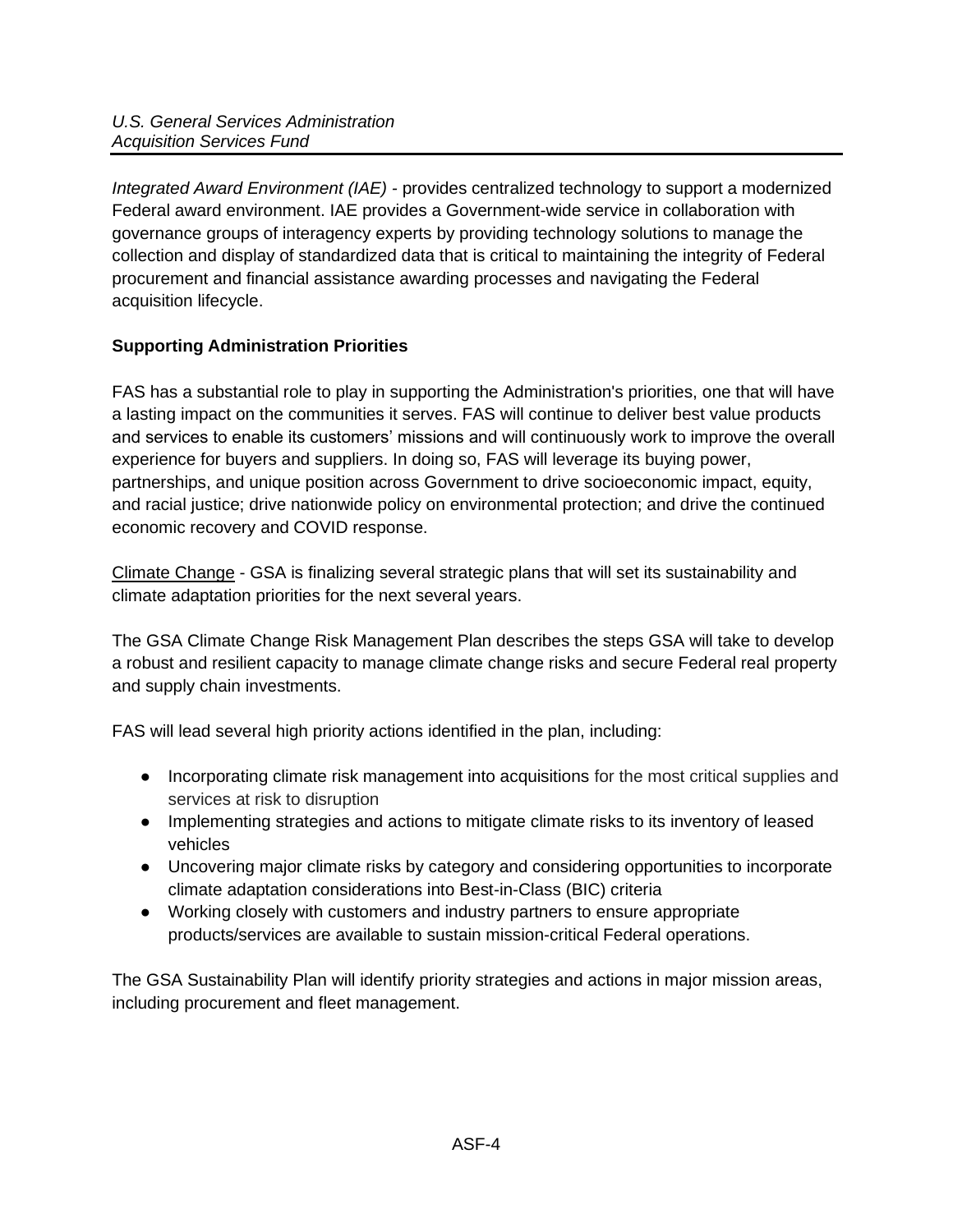As outlined in this plan, FAS will lead several actions that support sustainability, climate adaptation, and environmental justice over the next several years, including:

- Expanding installation of telematic devices, supporting the Government's transition to zero-emission vehicles, and expanding installation of Electric Vehicle Supply Equipment (EVSE) at GSA facilities
- Reviewing all BIC contracts to ensure they contain the appropriate FAR clauses that support using hydrofluorocarbon (HFC) alternatives
- Proactively screening Government-wide contracts to incorporate appropriate sustainability requirements and encourage disclosure and reduction of greenhouse gas (GHG) emissions, where feasible
- Improving the accuracy of sustainable product designations on FAS e-commerce platforms
- Updating the resources and tools for the Federal acquisition workforce, such as th[e](https://sftool.gov/GreenProcurement/) [Green Procurement Compilation \(GPC\)](https://sftool.gov/GreenProcurement/) and [Framework for Managing Climate Risks](https://sftool.gov/plan/553/framework-managing-climate-risks-federal-agency-supply-chains) to Federal [Agency Supply Chains,](https://sftool.gov/plan/553/framework-managing-climate-risks-federal-agency-supply-chains) to align with changes in Federal policies

Advancing Equity through the Federal Government - As the acquisition arm of the Federal Government, GSA remains uniquely positioned to connect the private sector with Federal agencies seeking to fulfill business needs, while focusing on efforts to advance equity in Federal procurement. GSA will continue to invest in its workforce, systems, and data to help meet Administration priorities.

Areas of focus include:

- Enhanced market research/intelligence into emerging markets
- Reducing barriers of entry for small businesses in Federal procurement (including Small Disadvantaged Businesses)
- Increased emphasis on training and support to increase small business opportunities for success
- Utilization of advanced data analytics to identify categories of spend that could be targeted for socio-economic opportunities

Evidence & Evaluation - FAS will be supporting the Administration's evidence and evaluation priorities by launching learning agenda priorities, in support of GSA's strategic goals.

In support of a modern, accessible, and streamlined marketplace connecting buyers to the suppliers and business solutions that meet their needs, FAS will be evaluating what strategies are most effective at increasing participation in procurement and contracting opportunities for underserved communities and small businesses.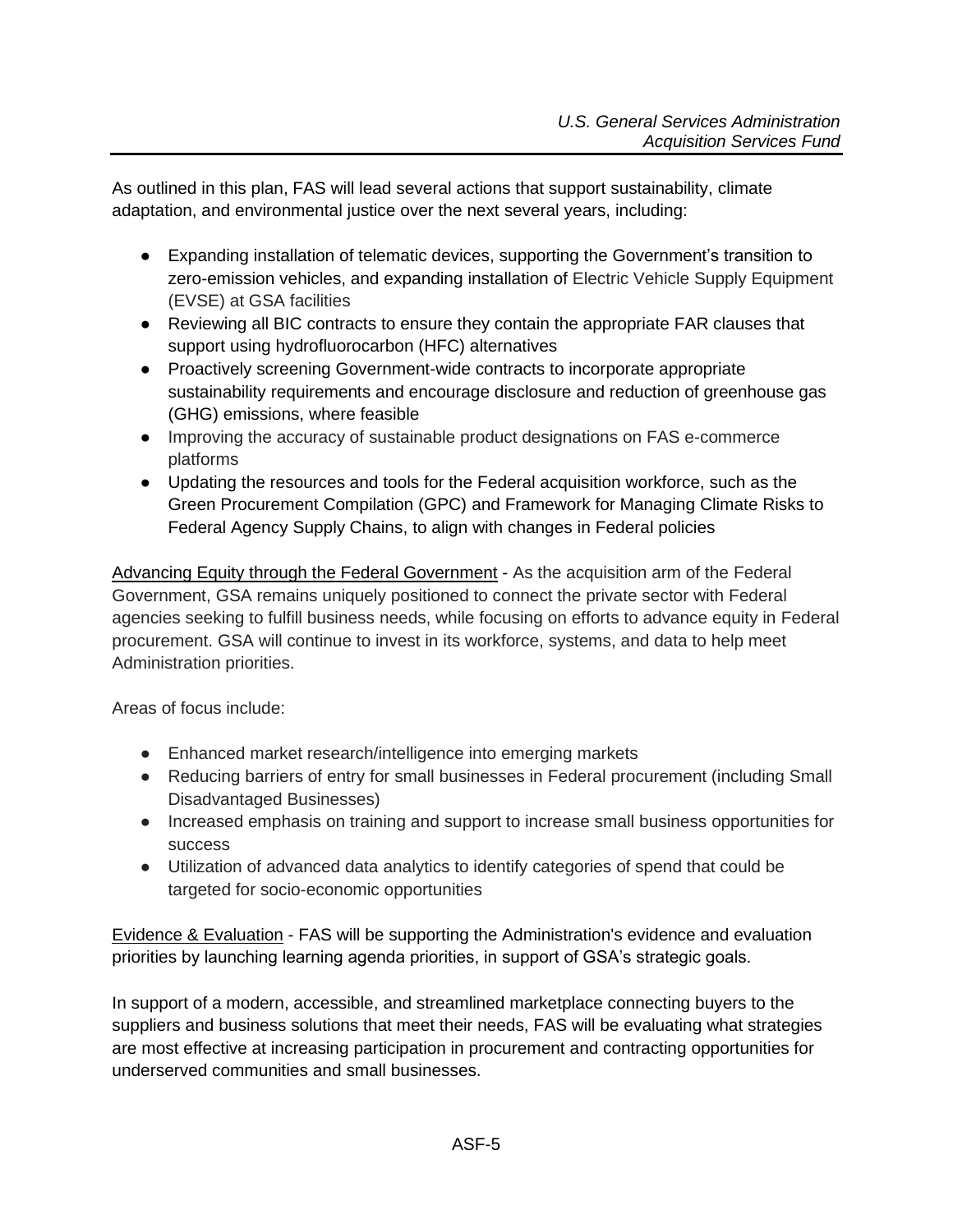Key evaluation priorities include:

- Barriers to procurement and contracting opportunities associated with the FAR
- Evidence-based changes that can be implemented and their potential effect
- Acquisition program or policy changes that can address and reduce administrative barriers for GSA customers, especially those that have a disproportionate impact on underserved communities
- The impact of a new preference program to expand procurement opportunities for underserved Communities

In support of a digital Government that delivers for the public through trusted, accessible and user-centered technologies, FAS will evaluate how GSA technology solutions support effective service delivery to the public, including resources from both the ASF and the Federal Citizen Services Fund which supports TTS.

Key evaluation priorities include:

- Identifying opportunities to improve access to Government-wide contracts and acquisition vehicles for small businesses and other disadvantaged groups
- Ensuring FAS websites and systems are accessible and comply with the IDEAct, which includes coming into compliance with the US Web Design System

In support of a Government that capitalizes on interagency knowledge sharing, collaboration and repeatable solutions to improve operations and deliver value for the American people, FAS will evaluate how to strengthen shared solutions to improve operations and deliver value for the American people.

Key evaluation priorities include:

- Techniques to encourage agencies to adopt centralized services and shared solutions
- Developing programs or policies that are effective at promoting the use of electric vehicles
- Changes in Federal travel policies and offerings that can best support the future of Federal work

Made in America - FAS and GSA are well positioned to support the Administration's goal to have Federal agencies buy more products made in the United States. In FY 2021, GSA, in conjunction with the OMB Made in America Office (MIAO), launched www.madeinamerica.gov, a public transparency website which displays non-availability procurement waiver submissions. By making such waivers public in a central location, domestic businesses can easily review the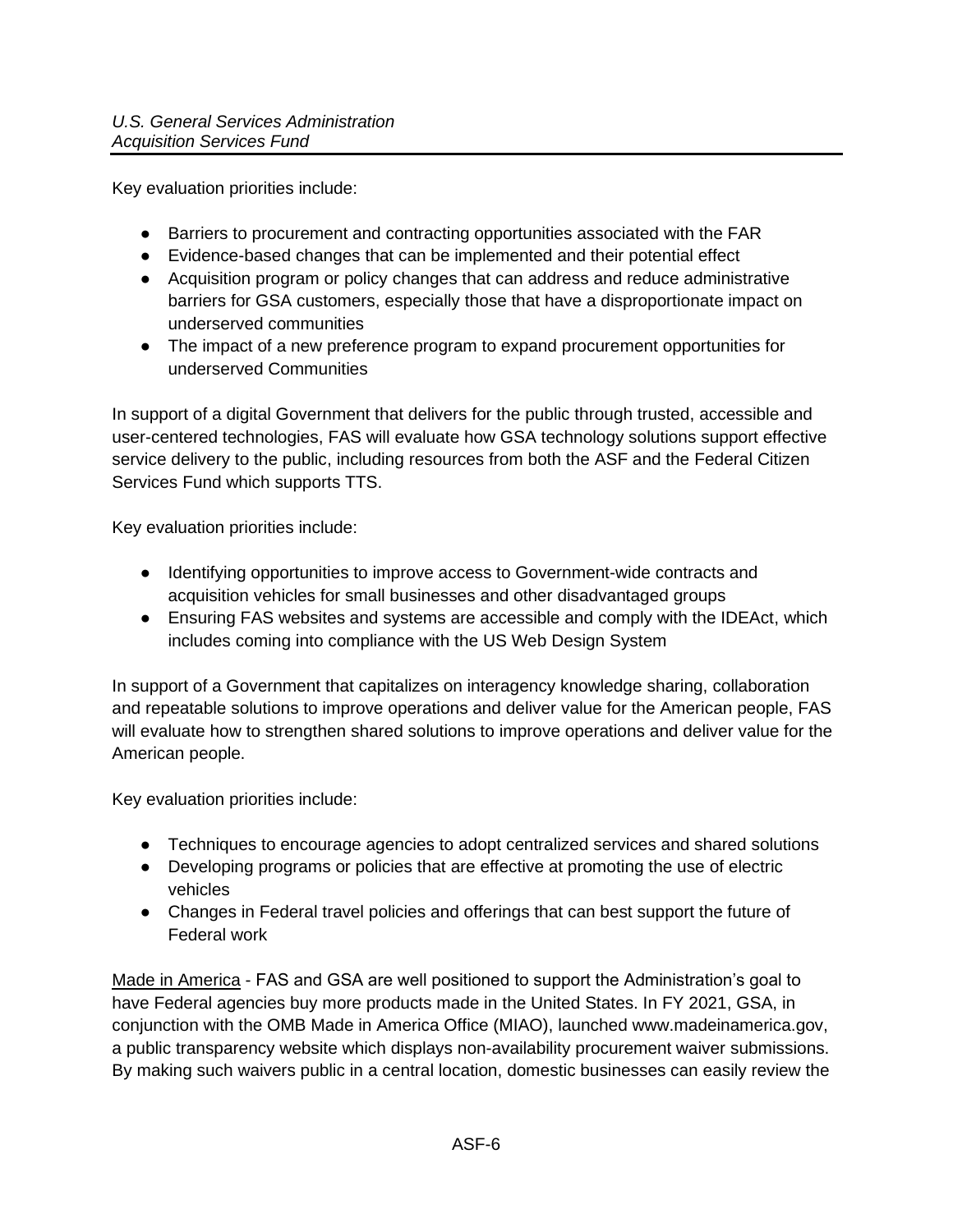requests and notify the Government if they are able to provide a solution that the Government was not previously aware of.

In FY 2022 and FY 2023, GSA will be supporting this priority and the Infrastructure Investment and Jobs Act (IIJAA) by:

- Developing a front-end Federal agency log-in application for agencies to enter both financial assistance and procurement waiver data
- Making publicly available days both financial assistance and procurement waivers
- Developing additional procurement waiver types, making enhancements and adding new functionalities to the MIAO reviewer portal (to include workflow capacity for both MIAO staff and Federal users), instituting data analytics and reporting, and making further enhancements to the public transparency site

IT Modernization & Cybersecurity - FAS is leading the way in IT Modernization & Cybersecurity for the Federal Government through its various internal investments in FAS systems and technology, as well as the services its various portfolios such as ITC and TTS provide to other Federal agencies. These efforts are further detailed in the following section on FAS Priorities.

# <span id="page-6-0"></span>**FAS Priorities**

FAS strives to modernize the Federal Government's procurement and technology practices in order to more effectively offer **centralized services**, deliver mission outcomes, provide excellent service, and efficiently manage taxpayer dollars. FAS is committed to improving its **[customer, supplier, and workforce experiences](https://docs.google.com/document/d/1FKSgcRhYZm3l9g5IntwPmmYG1s5rvEYGxGLe9jD-uqs/edit#bookmark=id.kbxm213q7f37)** through streamlined human-centered design practices. FAS is investing in **[modernized and consolidated technologies](https://docs.google.com/document/d/1FKSgcRhYZm3l9g5IntwPmmYG1s5rvEYGxGLe9jD-uqs/edit#bookmark=id.614ybcyaal4m)** to efficiently deliver those experiences. And FAS is directly supporting the **[implementation of many policy](https://docs.google.com/document/d/1FKSgcRhYZm3l9g5IntwPmmYG1s5rvEYGxGLe9jD-uqs/edit#bookmark=id.wrmqbctryb26)  [initiatives](https://docs.google.com/document/d/1FKSgcRhYZm3l9g5IntwPmmYG1s5rvEYGxGLe9jD-uqs/edit#bookmark=id.wrmqbctryb26)** to create a more secure, transparent, and equitable Government. These efforts result in substantial benefits to FAS, GSA, the Federal Government, and ultimately the taxpayer.

**Centralized Services** - FAS has long been a leader in providing centralized services for other Federal agencies. Examples of such services include:

E-Gov Travel Service 2 - FAS manages the E-Gov Travel Service 2 (ETS2), a Governmentwide, web-based, and world-class travel management service. This streamlined service continually applies commercial best practices to realize travel efficiencies and deliver a transparent, accountable, and sustainable service that yields exceptional customer satisfaction. It has been deployed by over 59 Executive Branch Agencies to provide common, secure, webbased, and automated services. ETS2 has allowed the Federal Government to eliminate over 250 disparate, non-web based and paper-driven systems.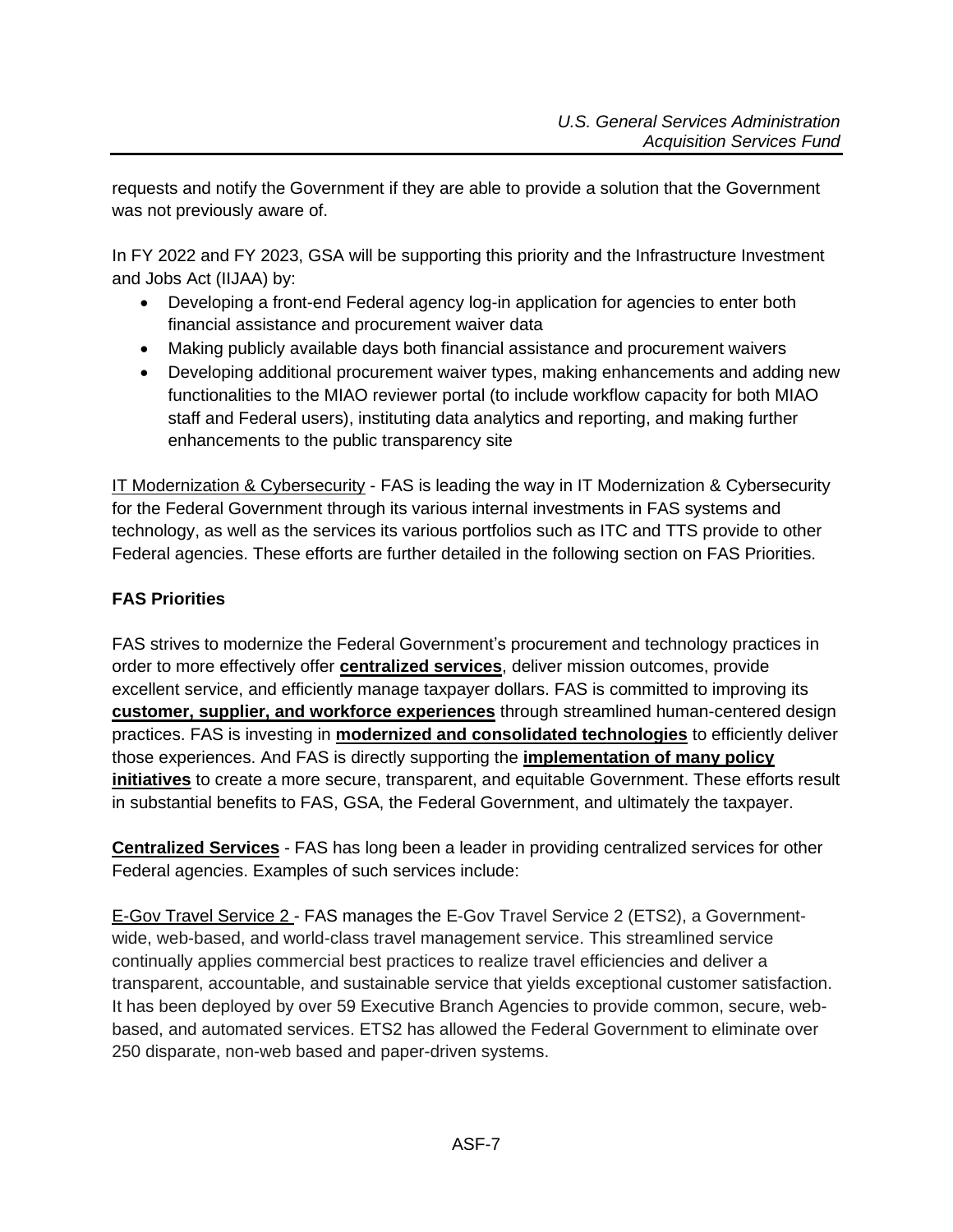GSA SmartPay® - FAS manages the SmartPay® program, the world's largest government charge card and commercial payment solution program. GSA provides payment solutions to more than 560 Federal agencies, organizations, and Native American tribal governments. These payment solutions allow authorized Government employees to make purchases on behalf of the Federal Government in support of their agency/organization's mission.

GSA Fleet Leasing - FAS leases over 200,000 vehicles to customer agencies and provides them with end-to-end fleet management services. These services include vehicle acquisition and disposal services, maintenance control and accident management services, loss prevention and fuel services, and a fleet management system with detailed and accurate data.

Integrated Award Environment - FAS manages a suite of systems, the Integrated Award Environment (IAE), that support agencies through the Federal awards lifecycle. These different systems manage, integrate, and unify the Federal award process to allow the Federal Government acquisition workforce, business partners, and assistance communities to support Federal Government operations.

# **Customer, Supplier, & Workforce Experience**

FAS is working to improve the Federal Marketplace (FMP) and optimizing the buying and selling experience by enhancing FAS's acquisition vehicles, focusing on listening to customer and industry partners, and modernizing systems to improve customer experience, and emphasizing workforce readiness.

*Improving the Multiple Award Schedule (MAS) Supplier Onboarding Process* - Under FAS's MAS program, FAS plans to build and deploy journey maps to identify inconsistencies throughout the program. FAS will review all entry points to the program and determine what can be consolidated or removed to streamline the supplier experience. FAS will use the journey maps to help suppliers understand how they can improve the information they provide and to identify systems requirements. FAS will also create training for new suppliers to strengthen their business marketing, leading to more connections with customer agencies and increased supplier retention under the MAS program.

*Improving the Digital Experience of Customers & Suppliers - Using Agile methodologies and in* partnership with its stakeholders, the Digital Experience (DX) team is developing a single platform that integrates all of FAS' online tools into one seamless digital experience that will support every phase of the acquisition journey starting from market research to a final transaction. With ongoing user feedback as the basis for any change, existing FAS tools will evolve and/or converge with the new DX solution. The initial focus is on developing an entry portal that provides streamlined access to acquisition support tools. The Digital Experience will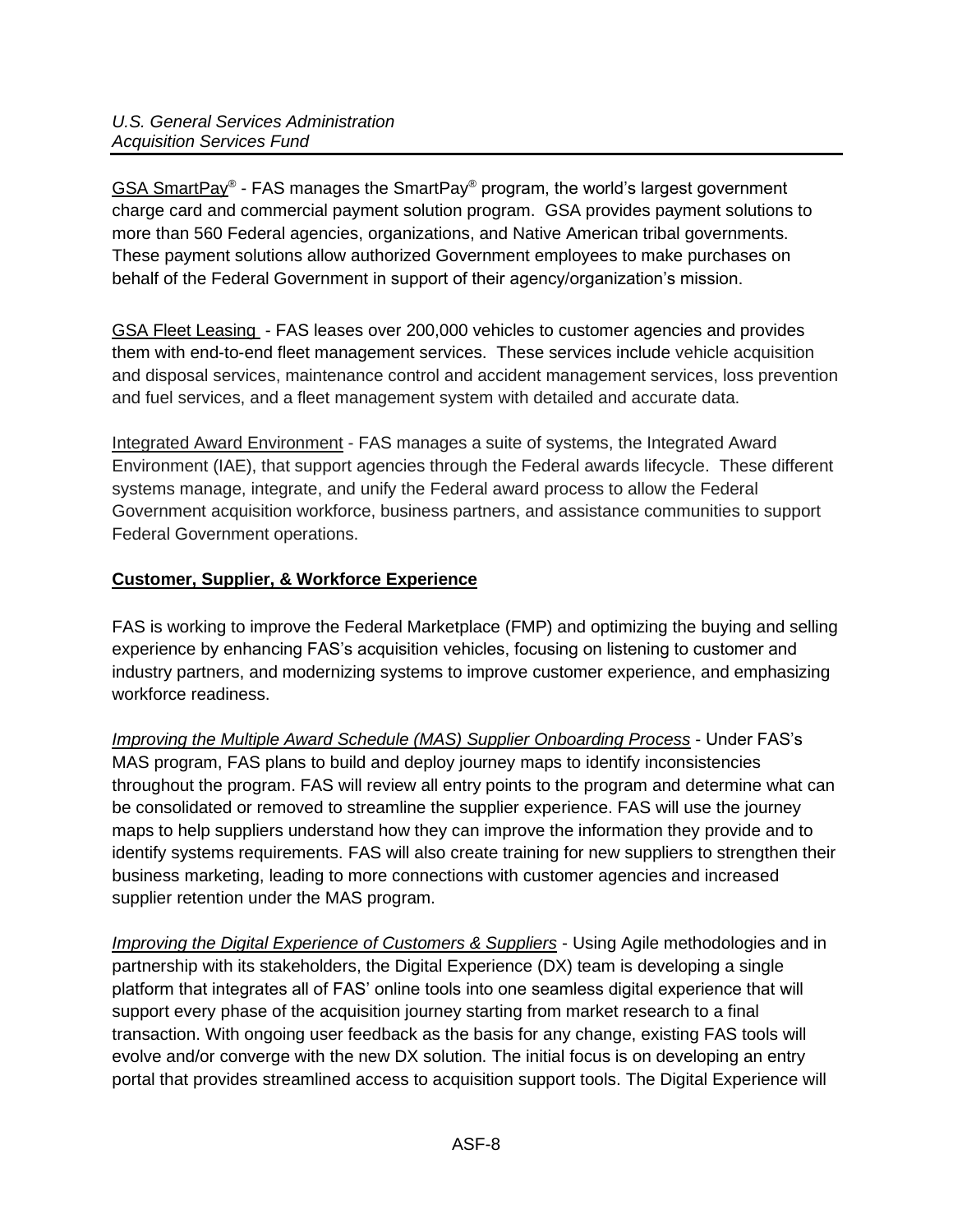iteratively evolve to eventually incorporate all FAS product & service offerings and become the premier online, self-service FAS buying site.

*Building the Services Marketplace* - The Services Marketplace - part of the overall FAS Federal Marketplace (FMP) - is a collective of contract offerings and initiatives that support the Federal Government's services procurement spend which is currently over 80 percent of common Federal procurement spend. The Services Marketplace (SMP) will improve FAS' services initiatives and offerings to streamline operations; improve the customer, supplier, & workforce experiences in buying and selling services; and increase use of FAS managed indefinite delivery/indefinite quantity (IDIQ) contracts (including the Multiple Award Schedules).

*Adapting the Workforce to Reentry and Hybrid Work* - COVID and the global pandemic demonstrated that working remotely is a proven concept. However, moving into the post-COVID world, the norm will be a hybrid workplace - with some workers coming into the office, while others remain remote. In this hybrid environment, employees will simultaneously have to be both more consistent and more flexible, building leadership skills, trust, and confidence to manage a successful hybrid workplace. Supervisors will also need to create an inclusive environment that equally values in-person and remote workers. FAS will need to support and develop its workforce to remain engaged and productive in this new workplace.

## **Modernize Through Technology**

FAS is enabling more efficient and effective mission-driven acquisition across the Government by modernizing its policies, processes, and technology. IT modernization efforts seek to simplify and streamline internal and external processes and provide a modern acquisition experience through innovative and user-friendly systems. FAS is committed to making interactions easier for Federal agency customers, improving suppliers' experience of doing business with the Government, and giving FAS employees the right tools to support service delivery and perform high-value activities.

*Enhancing Catalog Management -* Currently, FAS manages a catalog of millions of goods and services. The catalog management reform effort seeks to deliver a superior catalog management capability that delivers on better catalog data and improves the buying and selling experience for customers, industry partners, and the workforce. This effort will involve a longerterm commitment to making processes and systems simpler, more modern, and more efficient.

FAS has developed a blueprint to transform the existing catalog management environment for customers, industry partners, and the acquisition workforce. Central to this Future-State Blueprint is a vision for a new Common Catalog that will serve as the single source of truth for FAS catalog data. Within this Common Catalog, FAS and supplier personnel will approve, store, enrich, and maintain catalogs to deliver higher quality catalog data to FAS technology platforms.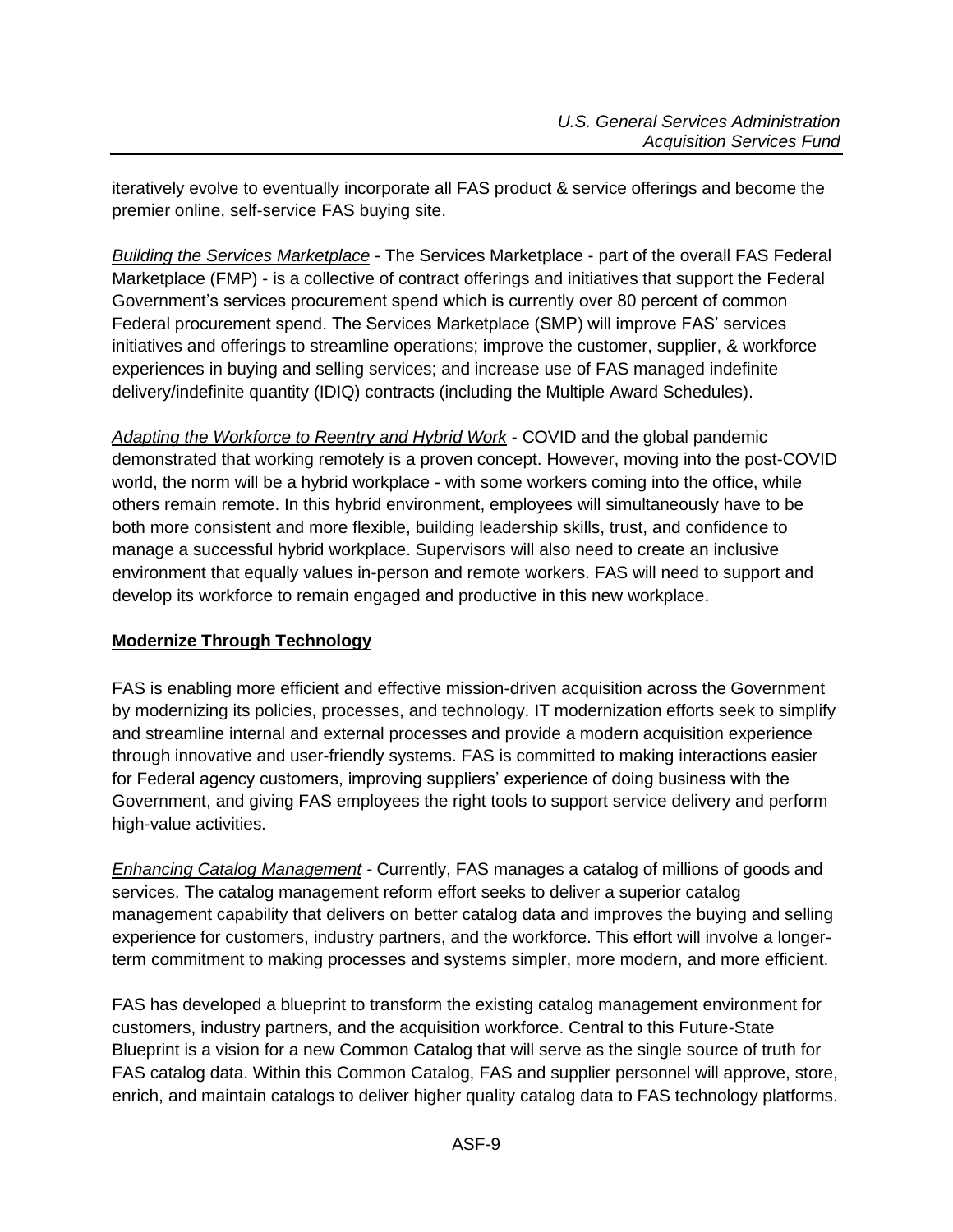This Future-State Blueprint also envisions improvements to existing FAS business processes and policies to ensure future-state catalog system readiness.

During FY 2021 and continuing through FY 2022 and FY 2023, the Catalog Management project will execute three core systems modernizations: (1) a Common Catalog Platform (CCP) to replace antiquated and burdensome catalog management systems; (2) an Authoritative Catalog Repository (ACR) to provide a cloud-based, extensible catalog data storage environment; and (3) a Verified Product Portal (VPP) to improve product catalog data quality and compliance.

*Developing an Enterprise Contract Writing System -* FAS is developing an enterprise Contract Acquisition Lifecycle Management (CALM) system to provide a modern, efficient contract writing system that supports the acquisition workforce. A pilot of CALM was completed in FY 2021 with a FAS business line, which resulted in the execution of the release to the public and award of the first solicitation using the system. CALM added source selection functionalities during the last quarter of FY 2021 and will incorporate artificial intelligence and machine learning capabilities to increase its efficiency during FY 2022 and FY 2023.

*Fully Transitioning to the Next Generation of Telecommunications Contracts -* Enterprise Infrastructure Solutions (EIS) is the Government-wide joint voice, video, data, and security service acquisition vehicle targeted for full adoption by FY 2024. These contracts efficiently leverage the scale of Government buying power while standardizing and optimizing major portions of the Federal technological infrastructure.

# **Compliance, Security, Sustainability, & Equity**

FAS is playing a major role implementing many Administration policies because of the reach and impact of its acquisition and technology solutions. Full confidence in the statutory and regulatory compliance of all FAS solutions has always been part of FAS's value proposition to agency customers. However, the value of that alignment to policy does not stop at meeting minimum requirements. Instead, FAS is driving important changes to the Government and the markets it participates in through these policies such as improving digital and supply chain security, environmental sustainability, and equity between its stakeholders.

*Electrifying the Federal Fleet -* FAS is working closely with the Office of Management and Budget (OMB) and other key stakeholders in support of the Administration's goal of transitioning to a clean, zero emission fleet. FAS is leading the effort to procure zero emission and electric vehicles, as well as the associated charging infrastructure in order to reduce carbon emissions and transition from conventionally fueled vehicles. These efforts are part of a multi-year transformation of the Federal fleet, which will help tackle climate change as well as position the United States as the global leader in electric vehicle manufacturing. Further details on funding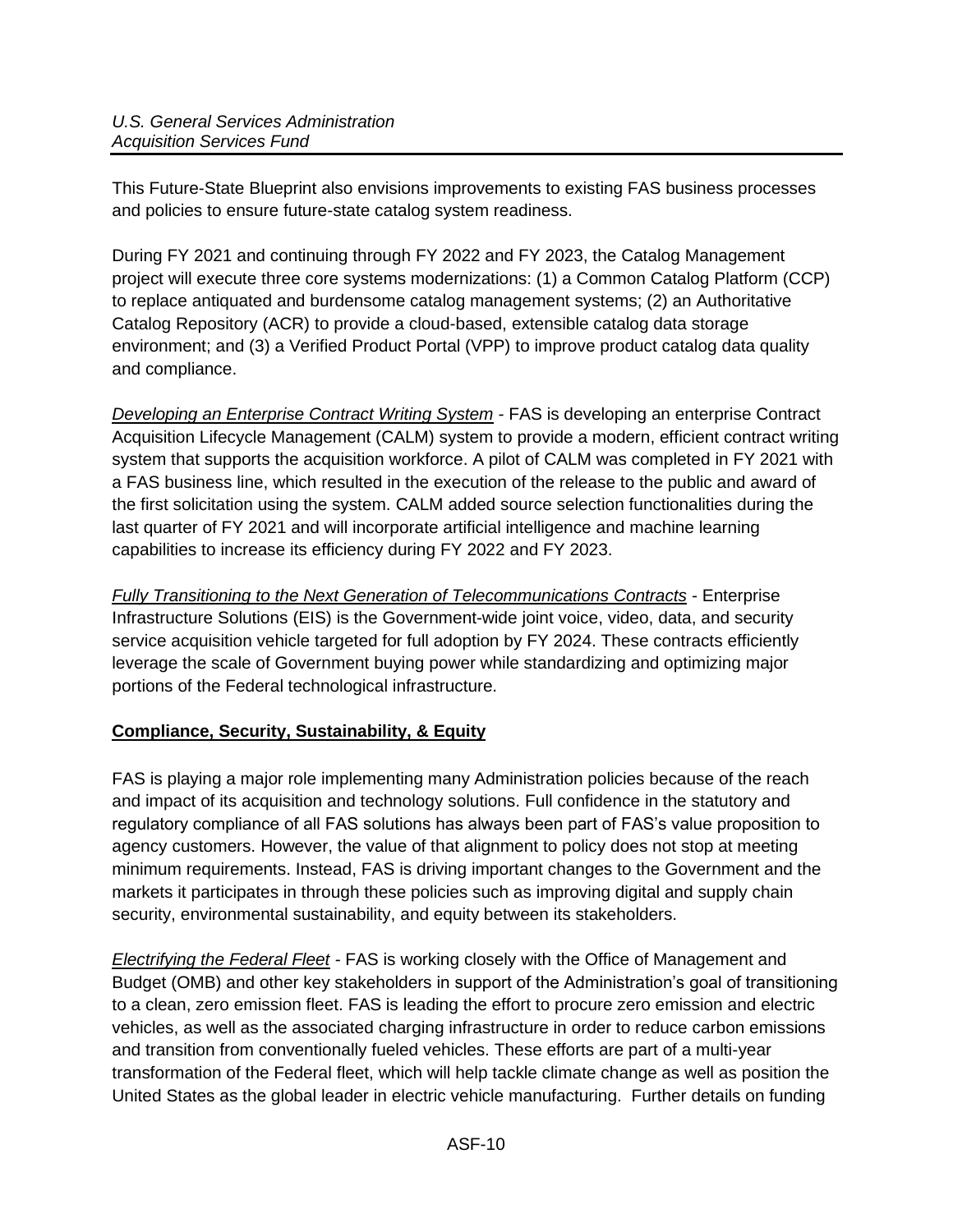requested for the electric vehicles initiative can be found in the Electric Vehicles Fund section of GSA's FY 2023 Congressional Justification.

*Leveraging Acquisition to Identify, Deter, and Respond to Cyber Threats -* GSA will support the Administration's goal of preventing, detecting, assessing, and remediating cyber incidents to protect national and economic security. GSA will achieve this goal through interagency collaboration; policy and regulation guidance; moving towards a Zero Trust Architecture; developing and implementing vendor, customer, and acquisition workforce communications of new cyber requirements; and monitoring vendor offerings on GSA acquisition vehicles.

*Supply Chain Risk Management (SCRM)* - FAS has made SCRM an enterprise priority. The United States faces increasing supply chain risk in a global supply chain with bad actors seeking to disrupt that supply chain. As a consequence, FAS is taking a proactive approach to prevent and mitigate risk to the supply chain by establishing processes, leveraging technology, and educating the workforce to mitigate this risk.

Over the past several years, FAS has worked diligently with customer agencies and suppliers to implement Section 889 of the FY 2019 NDAA (hereafter referred to as "Section 889"). Successfully implementing Section 889 and assisting customers through navigating its impact continues to be a priority for FAS. Section 889 prohibitions on purchasing covered telecommunications equipment and services and prohibitions on contracting with entities using certain covered telecommunications equipment and services as well as video surveillance equipment impacted transactions through the ASF's various acquisition vehicles in FY 2021 and will continue to impact transactions through FY 2023. Accordingly, the various FAS programs are actively working to mitigate any impacts on the supply chain.

In FY 2021, implementation of Section 889 had a neutral impact on transactions through the ASF's various acquisition vehicles as FAS leveraged automated acquisition processes and communicated extensively with industry and customers before the prohibition effective date to mitigate potential negative impacts. When 889 Part B took effect, FAS rapidly modified many of the existing contract vehicles which minimized delays in orders under those contracts.

For FY 2022 and FY 2023, it is projected that implementation of Section 889 will have a minimal impact to the ASF as a result of the prohibition being fully implemented for most programs by the end of FY 2021. However, "white label" products represent a significant Section 889 implementation challenge. White labeling occurs when a covered entity manufactures telecommunication and video surveillance equipment, but the equipment is labeled with a different company name. It is currently very difficult for GSA to identify white label products, but in FY 2022 and FY 2023, FAS will implement acquisition risk mitigation strategies to remove and exclude white label products from its contracts. FAS will continue to adapt to the impacts of implementing Section 889 in order to safely and securely achieve its mission.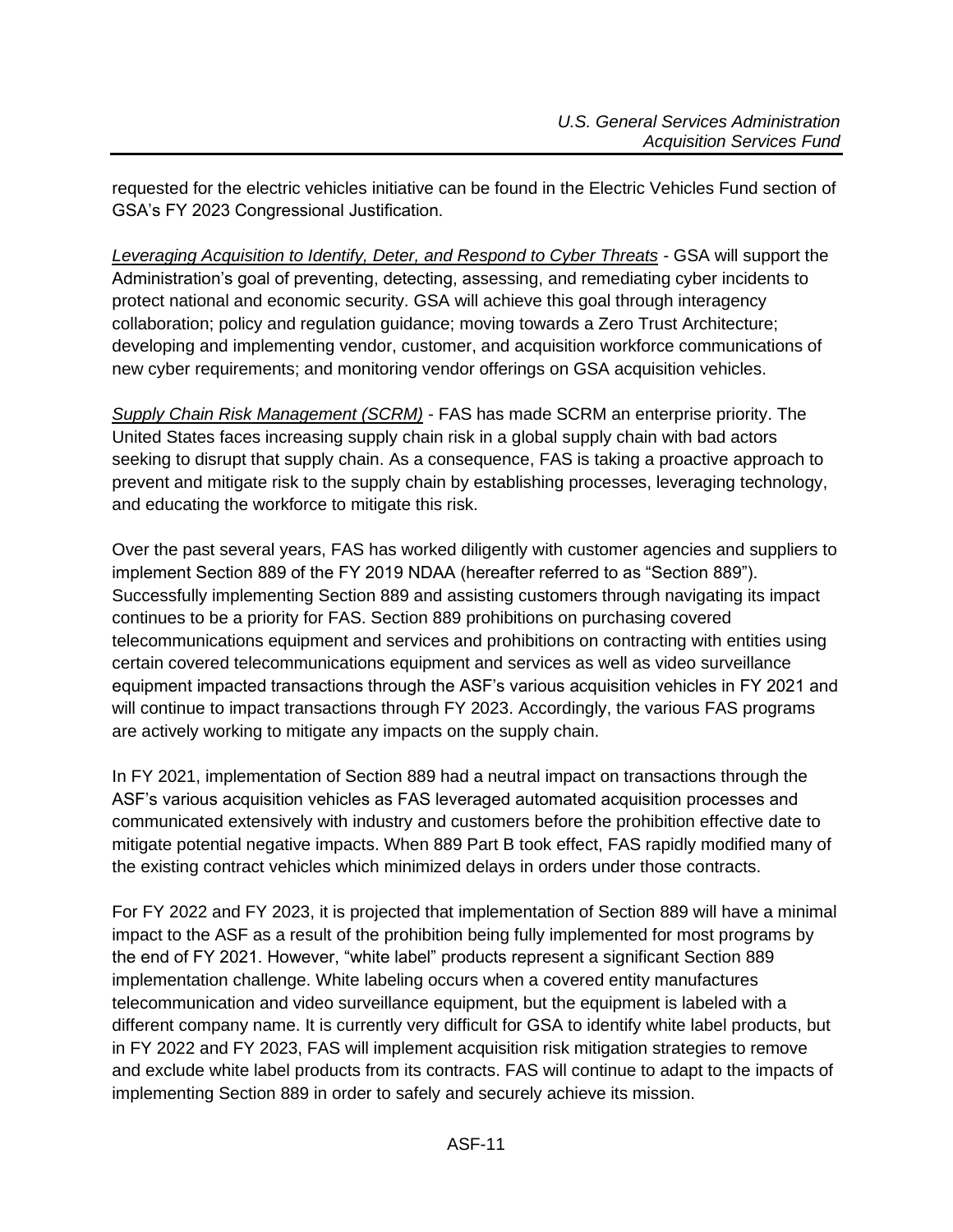In addition to implementing Section 889, FAS will continue ongoing compliance initiatives that support the goals represented in Executive orders. Specifically in relation to E.O. 14005, *"Ensuring the Future Is Made in All of America by All of America's Workers,"* which seeks to maximize the purchase and use of goods, products, and materials produced in, and services offered in, the United States; FAS executes an automated acquisition process to help ensure that Schedule products are TAA-compliant and/or that products correctly list the country of origin as "US". Since FAS began running the process in 2018, the number of TAA flagged items and incorrect "US" designations has decreased by 89% and 44%, respectfully. FAS will also encourage expanded use of the Verified Products Portal (VPP), a manufacturer-facing portal containing authoritative product content. The data populated by participating manufacturers and wholesalers in the VPP will be used to standardize vendor catalogs and ensure products across GSA marketplaces are accurately represented.

As part of FAS efforts around SCRM, FAS and GSA IT partnered with DoD CIO's office to pilot commercially available vendor risk tools in FY 2021. One tool aggregates unclassified data using a series of algorithms to produce supply chain illumination maps and to rate risks related to cyber, financial, foreign influence and control, supplier relationships, and logistical and supply risks associated with COVID-19 impacts and other global events. The second tool specializes in cybersecurity risk ratings and has the capability to assist the Government in moving beyond self-attestation for vendors patching certain vulnerabilities, among other items. FAS has assessed the highest risk programs to determine which meet the criteria to be entered and monitored in the vendor risk tool pilot. GSA IT has used this pilot to assess its highest risk suppliers and FAS is currently in the process of extending these pilots in partnership with the DoD CIO.

*Developing Equitable Post Award Support Strategies for New Suppliers* - FAS believes that the Federal Supply Schedules are the best entry point for new contractors to Federal procurement. As FAS works to streamline onboarding of new contractors — many of which are expected to be in various Small Disadvantaged Business (SDB) categories — it will lead a companion effort to help these new entrants succeed.

GSA Small Business Government-wide acquisition contracts (GWACs) provide customer agencies an efficient way to access highly qualified small business IT service providers. With Polaris, GSA is looking to expand the industry partner base, provide greater access to emerging technologies, simplify proposal submission requirements, and improve the overall customer experience.

As part of GSA's commitment to equity in procurement, it will develop a supplier diversity plan focused on key issues and actions GSA will take to increase opportunity for suppliers in Small Disadvantaged Business (SDB) categories. One approach will include plans for regular onramping of key acquisition vehicles.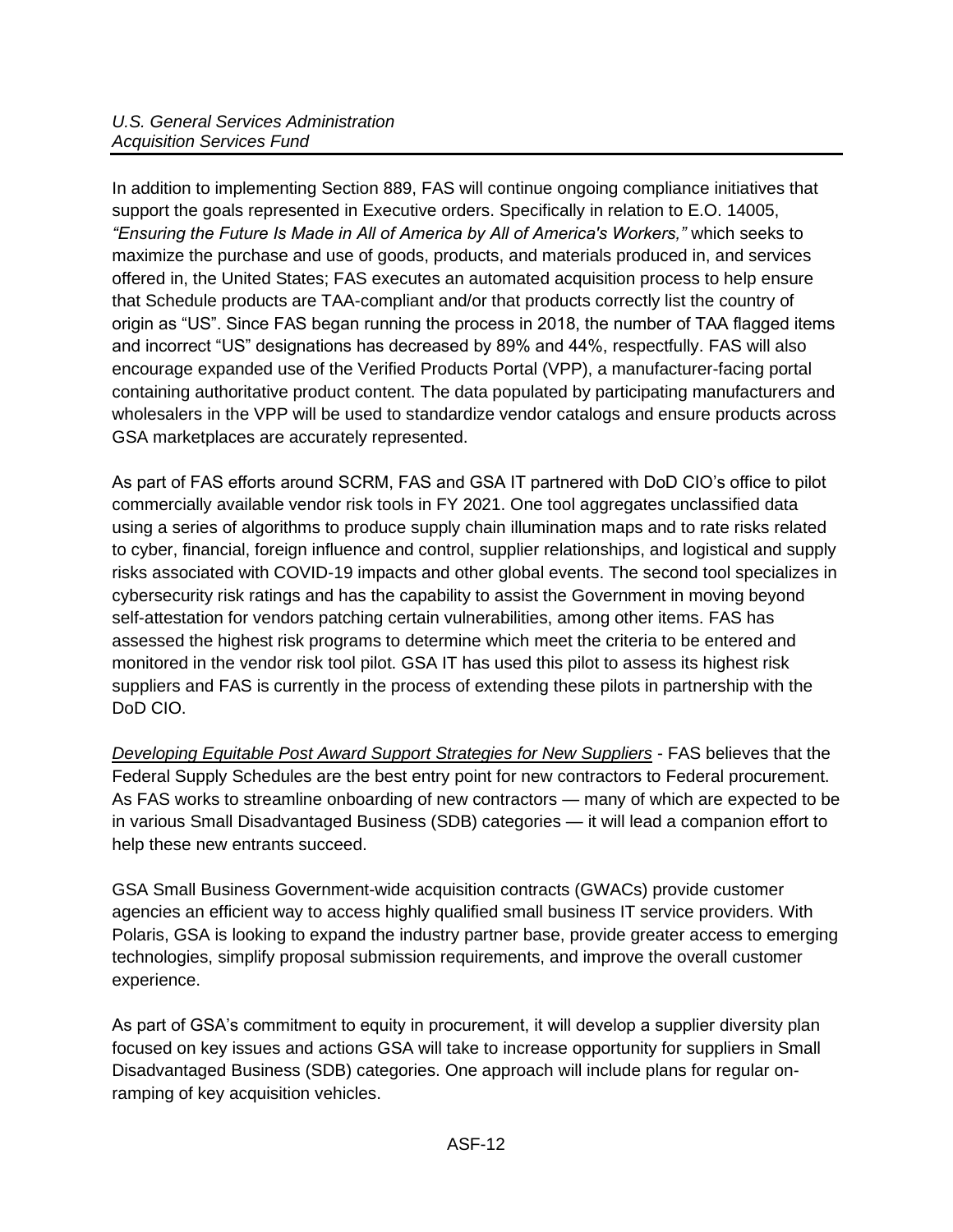## <span id="page-12-0"></span>**COVID-19 Pandemic Impact**

The COVID-19 pandemic had a mixed effect on the financial operations of ASF in FY 2020 and FY 2021, and its impact on FY 2022 and FY 2023 is uncertain given the frequently changing nature of the pandemic.

The largest impacts of the pandemic have been on the TTL portfolio as demand for travel and transportation services has declined dramatically during the pandemic and the Fleet program has been impacted by vehicle resale market conditions, manufacturing shutdowns, and supply chain interruptions and delays. The GS&S and PSHC portfolios have been moderately impacted by the pandemic as these portfolios have experienced supply constraints and significant declines in Government charge card usage. The pandemic has had a mixed impact on the ITC portfolio as there has been a surge in pandemic related IT-related acquisitions, while other services in this portfolio, such as the USAccess HSPD-12 Managed Service Office, which entails in-person enrollment, were severely impacted. The effects of the pandemic on TTS are uncertain, but have not led to increased demand. AAS has continued to experience year over year growth in demand, however, it is unclear how much of that growth has been impacted by the pandemic. FAS will continue to evolve in FY 2022 and FY 2023 in response to the COVID-19 pandemic and its impact on FAS customers and suppliers.

#### <span id="page-12-1"></span>**Summary of Request**

The FY 2023 Request for the ASF provides a total of \$24.9 billion and 3,850 full-time equivalent (FTE) employees. This is an increase of \$426.5 million and an increase of 47 FTE from the FY 2022 Plan. The FY 2022 Plan and FY 2023 Request reflect FAS's concerted effort to increase savings Government-wide by increasing the utilization of current offerings and achieving internal operational efficiencies.

The FY 2023 Request includes an increase of \$426.5 million from the FY 2022 Plan:

- \$694.1 million for inflation on goods and services sold
- \$324.7 million in additional business volume through FAS Offerings
- \$24.2 million for increases in Login.gov obligations funded through the TMF ARP award
- \$21.4 million for the FY 2023 Pay Increase
- \$15.8 million in FTE costs to support business priorities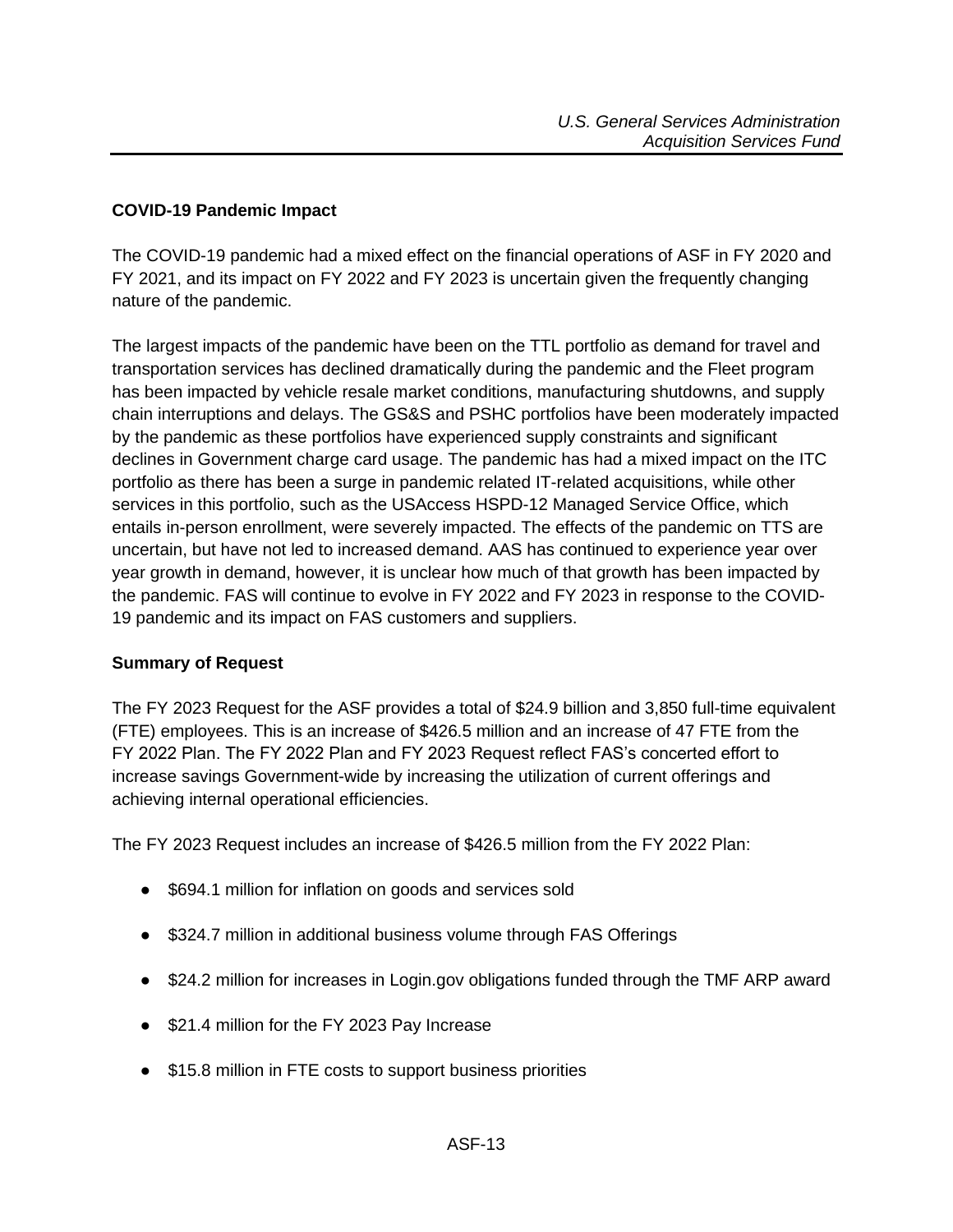- \$15.8 million for increases in the WCF Bill
- \$12.4 million for increased costs for Operation and Maintenance of equipment
- -\$1.5 million decrease from Transitioning the PIF Program to the Federal Citizen Services Fund
- -\$4.3 million decrease from Transitioning the HR QSMO out of GSA
- -\$10.0 million decrease in Operational Contractual Services and Miscellaneous Spending
- -\$12.0 million decrease in Reserve Investment Spending
- -\$654.1 million in decreased Costs of Goods Sold due to the agencies' Telecom Transition from Networx to EIS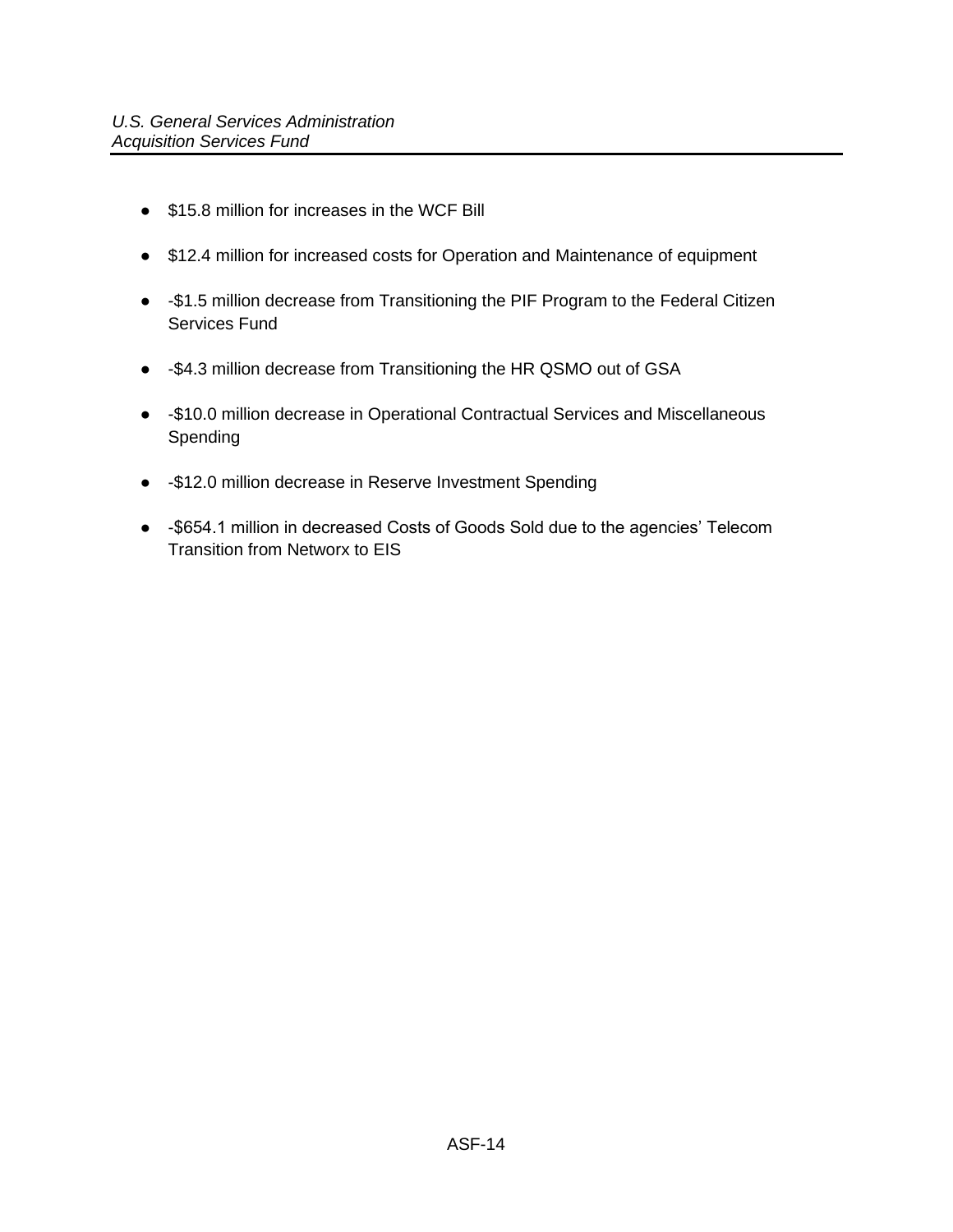## <span id="page-14-0"></span>**Explanation of Changes**

(Dollars in Thousands)

|                                                                                  | <b>FTE</b> |    | <b>Obligations</b> |
|----------------------------------------------------------------------------------|------------|----|--------------------|
|                                                                                  | 3,803      | \$ | 24,428,476         |
|                                                                                  | 3,850      | \$ | 24,855,006         |
|                                                                                  | 47         | \$ | 426,530            |
|                                                                                  | <b>FTE</b> |    | <b>Obligations</b> |
| <b>Maintaining Current Levels:</b>                                               |            |    |                    |
| FY 2023 Pay Increase                                                             |            | \$ | 21,374             |
| Inflation on Goods and Services Sold                                             |            | \$ | 694.088            |
|                                                                                  |            | \$ | 715,462            |
| <b>Program Changes</b>                                                           |            |    |                    |
| Increase in Business Volume through FAS Offerings                                |            | \$ | 324,728            |
| Increase in Login.gov Obligations funded through TMF ARP Award                   |            | \$ | 24.249             |
| Increase in FTE to Support Business Priorities                                   | 47         | S  | 15.797             |
| Increase in WCF Bill                                                             |            | \$ | 15,792             |
| Increase in Costs for Operation and Maintenance of Equipment                     |            | \$ | 12.380             |
| Decrease from Transitioning the PIF Program to the Federal Citizen Services Fund |            | \$ | (1, 452)           |
| Decrease from Transitioning the HR QSMO PMO out of GSA                           |            | S  | (4,268)            |
| Decrease in Operational Contractual Services & Other Misc. Spending              |            | \$ | (10,050)           |
| Decrease in Reserve Investment Spending                                          |            | \$ | (11, 995)          |
| Decrease in ITC Cost of Goods Sold due to Telecom Transition <sup>1</sup>        |            | \$ | (654, 115)         |
|                                                                                  | 47         | \$ | (288, 932)         |
|                                                                                  | 47         | 5  | 426,530            |

1 - The ITC Network Services Transition will result in a shift from GSA obligating Telecom funds on behalf of customer agencies to customers directly obligating funding against GSA contract vehicles.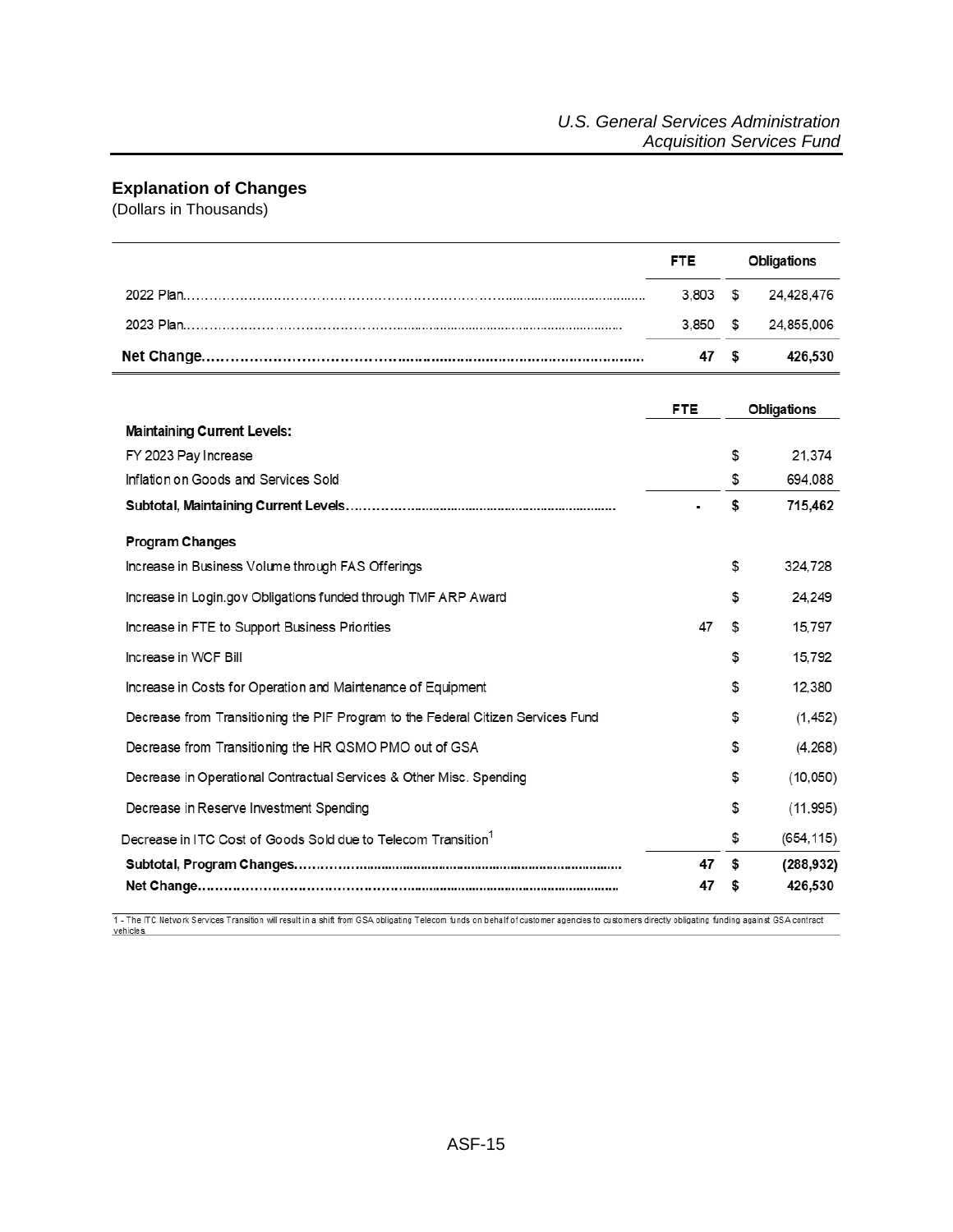# <span id="page-15-0"></span>**Obligations by Object Classification**

(Dollars in Thousands)

|      |                                                               | 2021<br>Actual     |    | 2022<br>Plan       |      | 2023<br>Plan       |
|------|---------------------------------------------------------------|--------------------|----|--------------------|------|--------------------|
| 11.1 |                                                               | 376,785 \$         |    | 449,322 \$         |      | 476,256            |
| 11.3 |                                                               | $33.428$ \$        |    | 183S               |      | 204                |
| 11.5 |                                                               | $11.252$ \$        |    | $9,900$ \$         |      | 10,493             |
| 11.9 |                                                               | 421,465            | S  | 459.405 \$         |      | 486,953            |
| 12.1 |                                                               | 146,702 \$         |    | 160,129 \$         |      | 169,752            |
| 13.0 |                                                               |                    | \$ | $\overline{a}$     | S    | $\sim$             |
| 21.0 |                                                               | 192S               |    | $9.764$ \$         |      | 10,054             |
| 22.0 |                                                               | 32,451             | s. | 8.674 \$           |      | 8,986              |
| 23.1 |                                                               | 30,178             | S  | 29,126 \$          |      | 29,426             |
| 23.3 | Communications, utilities, and miscellaneous charges \$       | 1,354,919 \$       |    | 1,031,818 \$       |      | 384,555            |
| 24.0 |                                                               | 1.829              | \$ | $2,276$ \$         |      | 2,278              |
| 25.1 |                                                               | 15,008,940         | s. | 17,868,972 \$      |      | 18,749,622         |
| 25.2 | Other good and services from non-Federal sources\$            | 1.237S             |    | 5.077 \$           |      | 5,107              |
| 25.3 | Other purchases of goods and services from Federal sources \$ | 318,354            | S  | 301,910 \$         |      | 318,192            |
| 25.4 |                                                               | 80                 | S  |                    | S    | $\overline{a}$     |
| 25.7 |                                                               | 210,608            | S  | 123,470 \$         |      | 135,850            |
| 26.0 |                                                               | 1,400,631 \$       |    | 1,380,045 \$       |      | 1,477,022          |
| 31.0 |                                                               | 2,672,344          | S  | 3,020,675 \$       |      | 3,025,859          |
| 32.0 |                                                               | 83                 | \$ | 35S                |      |                    |
| 42.0 |                                                               | 753                | S  |                    | S    |                    |
| 43.0 |                                                               | $\overline{a}$     | s  |                    | 5 \$ | 5                  |
|      |                                                               | 21.600.766         | \$ | 24.401.380 \$      |      | 24.803.661         |
|      |                                                               | 568.167            | s. | 619.534 \$         |      | 656,705            |
|      |                                                               | 21,032,599         | \$ | 23,781,847 \$      |      | 24, 146, 956       |
| 99.0 | Obligations, appropriated (multi-year)                        | \$                 | \$ | 27.095 \$          |      | 51.345             |
| 99.9 | <b>Total obligations</b>                                      | \$<br>21,600,766   | s  | 24,428,476 \$      |      | 24,855,006         |
|      |                                                               | 3,485<br>(517,000) |    | 3,803<br>(438,000) |      | 3,850<br>(928,000) |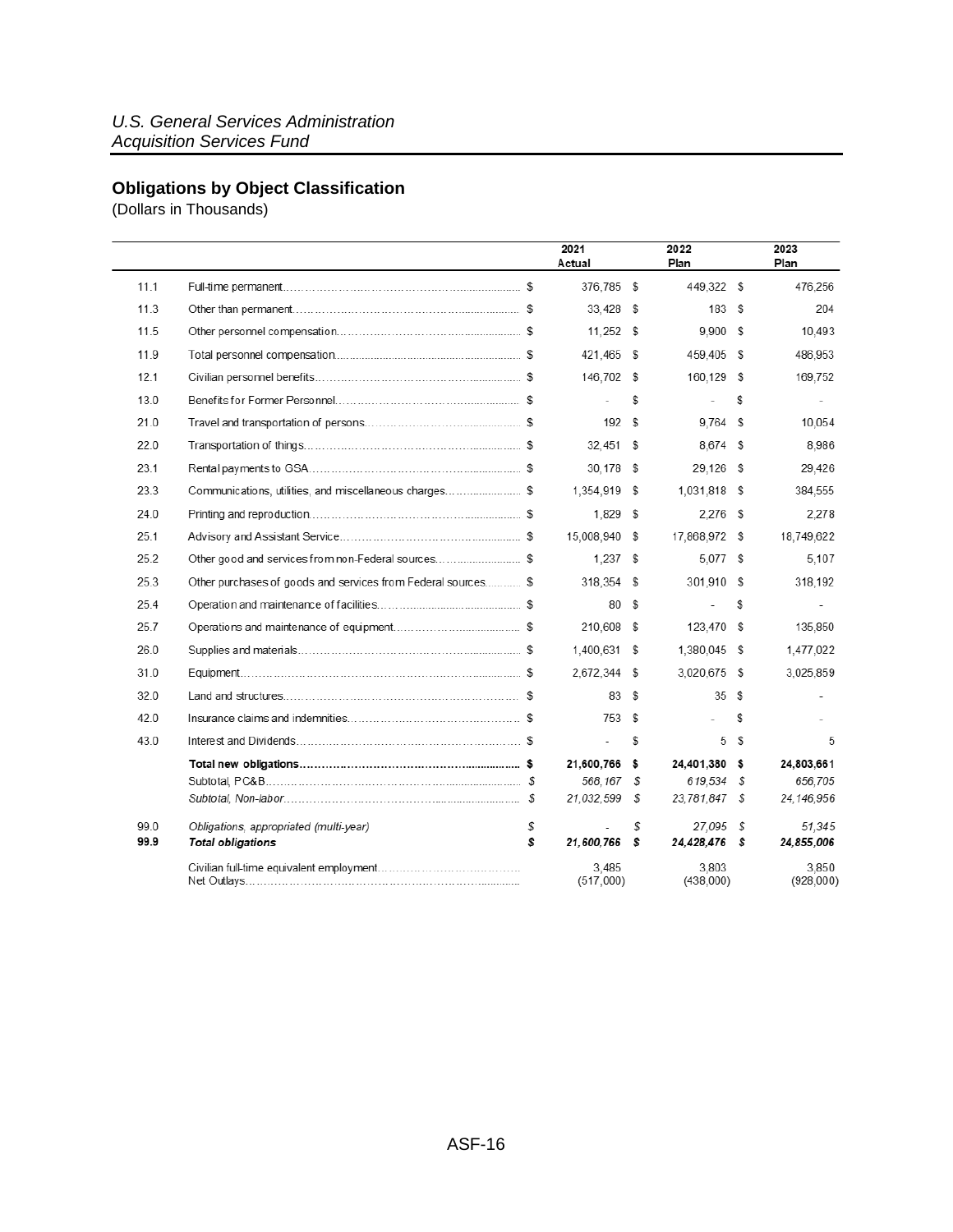#### <span id="page-16-0"></span>**Summary of Results of Operations**

The ASF's authorizing legislation requires the Administrator to establish rates to be charged to agencies receiving services that: (1) recover costs; and (2) provide for the cost and capital requirements of the ASF. After making provision for operating needs, any uncommitted balances at the end of the year are returned to the Treasury. In order to fulfill this requirement, GSA projects estimated income and expenses as part of the budget process. Below are highlights of this process as they relate to growth in revenue and utilization of reserves.

In FY 2021, the ASF returned \$3.5 million to the Treasury. In FY 2022 and FY 2023, total ASF Revenue is projected to be \$20.7 billion and \$21.0 billion respectively. The projected ASF Revenue in FY 2023 is less than the total obligation request for FY 2023, because the total obligation request includes anticipated flow-thru obligations that will not be recognized as Revenue until subsequent fiscal years. This revenue is generated across FAS's six business portfolios and initiatives. Revenue is projected to increase from FY 2022 to FY 2023 for all portfolios, except for ITC and IAE, due to increased utilization of current offerings as well as several new offerings.

Below is the portfolio-by-portfolio summary that totals the ASF's \$286.4 million increase in anticipated Revenue from FY 2022 to FY 2023:

- \$852.4 million increase in AAS due to continued growth in customer orders
- -\$689.6 million decrease in ITC as agencies transition from ITC's Networx contract to the lower rates on the Enterprise Infrastructure Solutions (EIS) contract
- \$71.1 million increase in TTL due to the increased activity in the Fleet Leasing program and the anticipated recovery from the negative impacts of the COVID-19 pandemic
- \$50.4 million increase in GS&S associated with the expansion of store operations
- \$32.1 million increase in TTS associated with initiatives such as Login.gov
- -\$32.9 million decrease in IAE associated with collections from customers returning to steady-state levels after experiencing an increase in collections in FY 2022 due to the planned reimbursement for the cost of extending the contract with Dun & Bradstreet (D&B)
- \$2.9 million increase in PSHC due to the anticipated recovery from the COVID-19 pandemic in the Charge Card Management Program, as well as the continued implementation of the One Acquisition Solution for Integrated Services (OASIS)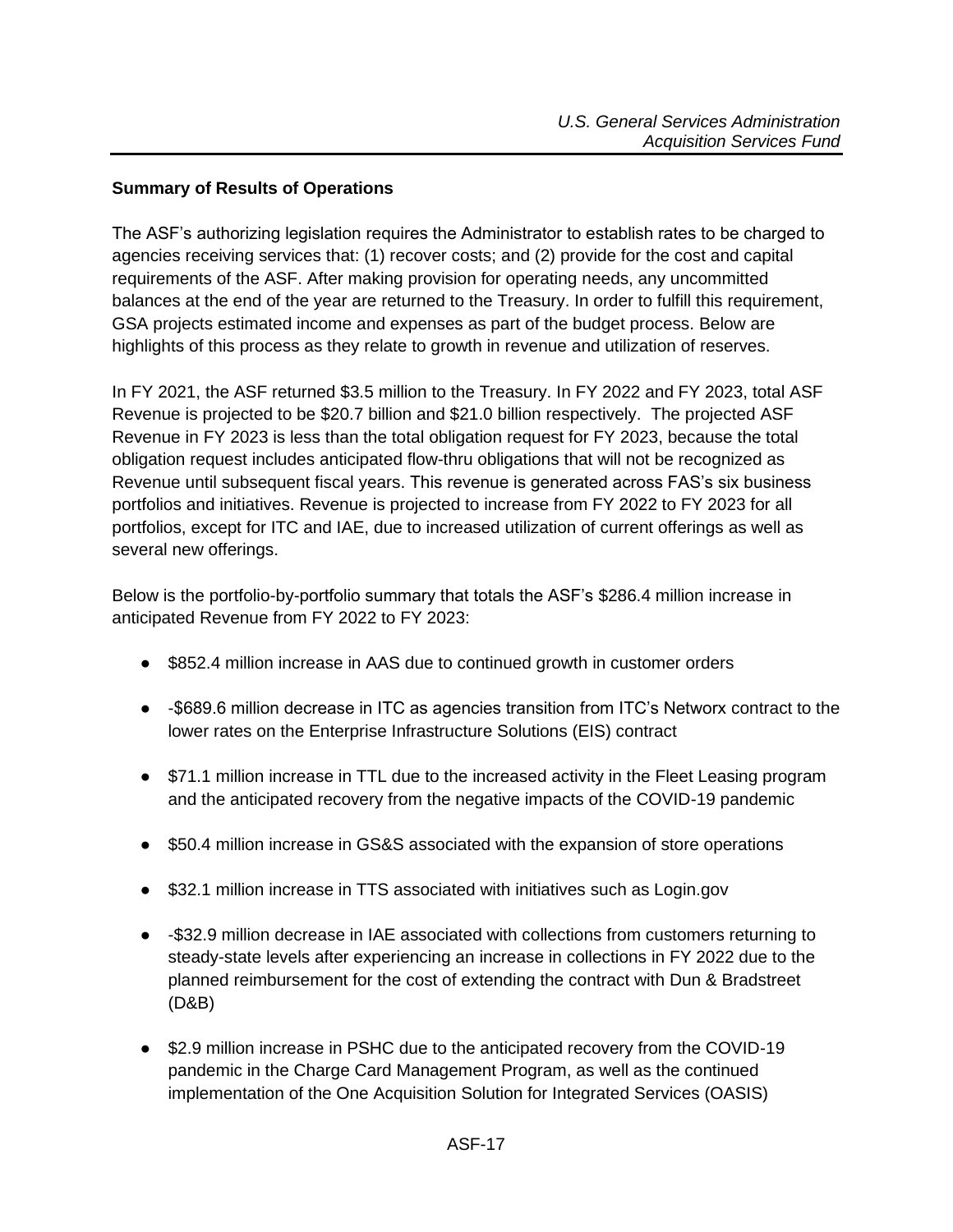In FY 2022 and FY 2023, reserve expenses include funding the modernization of business systems and offerings, enhancements to the IAE, contract transition for the Network Services Program, and support of initiatives such as improving the Federal Marketplace, MAS Consolidation, and SCRM.

In FY 2018, FAS began using an operating efficiency metric to monitor how it converts resources into business offerings that recover costs. This metric is calculated by dividing FAS' direct operating expenses by the total gross margin earned (the fees collected) by FAS's various business lines (in this methodology, a lower percentage indicates greater efficiency). FAS' direct operating expenses are defined as the costs over which FAS has direct control, i.e., those costs not related to customer orders or controlled by a part of GSA other than FAS. Examples of costs excluded from FAS' direct operating expenses include maintenance costs of vehicles leased to customers and payments to GSA's Working Capital Fund.

FAS achieved a result of 31.2 percent in FY 2021 compared to the target of 35.4 percent. For FY 2022 and FY 2023, FAS is targeting 35.3 percent and 35.3 percent respectively. FAS was more efficient that the target in FY 2021 due to strong growth in gross margin coupled with lower expenses driven primarily by below-plan FTE levels. The efficiency metric is projected to decrease slightly in FY 2022 and FY 2023 as staffing levels rebound to normal levels and FAS continues to spend in support of Administration priorities. Individual portfolios within FAS provide services on profit and loss statements and have different fixed and variable direct cost models, therefore they have different operational efficiency ratios. Management evaluates efficiency at portfolio levels to ensure FAS' ability to serve changing levels of Government demand at optimal levels of efficiency.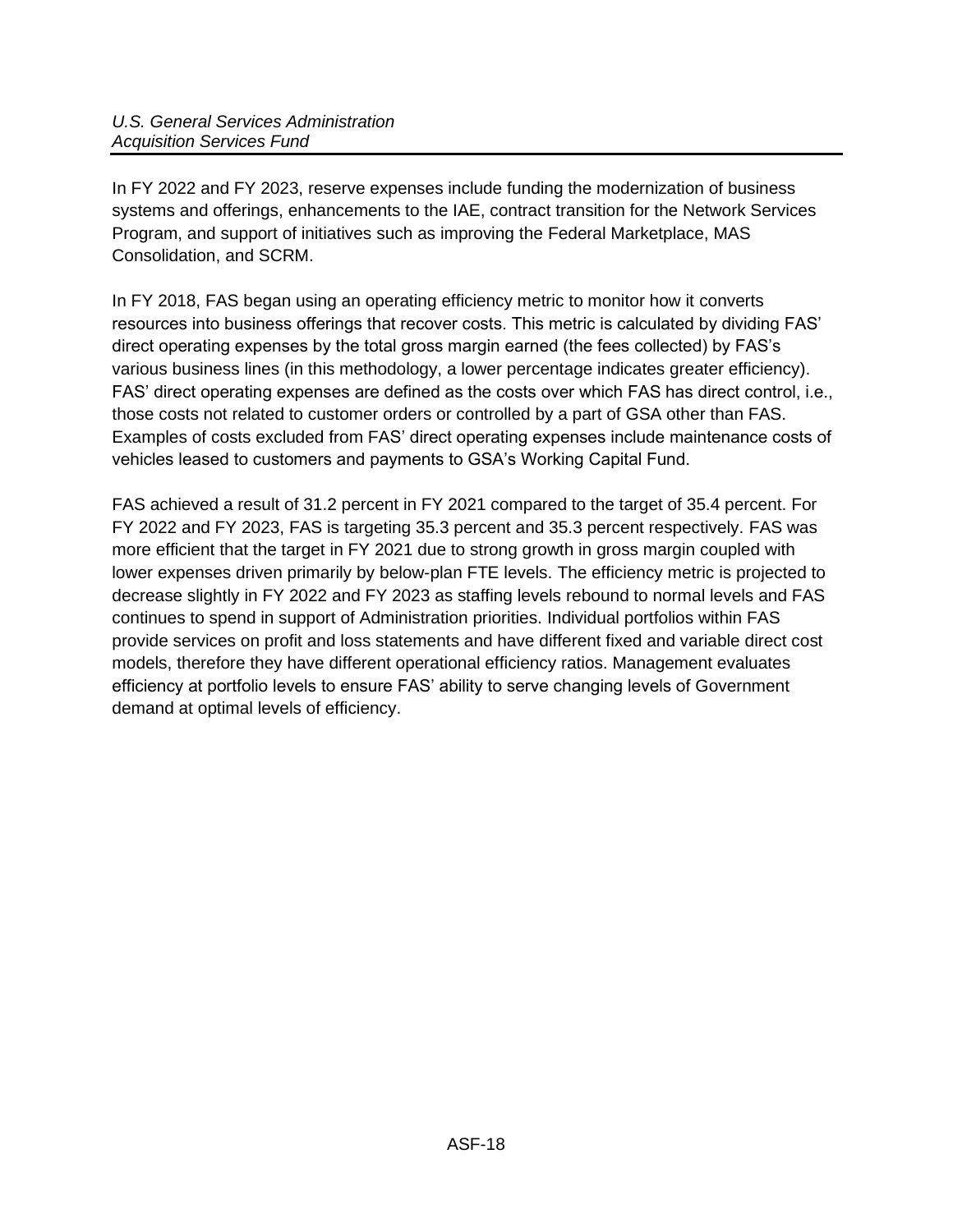# <span id="page-18-0"></span>**Results of Operations by Program**

(Dollars in Thousands)

|                                          |                 | FY 2021           |                           | FY 2022    | FY 2023         |
|------------------------------------------|-----------------|-------------------|---------------------------|------------|-----------------|
| Income and Expense Statement             |                 | Actual            |                           | Plan       | Plan            |
| 1. Assisted Acquisition Services (AAS)   |                 |                   |                           |            |                 |
| Revenue                                  | \$              | 14,566,331        | \$                        | 14,371,241 | \$15,223,679    |
| <b>Acquisition Training Fund</b>         | \$              |                   | \$                        |            | \$              |
| <b>Cost of Goods Sold</b>                | \$              | 14, 172, 877      | \$                        | 13,966,840 | \$14,796,107    |
| <b>Gross Margin</b>                      | \$              | 393,454           | \$                        | 404,401    | \$<br>427,572   |
| Cost of Operations                       |                 |                   |                           |            |                 |
| Program Expenses                         | \$              | 184,337           | \$                        | 244,371    | \$<br>265,218   |
| Corporate Overhead                       | \$              | 65,117            | \$                        | 74,453     | \$<br>82,603    |
| Other Cost of Operations                 | \$              | 1,686             | \$                        | 2,372      | \$<br>2,353     |
| <b>Total Cost of Operations</b>          | \$              | 251,140           | \$                        | 321,196    | \$<br>350,174   |
| <b>Net Operating Results</b>             | \$              | 142,314           | $\overline{\mathfrak{s}}$ | 83,205     | \$<br>77,398    |
|                                          | \$              |                   | \$                        |            | \$              |
| <b>Reserve Expenses</b>                  | \$              | 13,826<br>128,488 | \$                        | 21,687     | \$<br>21,051    |
| <b>Net Financial Impact</b>              |                 |                   |                           | 61,518     | 56,347          |
| 2. General Supplies and Services (GSS)   |                 |                   |                           |            |                 |
| Revenue                                  | \$              | 1,376,131         | \$                        | 1,447,418  | \$<br>1,497,820 |
| <b>Acquisition Training Fund</b>         | \$              | (2,825)           | \$                        | (2, 855)   | \$<br>(2,900)   |
| <b>Cost of Goods Sold</b>                | \$              | 1,131,889         | \$                        | 1,190,198  | \$<br>1,231,985 |
| <b>Gross Margin</b>                      | \$              | 241,417           | \$                        | 254,365    | \$<br>262,935   |
| Cost of Operations                       |                 |                   |                           |            |                 |
| <b>Program Expenses</b>                  | \$              | 167,835           | \$                        | 188,481    | \$<br>195,378   |
| Corporate Overhead                       | \$              | 50,210            | \$                        | 49,622     | \$<br>52,583    |
| Other Cost of Operations                 | \$              | 4,358             | \$                        | 955        | \$<br>989       |
| <b>Total Cost of Operations</b>          | \$              | 222,403           | \$                        | 239,058    | \$<br>248,950   |
| <b>Net Operating Results</b>             | \$              | 19,014            | \$                        | 15,307     | \$<br>13,985    |
| <b>Reserve Expenses</b>                  | \$              | 14,609            | \$                        | 13,887     | \$<br>11,507    |
| <b>Net Financial Impact</b>              | \$              | 4,405             | \$                        | 1,420      | \$<br>2,478     |
| 3. Information Technology Category (ITC) |                 |                   |                           |            |                 |
| Revenue                                  | \$              | 1,661,151         | \$                        | 1,266,590  | \$<br>576,925   |
| <b>Acquisition Training Fund</b>         | \$              | (9, 867)          | \$                        | (8,663)    | \$<br>(8,905)   |
| <b>Cost of Goods Sold</b>                | \$              | 1,254,904         | \$                        | 917,950    | \$<br>264,921   |
| <b>Gross Margin</b>                      | \$              | 396,380           | \$                        | 339,977    | \$<br>303,099   |
| Cost of Operations                       |                 |                   |                           |            |                 |
| Program Expenses                         | \$              | 219,951           | \$                        | 231,824    | \$<br>228,083   |
| Corporate Overhead                       | \$              | 62,501            | \$                        | 61,448     | \$<br>63,065    |
| Other Cost of Operations                 | \$              | 4,208             | \$                        | 1,809      | \$<br>1,878     |
| <b>Total Cost of Operations</b>          | \$              | 286,660           | \$                        | 295,081    | \$<br>293,026   |
| <b>Net Operating Results</b>             | $\overline{\$}$ | 109,720           | \$                        | 44,896     | \$<br>10,073    |
| <b>Reserve Expenses</b>                  | \$              | 12,272            | \$                        | 17,608     | \$<br>18,622    |
| <b>Net Financial Impact</b>              | \$              | 97,448            | \$                        | 27,288     | \$<br>(8, 549)  |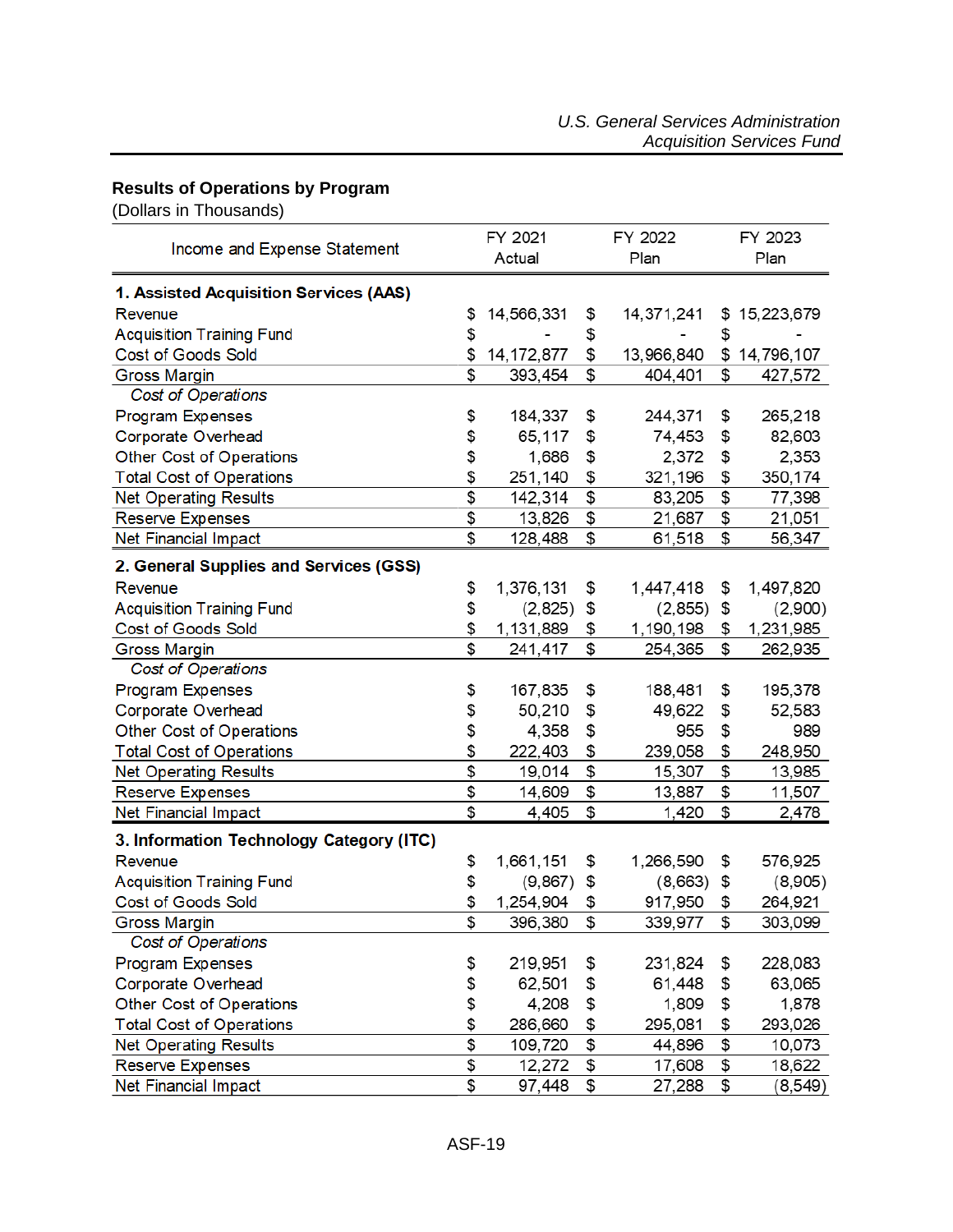#### *U.S. General Services Administration Acquisition Services Fund*

|                                                             |                           | FY 2021   |                           | FY 2022   |    | FY 2023   |  |
|-------------------------------------------------------------|---------------------------|-----------|---------------------------|-----------|----|-----------|--|
| Income and Expense Statement                                |                           | Actual    |                           | Plan      |    | Plan      |  |
| 4. Professional Services & Human Capital (PSHC)             |                           |           |                           |           |    |           |  |
| Revenue                                                     | \$                        | 116,901   | \$                        | 117,216   | \$ | 120,082   |  |
| <b>Acquisition Training Fund</b>                            | \$                        | (5,626)   | \$                        | (5,861)   | \$ | (6,003)   |  |
| <b>Cost of Goods Sold</b>                                   | \$                        |           | \$                        |           | \$ |           |  |
| <b>Gross Margin</b>                                         | \$                        | 111,275   | \$                        | 111,355   | \$ | 114,079   |  |
| Cost of Operations                                          |                           |           |                           |           |    |           |  |
| <b>Program Expenses</b>                                     | \$                        | 72,237    | \$                        | 82,375    | \$ | 86,517    |  |
| Corporate Overhead                                          | \$                        | 22,204    | \$                        | 23,100    | \$ | 24,667    |  |
| Other Cost of Operations                                    | \$                        | 515       | \$                        | 570       | \$ | 591       |  |
| <b>Total Cost of Operations</b>                             | \$                        | 94,956    | \$                        | 106,045   | \$ | 111,775   |  |
| <b>Net Operating Results</b>                                | \$                        | 16,318    | \$                        | 5,310     | \$ | 2,304     |  |
| <b>Reserve Expenses</b>                                     | \$                        | 1,877     | \$                        | 5,383     | \$ | 5,869     |  |
| Net Financial Impact                                        | \$                        | 14,441    | \$                        | (73)      | \$ | (3, 565)  |  |
| 5. Travel, Transportation, and Logistics (TTL) <sup>1</sup> |                           |           |                           |           |    |           |  |
| Revenue                                                     | \$                        | 2,635,895 | \$                        | 3,291,937 | \$ | 3,363,075 |  |
| <b>Acquisition Training Fund</b>                            | \$                        | (656)     | \$                        | (703)     | \$ | (818)     |  |
| <b>Cost of Goods Sold</b>                                   | \$                        | 1,221,890 | \$                        | 1,780,766 | \$ | 1,774,780 |  |
| <b>Gross Margin</b>                                         | \$                        | 1,413,349 | \$                        | 1,510,468 | \$ | 1,587,477 |  |
| Cost of Operations                                          |                           |           |                           |           |    |           |  |
| <b>Program Expenses</b>                                     | \$                        | 397,808   | \$                        | 568,676   | \$ | 647,780   |  |
| Corporate Overhead                                          | \$                        | 54,026    | \$                        | 53,938    | \$ | 56,523    |  |
| Other Cost of Operations                                    | \$                        | 606,190   | \$                        | 611,936   | \$ | 618,212   |  |
| Replacement Cost Pricing <sup>2</sup>                       | \$                        | 345,049   | \$                        | 250,541   | \$ | 246,585   |  |
| <b>Total Cost of Operations</b>                             | \$                        | 1,403,073 | \$                        | 1,485,091 | \$ | 1,569,100 |  |
| <b>Net Operating Results</b>                                | $\overline{\$}$           | 10,276    | $\overline{\mathfrak{s}}$ | 25,377    | \$ | 18,377    |  |
| <b>Reserve Expenses</b>                                     | \$                        | 16,891    | \$                        | 25,034    | \$ | 20,361    |  |
| Net Financial Impact                                        | $\overline{\mathfrak{s}}$ | (6, 615)  | \$                        | 343       | \$ | (1,984)   |  |
| 6. Integrated Award Environment (IAE)                       |                           |           |                           |           |    |           |  |
| Revenue                                                     | \$                        | 70,206    | \$                        | 100,995   | \$ | 68,112    |  |
| <b>Acquisition Training Fund</b>                            | \$                        |           | \$                        |           | \$ |           |  |
| <b>Cost of Goods Sold</b>                                   | $\frac{2}{2}$             | 67,769    | \$                        | 87,075    | \$ | 83,081    |  |
| <b>Gross Margin</b>                                         | $\overline{\mathfrak{s}}$ | 2,437     | \$                        | 13,920    | \$ | (14, 969) |  |
| Cost of Operations                                          |                           |           |                           |           |    |           |  |
| <b>Program Expenses</b>                                     | \$                        | 8,283     | \$                        | 11,153    | \$ | 10,931    |  |
| Corporate Overhead                                          | \$                        | 6,745     | \$                        | 6,400     | \$ | 6,216     |  |
| Other Cost of Operations                                    | \$                        | 3,893     | \$                        | 3,975     | \$ | 5,543     |  |
| <b>Total Cost of Operations</b>                             | \$                        | 18,921    | \$                        | 21,528    | \$ | 22,690    |  |
| <b>Net Operating Results</b>                                | \$                        | (16, 484) | \$                        | (7,608)   | \$ | (37, 659) |  |
| <b>Reserve Expenses</b>                                     | \$                        | 43,755    | \$                        | 60,268    | \$ | 38,038    |  |
| Net Financial Impact                                        | $\overline{\mathfrak{s}}$ | (60, 239) | \$                        | (67,876)  | \$ | (75,697)  |  |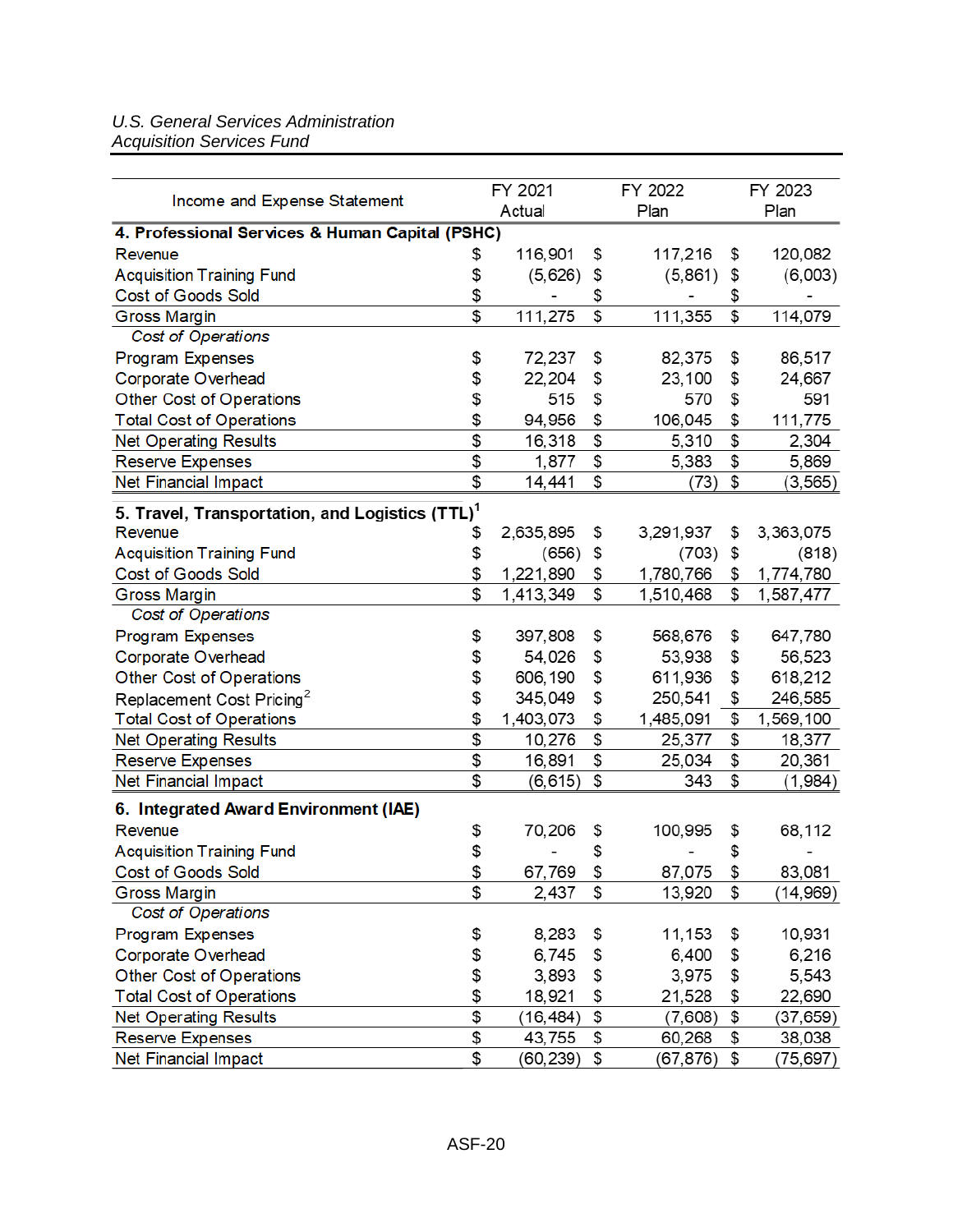#### *U.S. General Services Administration Acquisition Services Fund*

| Income and Expense Statement                          | FY 2021                   |           |                 | FY 2022   |                           | FY 2023   |  |
|-------------------------------------------------------|---------------------------|-----------|-----------------|-----------|---------------------------|-----------|--|
|                                                       |                           | Actual    |                 | Plan      |                           | Plan      |  |
| 7. Technology Transformation Services (TTS)           |                           |           |                 |           |                           |           |  |
| Revenue                                               | \$                        | 96,269    | \$              | 123,841   | \$                        | 155,981   |  |
| <b>Acquisition Training Fund</b>                      | \$                        |           | \$              |           | \$                        |           |  |
| Cost of Goods Sold                                    | \$                        | 42,798    | \$              | 58,977    | \$                        | 85,523    |  |
| Gross Margin                                          | $\overline{\mathfrak{s}}$ | 53,471    | \$              | 64,864    | \$                        | 70,458    |  |
| Cost of Operations                                    |                           |           |                 |           |                           |           |  |
| Program Expenses                                      | \$                        | 59,036    | \$              | 73,667    | \$                        | 73,994    |  |
| Corporate Overhead                                    | \$                        | 12,576    | \$              | 14,295    | \$                        | 14,184    |  |
| Other Cost of Operations                              | \$                        | (31)      | \$              | 1,010     | \$                        | 932       |  |
| <b>Total Cost of Operations</b>                       | \$                        | 71,581    | \$              | 88,972    | \$                        | 89,110    |  |
| <b>Net Operating Results</b>                          | $\overline{\$}$           | (18, 110) | $\overline{\$}$ | (24, 108) | $\overline{\$}$           | (18,652)  |  |
| Reserve Expenses                                      | $\overline{\$}$           | 2,297     | $\overline{\$}$ | 6,756     | \$                        | 2,448     |  |
| Net Financial Impact                                  | $\overline{\$}$           | (20, 407) | \$              | (30, 864) | \$                        | (21, 100) |  |
| 8. HR Quality Service Management Office PMO (HR QSMO) |                           |           |                 |           |                           |           |  |
| Revenue <sup>3</sup>                                  | 2                         | 700       | \$              |           | \$                        |           |  |
| <b>Acquisition Training Fund</b>                      | \$                        |           | \$              |           | \$                        |           |  |
| Cost of Goods Sold                                    | \$                        | 291       | \$              |           | \$                        |           |  |
| Gross Margin                                          | $\overline{\$}$           | 409       | $\overline{\$}$ |           | $\overline{\$}$           |           |  |
| Cost of Operations                                    |                           |           |                 |           |                           |           |  |
| Program Expenses                                      | \$                        | 2,784     | \$              | 4,937     | \$                        |           |  |
| Corporate Overhead                                    |                           | 573       | \$              | 894       | \$                        |           |  |
| Other Cost of Operations                              | \$                        | 110       | \$              | 102       | \$                        |           |  |
| <b>Total Cost of Operations</b>                       | \$                        | 3,467     | \$              | 5,933     | \$                        |           |  |
| <b>Net Operating Results</b>                          | $\overline{\$}$           | (3,058)   | $\overline{\$}$ | (5,933)   | $\overline{\mathfrak{s}}$ |           |  |
| Reserve Expenses                                      | $\overline{\$}$           | 1,216     | $\overline{\$}$ | 1,555     | $\overline{\$}$           |           |  |
| Net Financial Impact                                  | $\overline{\$}$           | (4,274)   | \$              | (7, 488)  | \$                        |           |  |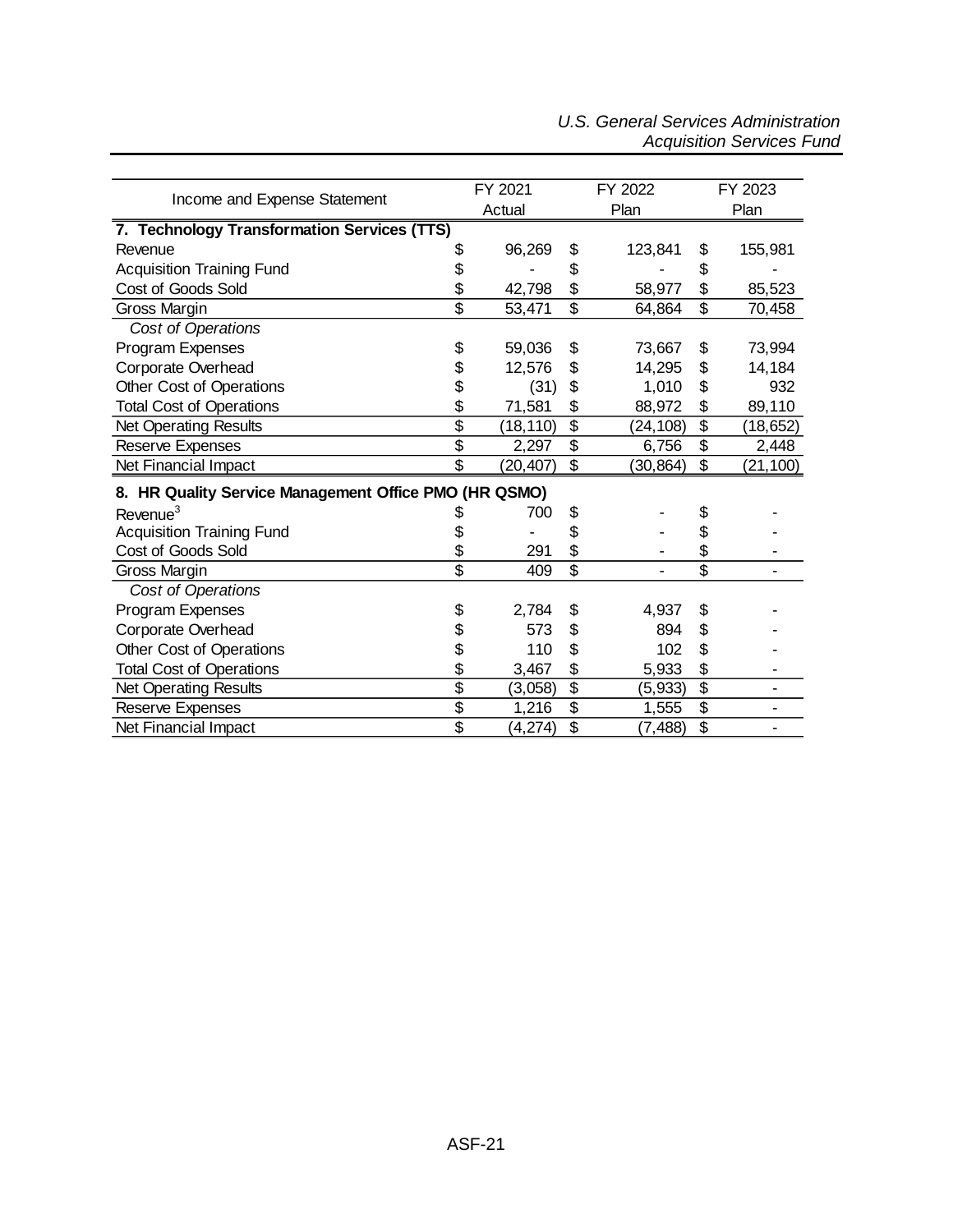#### *U.S. General Services Administration Acquisition Services Fund*

| Income and Expense Statement             |    | FY 2021    |    | FY 2022    |    | FY 2023    |  |
|------------------------------------------|----|------------|----|------------|----|------------|--|
|                                          |    | Actual     |    | Plan       |    | Plan       |  |
| 9. Total Acquisition Services Fund (ASF) |    |            |    |            |    |            |  |
| Revenue <sup>4</sup>                     | \$ | 20,523,584 | S  | 20,719,238 | \$ | 21,005,674 |  |
| <b>Acquisition Training Fund</b>         | S  | (18, 974)  | \$ | (18,082)   | \$ | (18, 626)  |  |
| Cost of Goods Sold                       | \$ | 17,892,418 | \$ | 18,001,806 | \$ | 18,236,397 |  |
| Gross Margin                             | \$ | 2,612,192  | \$ | 2,699,350  | \$ | 2,750,651  |  |
| Cost of Operations                       |    |            |    |            |    |            |  |
| <b>Program Expenses</b>                  | \$ | 1,112,271  | \$ | 1,405,484  | \$ | 1,507,901  |  |
| Corporate Overhead                       | \$ | 273,952    | \$ | 284,150    | \$ | 299,841    |  |
| Other Cost of Operations                 | \$ | 620,929    | \$ | 622,729    | \$ | 630,498    |  |
| Replacement Cost Pricing <sup>2</sup>    | \$ | 345,049    | \$ | 250,541    | \$ | 246,585    |  |
| <b>Total Cost of Operations</b>          | \$ | 2,352,201  | \$ | 2,562,904  | \$ | 2,684,825  |  |
| <b>Net Operating Results</b>             | \$ | 259,990    | \$ | 136,446    | \$ | 65,826     |  |
| <b>Reserve Expenses</b>                  | \$ | 106,743    | \$ | 152,178    | \$ | 117,896    |  |
| Net Financial Impact                     | \$ | 153,247    | \$ | (15, 732)  | \$ | (52,070)   |  |

1 - TTL Portfolio Revenue and Cost of Goods Sold include \$1,009.8 million, \$1,095.0 million, and \$1,172.7 million in intra-GSA sales of vehicles that GSA Fleet plans to purchase from GSA Automotive in FY 2021, FY 2022, and FY 2023, for its leasing program for Federal agencies.

3 - The FY 2021 Revenue for the HR QSMO reflects the receipt of Cross Agency Priority (CAP) Goal funding. 2 - TTL and Total ASF operating expenses include Replacement Cost Pricing (RCP), which is a component of current year fees and is used to cover the cost of inflation on vehicles purchased by GSA Fleet as well as for funding vehicle consolidations.

4 - Total FY 2023 ASF Revenue is \$3,849.3 million less than the total obligation request of \$24,855.0 million for FY 2023. The total obligation request includes anticipated increases in flow-thru obligations that will not be recognized as Revenue until subsequent fiscal years.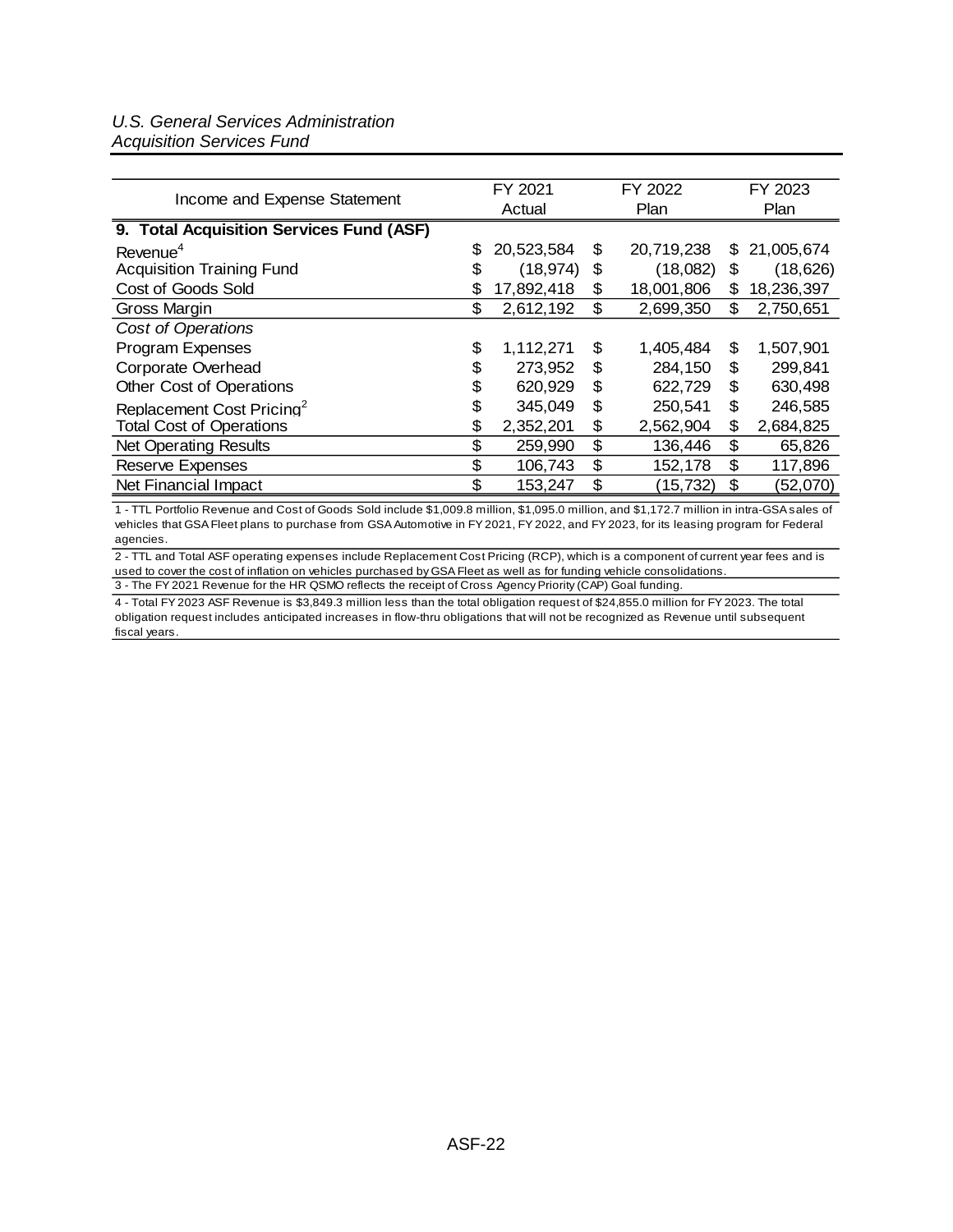|                                             | FY 2021<br><b>Actual</b> | FY 2022<br>Plan | FY 2023<br>Plan |
|---------------------------------------------|--------------------------|-----------------|-----------------|
| <b>Portfolios &amp; Initiatives</b>         | 2,899                    | 3,088           | 3,117           |
| <b>Assisted Acquisition Services</b>        | 612                      | 689             | 739             |
| <b>General Supplies Services</b>            | 457                      | 478             | 490             |
| Information Technology Category             | 602                      | 635             | 644             |
| Professional Services & Human Capital       | 233                      | 250             | 254             |
| Travel, Transportation, & Logistics         | 677                      | 700             | 708             |
| Integrated Award Environment                | 28                       | 26              | 24              |
| <b>Technology Transformation Services</b>   | 282                      | 305             | 258             |
| HR Quality Service Management Office PMO    | 6                        | 4               |                 |
| <b>Integrators</b>                          | 586                      | 715             | 733             |
| Office of the Commissioner                  | 10                       | 10              | 7               |
| <b>Regional Commissioners</b>               | 98                       | 118             | 119             |
| Office of Enterprise Strategy Management    | 100                      | 153             | 171             |
| Office of Customer & Stakeholder Engagement | 234                      | 251             | 252             |
| Office of Policy & Compliance               | 46                       | 57              | 58              |
| Office of Systems Management                | 31                       | 46              | 46              |
| Contracting                                 | 67                       | 81              | 81              |
| Total ASF FTE <sup>1</sup>                  | 3,485                    | 3,803           | 3,850           |

## <span id="page-22-0"></span>**FTE by Portfolio, Initiative, and Integrator Office**

1 - The sum of the individual office's FTE may not add up to the total ASF FTE levels due to rounding.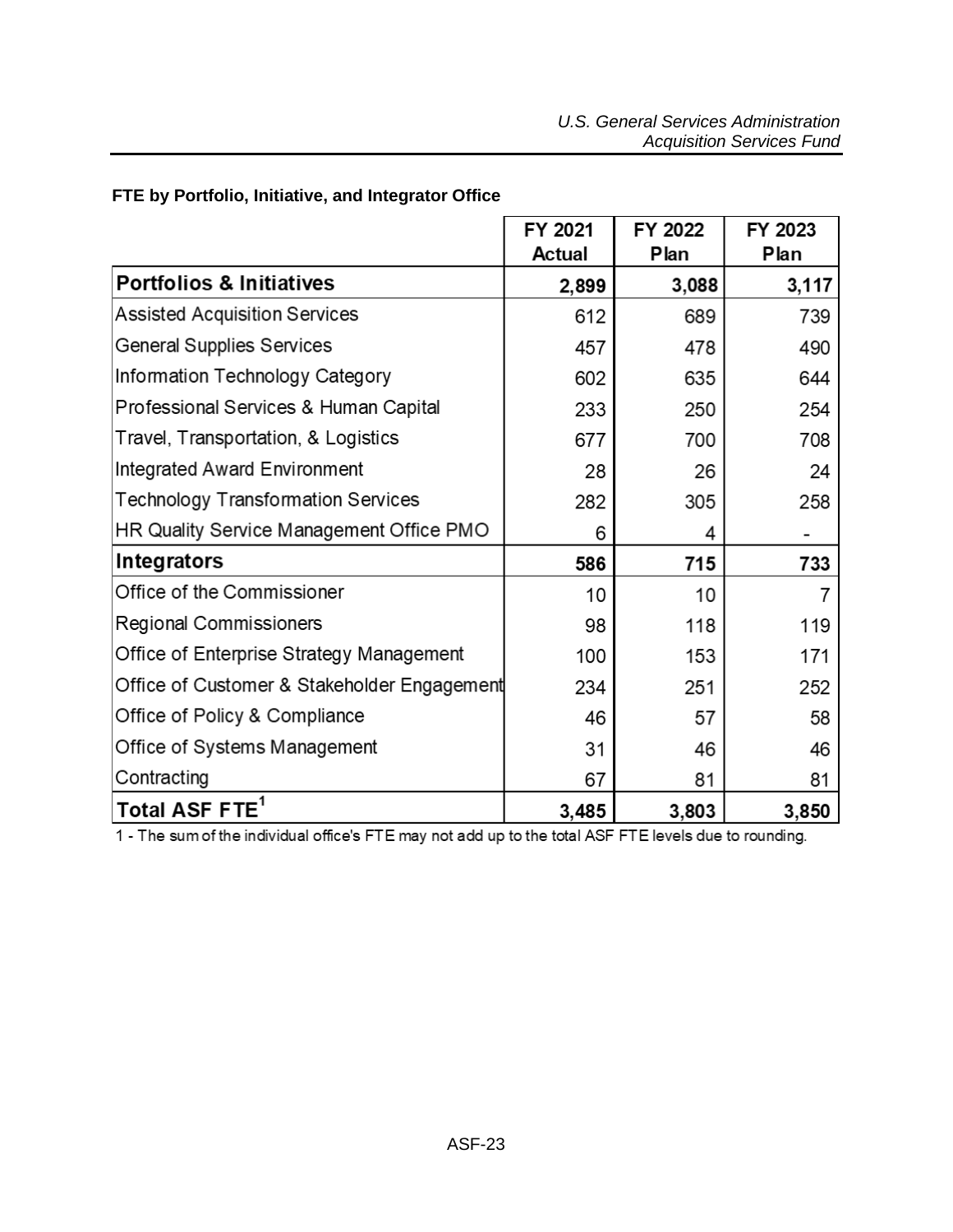## <span id="page-23-0"></span>**FAS Portfolio and Integrator Initiatives**

#### <span id="page-23-1"></span>**Assisted Acquisition Services**

The Assisted Acquisition Services (AAS) portfolio offers customized acquisition, project management, and financial management services for large and complex projects at best value to the Government. AAS's highly trained contracting, project, and financial management professionals provide direct assistance to partner agencies for the Government's complex IT, professional services, facilities maintenance, research and development, and cybersecurity challenges. This commitment to mission ensures agency requirements are met on time and within budget while reducing contracting risk. AAS provides best value in acquisition, so that partner agencies can focus on their mission-critical activities instead of overseeing acquisition and project management personnel.

The AAS portfolio includes twelve Client Support Centers (CSC), one in each region as well as in GSA's Central Office. Based on their operating tempo and business capacity, each CSC is able to support clients in other geographic areas to meet the overall needs of the AAS portfolio and best serve customer agency mission requirements.

In FY 2021, AAS's business continued to grow significantly over prior years with obligations increasing by eight percent from FY 2020 levels and Business Volume ending the year at \$14.6 billion. To ensure quality as AAS expands, the portfolio continued its Acquisition Quality Initiative focused on increasing knowledge sharing across the enterprise as well as providing greater enterprise-wide guidance, templates, and training to improve contract filing and create a more consistent experience for customers and industry.

In March of 2020, two AAS CSCs were given permanent authority by GSA's Senior Procurement Executive (SPE) to provide assisted acquisition services for Small Business Innovation Research (SBIR) Phase III work. In February of 2021, the SPE expanded the authority to allow authorized AAS CSCs to support customer agencies with all phases of SBIR/ and Small Business Technology Transfer (STTR) work contracts. With this expanded authority, two CSCs were approved to support Phases I and II and four CSCs were approved to support Phase III. The SBIR program is a competitive program encouraging domestic small businesses to engage in Federal research and development (R&D) with the potential for commercialization. The SBIR program aims to stimulate technological innovation, partner with small businesses to meet Federal R&D needs and increase private-sector commercialization of innovations derived from Federal R&D to increase competition, productivity, and economic growth.

AAS continues to find opportunities to stand up expanded operational support with customer agencies. For example, the AAS Southeast Sunbelt Region 4 CSC managed a \$74 million task order that provided support to the CDC's National Contact Center (CDC INFO) program. This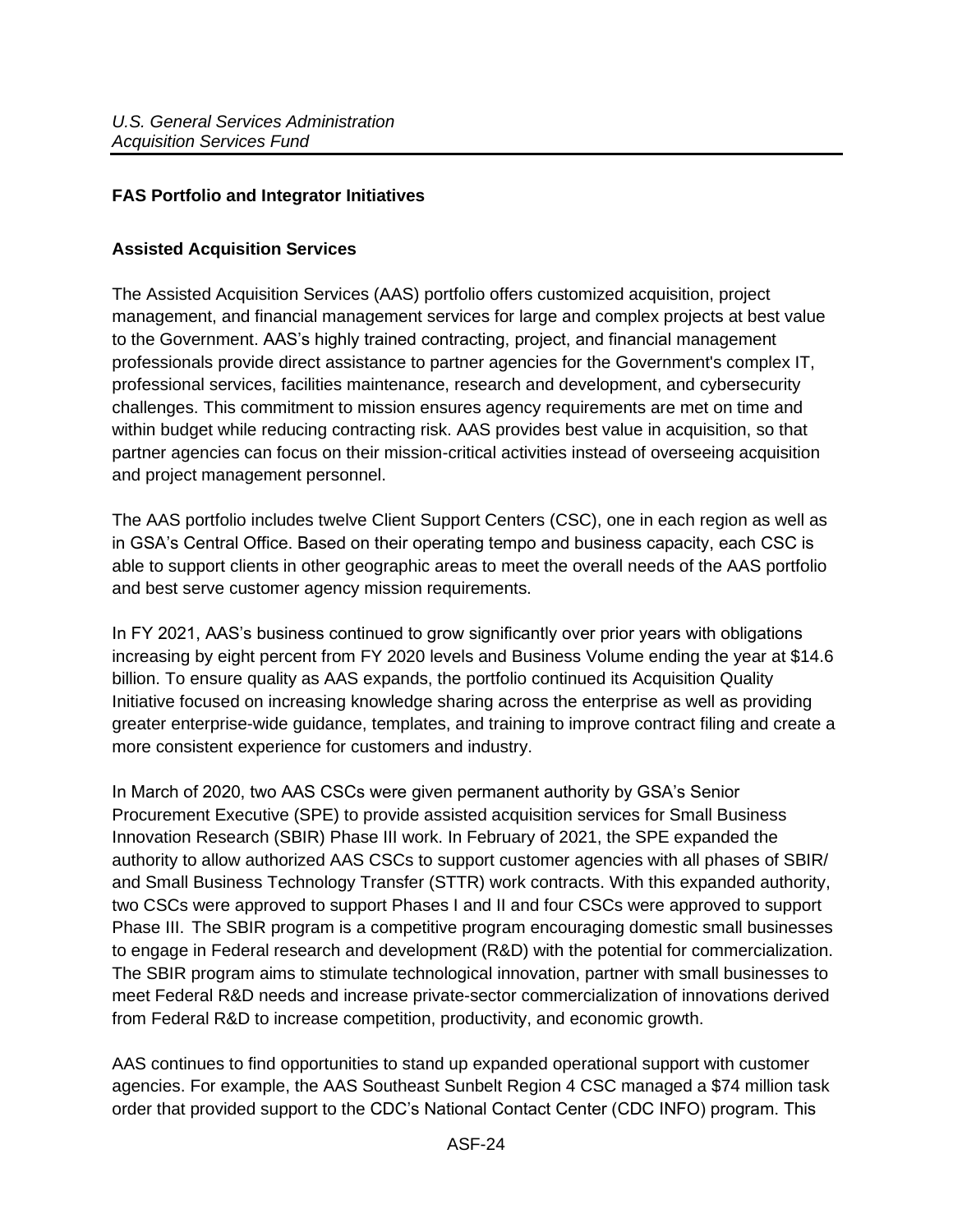program is an important component of the CDC's communications infrastructure, and is responsible for ensuring that appropriate health and safety information on thousands of public health issues is disseminated quickly and effectively to public health professionals and the public at large. By March of 2020 inquiries to CDC-INFO reached a peak of more than 20 times normal, establishing an absolutely critical demand for the accurate and credible public health and safety information provided through the CDC INFO Contact Center services. Throughout the spring and summer of 2020 as the pandemic continued to spread, the level of inquiries received through CDC-INFO's communication channel (calls and emails) remained at levels 4 times higher than those of the "steady state" (normal) levels experienced prior to January 2020. This partnership serves as a foundation for future growth as customer agencies focus on their critical missions.

In FY 2022 and FY 2023, AAS will continue to promote transparent, sustainable, and superior quality acquisitions across the Government. To meet significant year-over-year increases in customer demand, AAS is increasing agency-partner support through commensurately higher staffing levels in the CSCs and by expanding its best practice and information sharing programs. Additionally, AAS continues to use a business model that channels demand to acquisition and project management professionals who have the expertise and greatest capacity to meet agency requirements.

## <span id="page-24-0"></span>**Office of General Supplies and Services Categories**

The Office of General Supplies and Services Categories (GS&S) leverages the Government's buying power to procure non-IT products and services at reduced prices, with fast delivery times and in compliance with the Federal Acquisition Regulation. GS&S provides value to Federal agencies by establishing acquisition solutions that can be used Government-wide; thereby avoiding contract duplication and eliminating the need for agencies to develop their own contract vehicles for commercially available items and related services. GS&S also provides personal property disposal and offers sales services to partner agencies. GS&S delivers these services through the offices of Supply Chain Management, Retail Operations, Acquisition Management, and Personal Property Management.

*Office of Supply Chain Management (SCM)* — provides Federal agencies access to competitively priced products as part of the National Supply System. The direct vendor delivery and assisted acquisition models enable the program to efficiently meet agency demands for competitively priced products, faster delivery, and lower administrative costs.

In FY 2021, SCM continued to build on key initiatives and improve the program. The domestic direct vendor delivery model was expanded to include overseas military customers operating in the Outside Continental United States (OCONUS) Combatant Commands (COCOMs) which improved service levels and shortened customer wait times. SCM awarded and implemented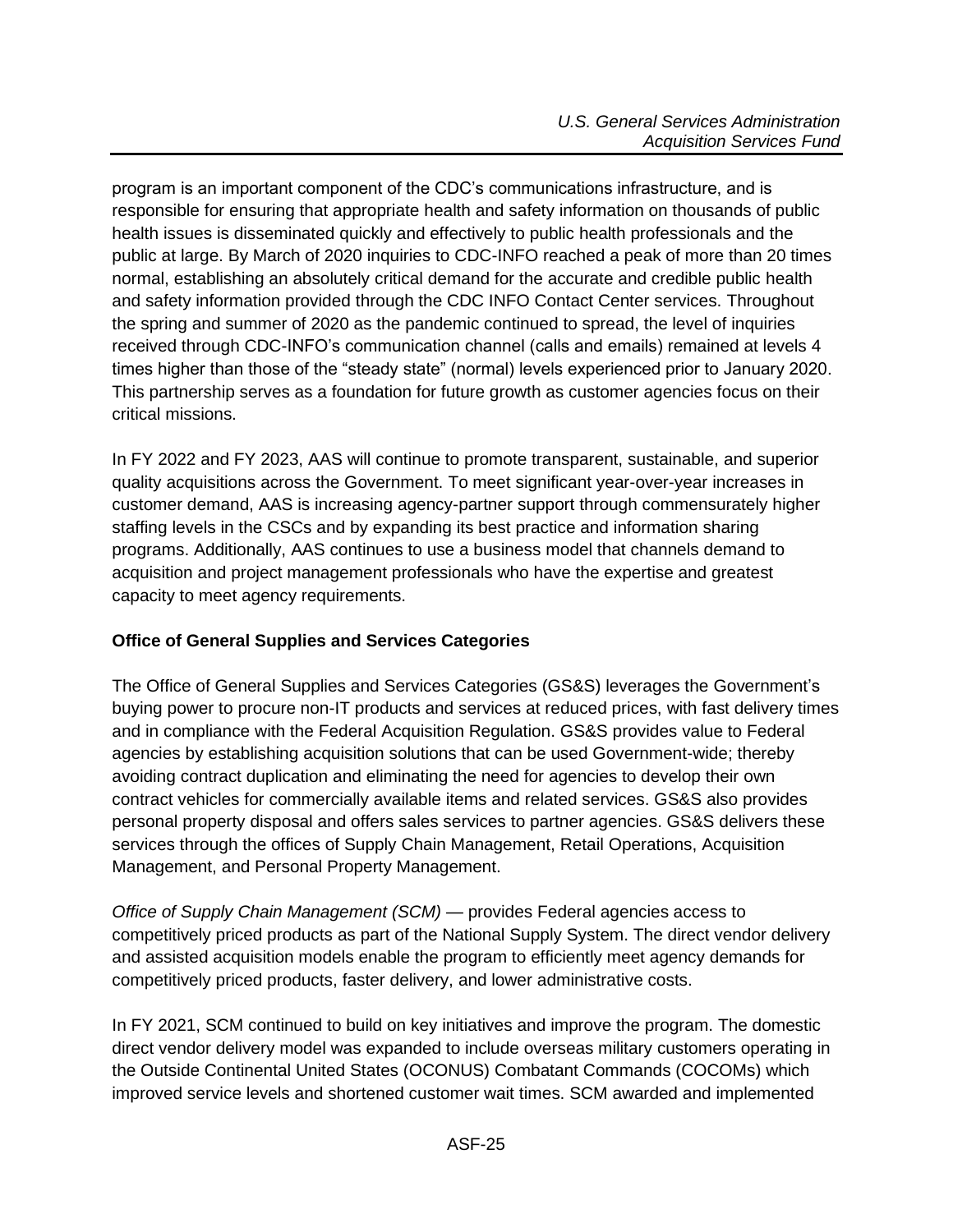four new OCONUS direct vendor delivery contracts in the INDOPACOM area of operations (AOR) (Korea, Japan, Guam, and Hawaii) that vastly improved service delivery times for customers in that area from about 45 days to 3-5 business days. In addition, by implementing a contract solution for a commercial third-party logistics provider (3PL), SCM was able to significantly reduce the cost to ship orders to overseas military customers. The 3PL solution is a less costly and more efficient alternative than the previous approach, and is expected to save \$3M per year.

SCM also played a significant role in responding to the COVID pandemic during FY 2021, successfully fulfilling 123,111 customer COVID-related orders valued at \$63.6 million and resolving major supply chain issues caused by the pandemic. Additionally, the program also developed an initiative to help Federal customers adapt to an ever increasing virtual/home office environment by promoting the use of Global Supply for home office orders.

In FY 2022 and FY 2023, SCM will utilize a strategic forward supply point solution to increase requisition support to Federal agencies and expand the 'OCONUS fast delivery initiative' to the U.S. Central Command (CENTCOM) AOR (Middle East). This effort will further expand the Global Supply product base for high demand items, while continuing to improve the customer ordering experience in obtaining these items. Expanding the special order (Global Supply assisted acquisition) program will lead to lower costs and improve service delivery, while modernizing NSN Management (Cataloging) will lead to faster/more timely NSN updates and improved customer service.

*Office of Retail Operations (RO) —* works with commercial partners to provide custom supply chain solutions for DoD and civilian agencies. This commercialization of the supply chain reduces costs while allowing customers to focus on core competencies by leveraging GSA's acquisition expertise. RO operates retail stores, tool rooms, issue points, and an online portal to provide customers with commercial industrial supplies and office supplies through a fast, convenient, and compliant purchasing method. RO currently operates and manages 45 locations around the world and continues to grow.

In FY 2021, the impact of COVID-19 on operations was reduced substantially compared to FY 2020, which provided increased opportunities to support the customer mission. The reduced impact of COVID-19 on operations resulted in an increase in Revenue in FY 2021 compared to FY 2020. For FY 2022 and FY 2023, RO plans for significant growth in the number of locations after signing a Memorandum of Agreement (MOA) with Naval Facilities Command (NAVFAC). A planned roll out of locations begins with three NAVFAC Regional operations that includes seven new locations in FY 2022 and an additional seven locations in FY 2023.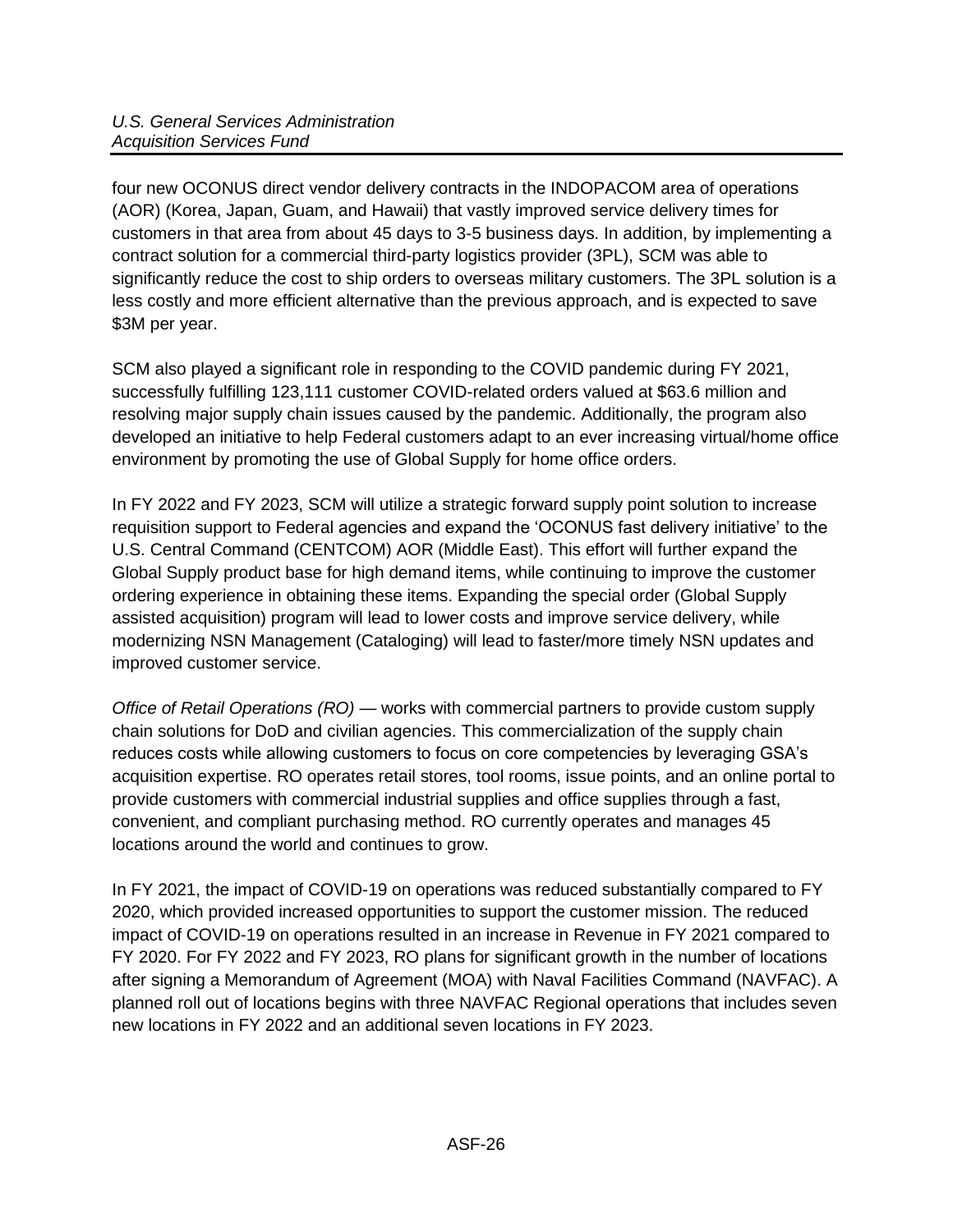*Office of Acquisition Management (AM) —* provides Federal agencies with direct access to vendor goods and services through MAS contracts, assisted acquisitions for furniture through the Integrated Workplace Acquisition Center (IWAC), and awards and administers contracts to support GSS' Global Supply, Retail Operations, Personal Property Management, and the Commercial Platforms Initiative.

The Global Supply contract vehicles ensure access to an easy-to-use sourcing solution across Federal agencies, saving contracting officers and the vendor community time and money while facilitating billions in Federal purchases each year. AM's management of the underlying contracts for the supply-related Requisition program facilitates easy ordering and direct delivery through Government-to-Government transfers of National Stock Number (NSN) and commercial part number items via GSA Global Supply.<sup>™</sup> AM's goals for FY 2022 and FY 2023 with regard to Global Supply are to continue to award contracts to support customers outside the United States (for faster delivery than shipping from the U.S.), and to continue to have contractors report order status and improve delivery times.

AM is also awarding new Blanket Purchase Agreements (BPAs) to support the growth of Retail Operations stores across the globe. The new process will allow new stores to be opened without awarding a new BPA each time, and will assist RO in expanding their business during FY 2022.

AM has also awarded three contractors to support the Commercial Platforms Initiative. The initiative offers agencies a 'managed channel' for their open-market online spend, specifically for the purchase of routine commercial items. AM plans to review renewing these contract vehicles, as well as working to expand the contractors and program in the future, working with the Commercial Platform Initiative Program Management Office.

IWAC will continue to partner with the Public Building Service to provide furniture to Federal agencies through GSA's Total Workplace solution. GSA's Total Workplace solution provides resources and expertise to encourage Federal agencies to reduce their office space, foster collaboration, better manage IT spending, and increase efficiency.

*Office of Personal Property Management (PPM)* — provides sales services to Federal agencies through the Property Sales Program. Personal Property Sales staff work with agencies to conduct sales of surplus, seized and forfeited or non-excess personal property with a continuing need under the Exchange/Sale authority. The majority of the sales proceeds are reimbursed to the partner agency. PPM returned \$145 million to partner agencies in FY 2020, and returned \$175 million through the end of FY 2021.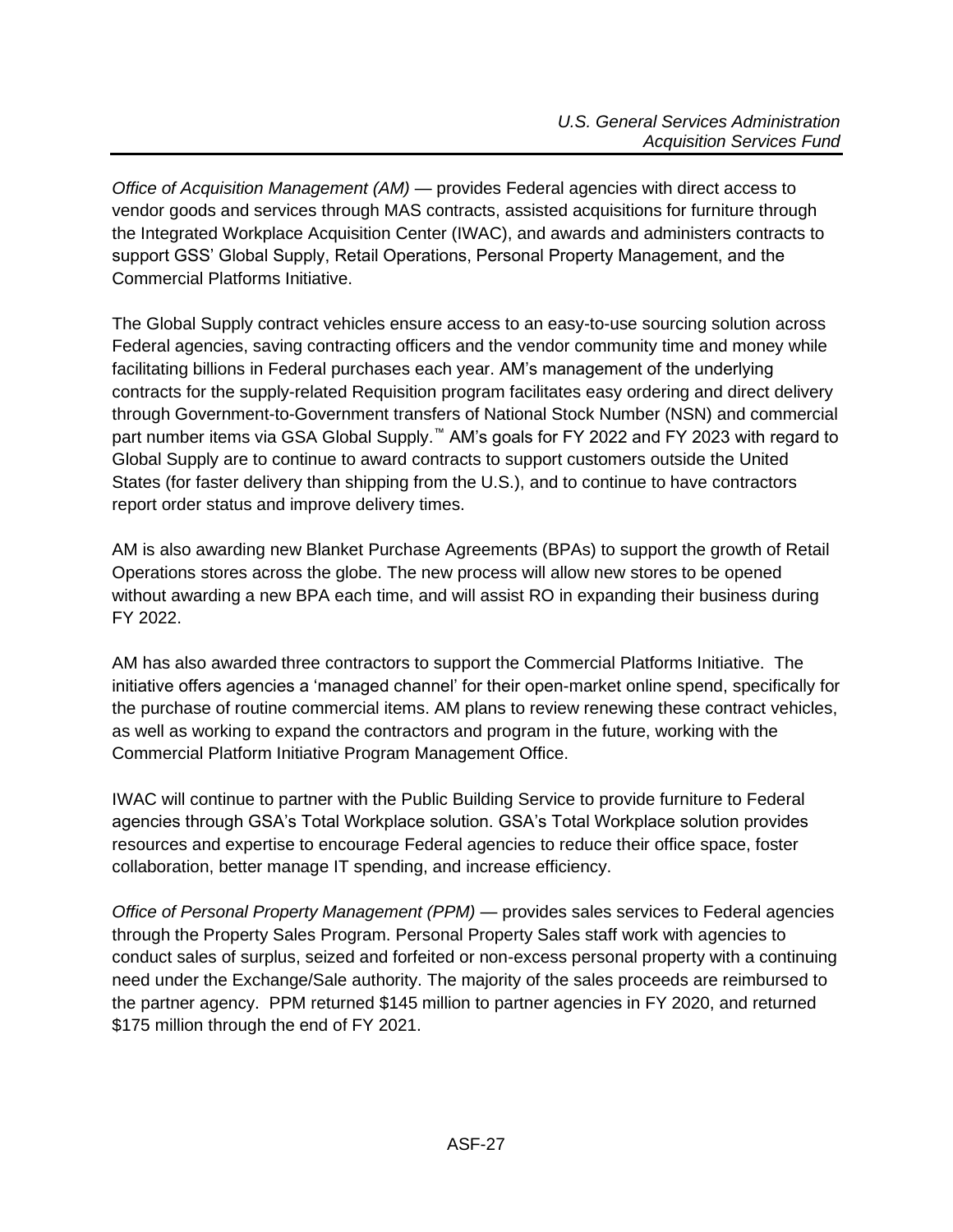In FY 2021, the Personal Property Sales program continued to support the COVID-19 pandemic response by partnering with other Federal agencies to identify property that could be used for response efforts. Due to the closure of Federal facilities and curtailed in-person operations during the pandemic, the amount of property reported by agencies for sale declined slightly; however, it is expected that program volumes will rebound once in-person agency operations are restored.

PPM continues to expand into new markets, the sale of Cryptocurrency being the latest. On March 17, 2021, PPM conducted its first ever sale of seized/forfeited cryptocurrency on behalf of GSA's disposal customers. The sale of 0.7501 bitcoin generated about \$53 thousand in revenue, 28% more than the market value at the time. In FY 2021, PPM has conducted additional cryptocurrency sales, generating over \$1.4 million in revenue. With these sales, PPM not only expanded its service offerings, but also attracted a new segment of customers to GSA Auctions.

In FY 2022 and FY 2023, the PPM program will focus on new Exchange/Sale opportunities. There will be new opportunities to increase sales of Army Blackhawks for the U.S. Army's helicopter pilot training program, and an updated agreement with the U.S. Army's Tank and Automotive Command to sell heavy equipment and watercraft.

The Sales Program is aggressively working to modernize its business systems to better serve customers, improve the reuse of Federal assets, and reform outdated business processes. The Personal Property Management System (PPMS) will merge multiple legacy systems covering all aspects of the disposal process into one system, providing integral interfaces for GSA users and customer agencies. PPM expects to deploy the new modernized PPMS during FY 2022.

Additionally, the Personal Property Utilization & Donation Reimbursable program was transferred to the ASF from the Operating Expense Appropriation in FY 2022. This program provides reimbursable services to agencies for activities necessary to make excess Federal personal property ready for transfer and reutilization (please see OE-8 for a description of the Personal Property Utilization & Donation Appropriated program).

Program functions include scheduling intake of Federal excess property, physically receiving and cataloging property, securing and storing property, facilitating the onsite screening of property, processing transfers and donation of property, releasing property to recipients, updating accountability records, and IT functions associated with the AAMS module. Federal agencies utilize the services offered at the warehouse due to lack of space, security, and other mission requirements.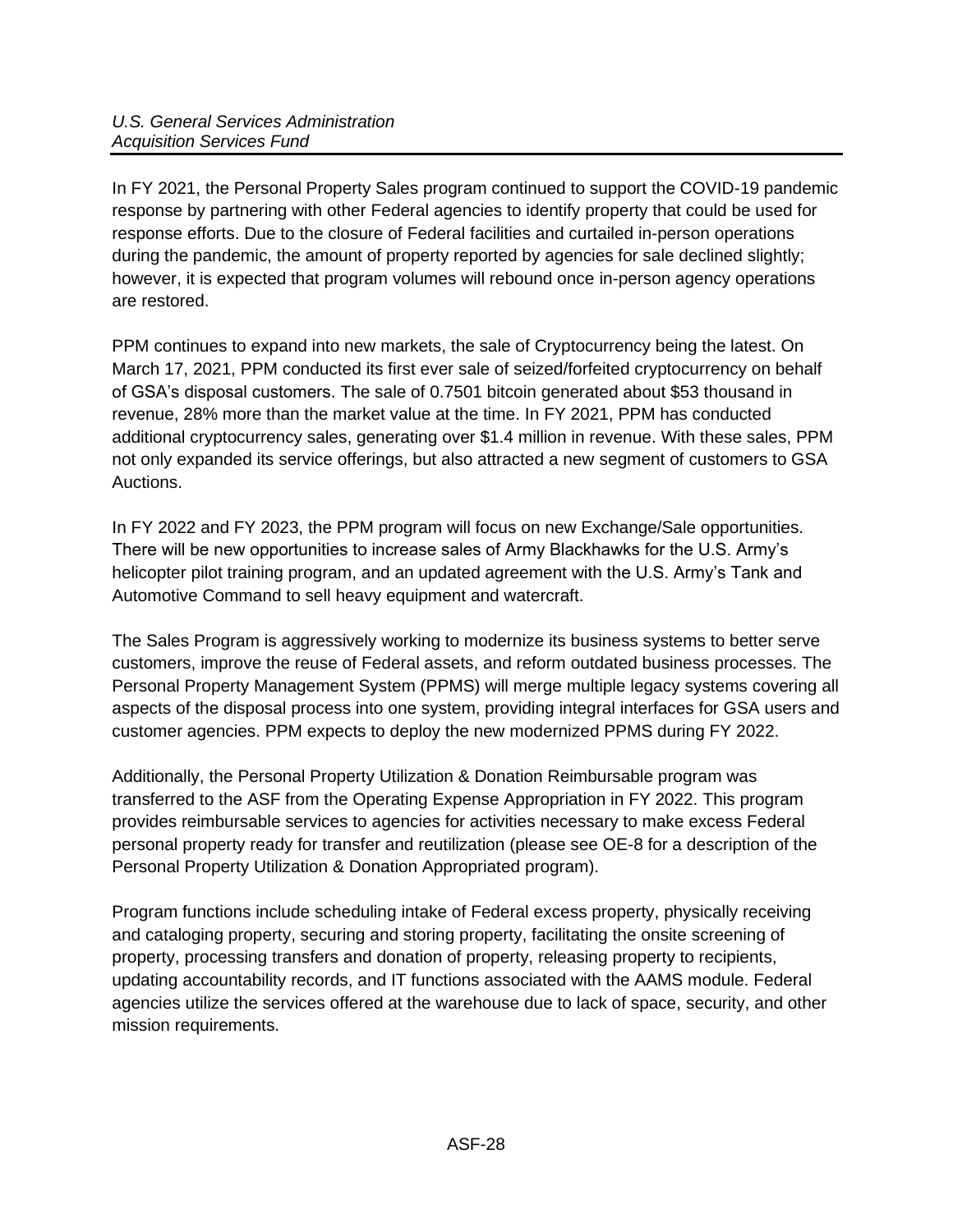#### <span id="page-28-0"></span>**Information Technology Category**

The Office of Information Technology Category (ITC) provides IT and telecommunications products and solutions to high quality, innovative suppliers and small businesses. ITC offers emerging, transformative technology and innovations, making them available Government-wide to support the Federal Government's priorities and objectives.

ITC delivers wide ranging and flexible IT solutions and services to support agency missions and drive innovative and agile improvements by promoting best practices and applying leading-edge solutions through five sub-categories. ITC also serves as the Government-wide IT Category Manager, overseeing over 13 BIC acquisition vehicles housed in GSA, HHS, NASA and DoD Army. In addition, the Government-wide IT Category also leads the Information Technology Vendor Management Office (ITVMO), which provides Government-wide market intelligence services to Federal agencies to support better IT buying practices for the Federal Government.

In FY 2021, ITC saw increases in Business Volume, Customer Loyalty Survey scores, and Employee Viewpoint Survey scores. Key initiatives in FY 2022 and FY 2023 include increasing the maturity and reach of SCRM processes and improving the customer experience.

The following offices within ITC assist in the management of the IT procurement and services operations, which include Enterprise Technology Solutions, IT Hardware, IT Software, IT Services, and IT Security:

*Office of Enterprise Technology Solutions (ETS)* - helps Federal agencies acquire networkenabled business and telecommunications services needed to accomplish their missions efficiently and at the best possible price. The subcategory consists of network infrastructure, satellite communications, wireless, mobility, managed security, network support, and cloud services.

Within ETS, the Enterprise Infrastructure Solutions (EIS) contracts address all aspects of Federal agency IT telecommunications, infrastructure, and cybersecurity requirements. With nine contracts and a ceiling of \$50 billion, EIS is one critical path for agencies to evolve to more modernized and secure IT infrastructures and away from legacy technologies that are vulnerable to security risks. Agencies are transitioning over seven million active services from GSA's seven Networx contracts and 85 Local Service Agreements to EIS. The transition to EIS impacts 228 Federal agencies and other Government entities that purchase over \$2 billion in services.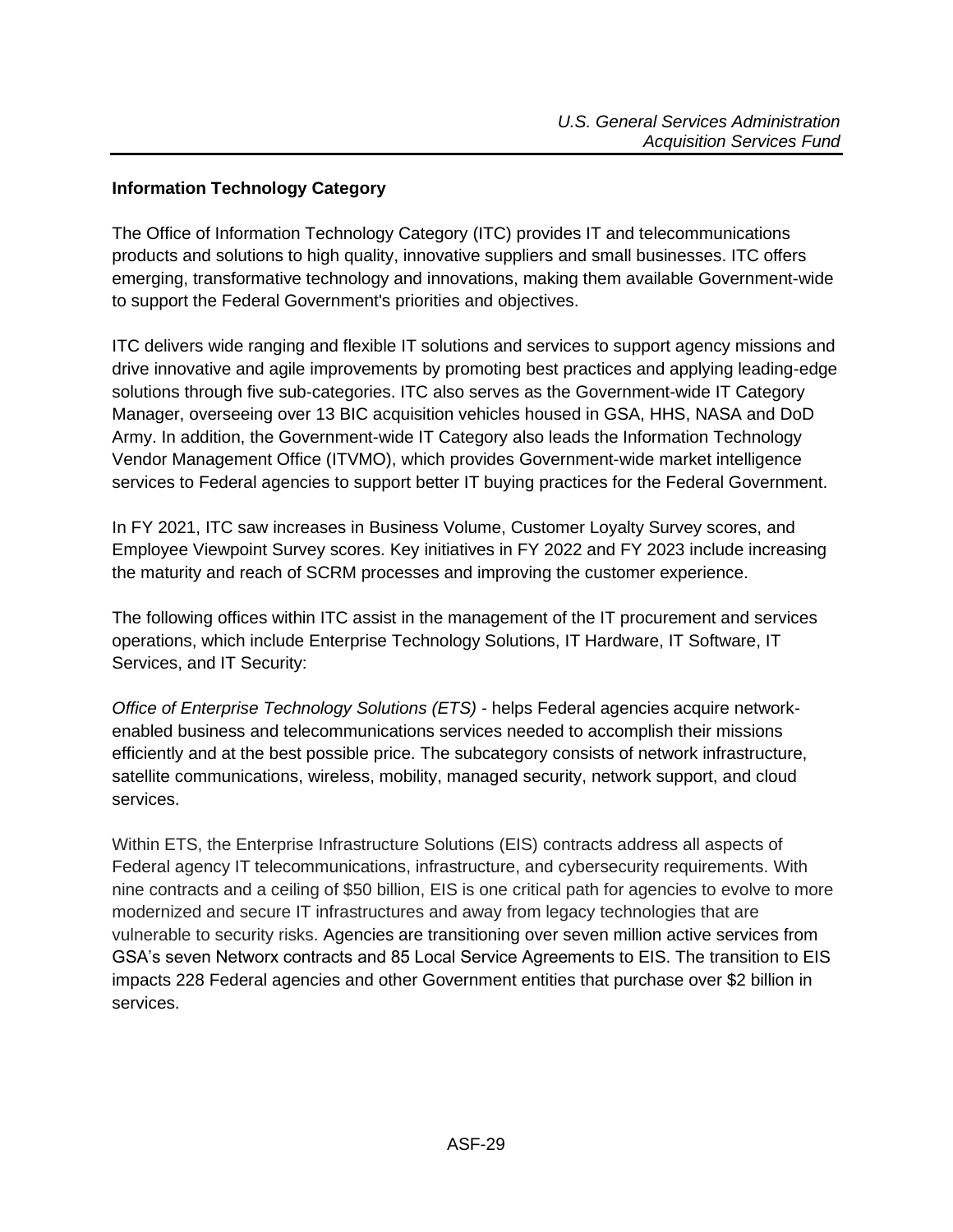Based on lessons learned from the previous transition to Networx, ETS offered agencies assistance for transition planning, acquisition development, service migration, inventory tracking, and management. GSA is promoting IT Modernization and is encouraging all agencies to use the EIS transition as an opportunity to transform and modernize their network services.

GSA has already extended existing contracts through May 31, 2023, providing agencies with additional time to execute their transition to EIS. In response to the risk that some agencies may not complete their transition off the expiring contracts by the May 31, 2023 expiration date, GSA intends to invoke the Continuity of Service (CoS) clause on the expiring contracts. The CoS period will give agencies who sign an MOU with GSA up to May 31, 2024 to either complete their transition or develop an alternative solution to ensure their services continue. If agencies don't use the additional time to complete transition or put in place a solution, all remaining services will be disconnected at the end of the CoS period.

Beyond EIS, the ETS portfolio also includes Complex Commercial SATCOM Solutions (CS3) and the Multiple Award Schedule (MAS) Special Item Number (SIN) for Mobility and Wireless. CS3 allows Federal agencies to build large, complex, and custom satellite solutions. The MAS Special Item Number for Wireless and Mobility centralizes and consolidates mobility solutions for increased convenience and rapid access to commercially available wireless solutions and industry partners.

*IT Hardware* — comprises purchase, lease, and maintenance options for communications, computing, electronics, and fiber-optic equipment, as well as hardware services.

GSA's Government-wide Strategic Solutions for Desktops and Laptops helps Federal agency buyers purchase desktops and laptops with standard configurations. The program increases the transparency of contract terms and conditions in the IT hardware space and provides a framework to manage hardware to spend more closely while achieving better pricing. The standard configurations as well as terms and conditions were developed through the interagency collaboration of the Workstations Category Team, a consortium of more than 20 Federal agencies established by OMB. GSA IT Hardware saw a 36.4 percent increase in spending for standard configuration desktops and laptops in FY 2021 compared to FY 2020, saving customer agencies over \$94.9 million in FY 2021 alone. FY 2021 growth was particularly positive for the category since spend levels showed very large laptop investments across Government in FY 2020 in response to the pandemic and transition to telework. There may be some decline in purchase of laptops in FY 2023 as part of a Government-wide mid lifecycle period for this hardware.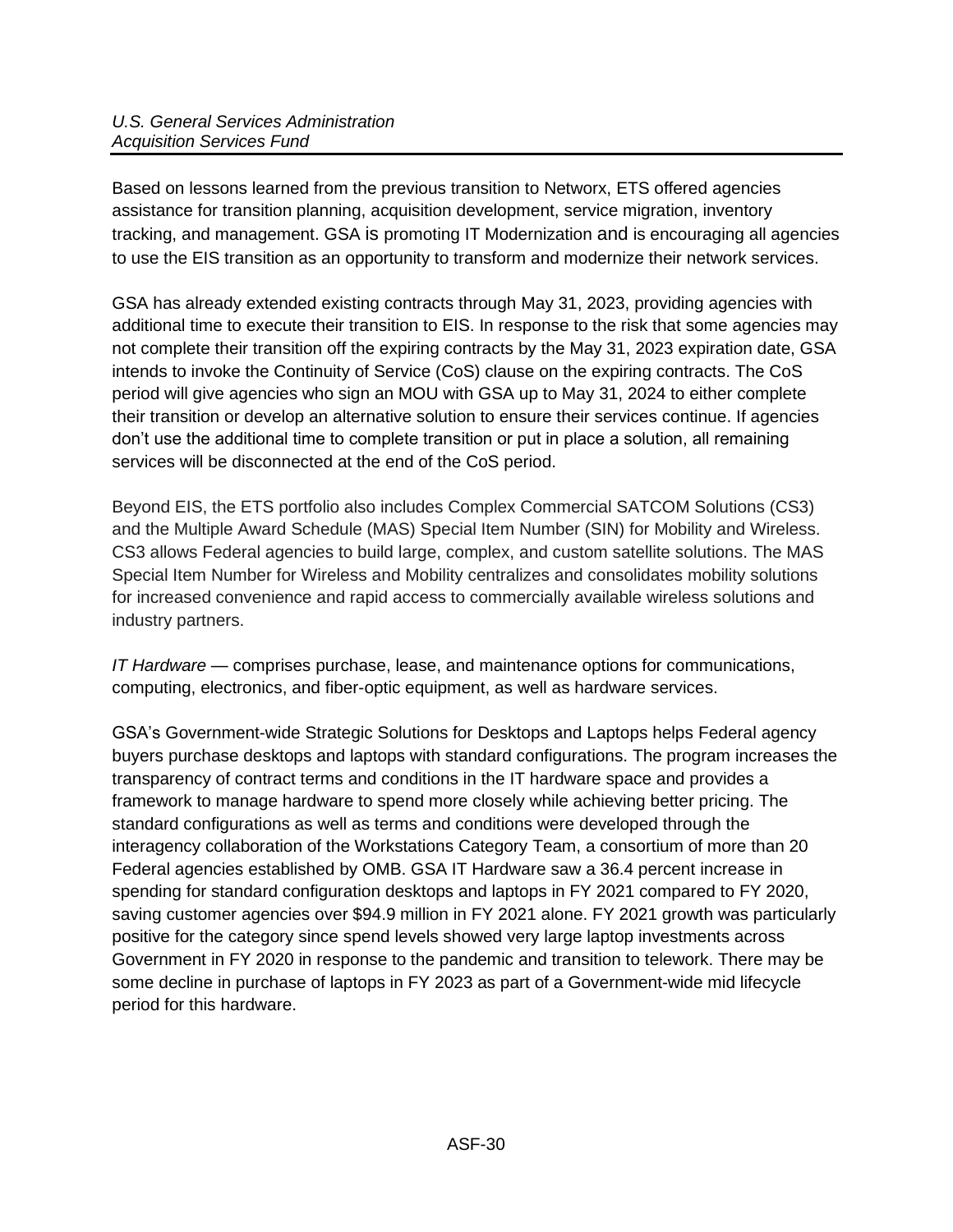The Government-wide IT Hardware Community of Interest (the Community) provides a forum for coordinating cost-saving strategies across the Federal Government, sharing new ideas, technical direction, consolidated buying, and reducing duplication, strategic sourcing, and innovative technology opportunities. The Community focuses on IT hardware acquisition, asset management, standardization, and deployment and integration; and this collaboration led to the development of new acquisition and management solution models such as Device-as-a-Service (e.g. Apple). In FY 2022, cross-category success has been realized with the Veterans Affairs leveraging the IT Hardware relationship/engagements to revisit acquisition strategies for ETS/Mobility.

In FY 2021, ITC launched the five-year period of performance Government-wide (to include State and local) 2nd Generation IT (2GIT) Products Blanket Purchase Agreements (BPAs). The 2GIT Program and its underlying BPAs operationalize improved standards for the customer buying experience, SCRM, data collection, and vendor support relative to IT hardware and software purchasing through ITC's Best In Class MAS contracts. 2GIT will serve as a testbed for scalable, enhanced processes, and automation that can later be rolled out as needed to all of MAS IT. In FY 2022, the 2GIT Program Office has been challenged with commercial supply chain issues, like many categories, that have made it difficult to manage the price of products on contract and to predict when orders will be fulfilled/reported. ITC has worked in FY 2022 to adjust policies and processes such that contract modifications are more streamlined and allow for the price increases being seen across the entire world economy. ITC is optimistic that these adjustments will position GSA and its MAS IT contractors to be fully ready to address the busy season in quarter four of FY 2022 and beyond into FY 2023.

*IT Software* — comprises Infrastructure Software, Enterprise Application Software, and Licensing and Maintenance. The Software category includes both traditional software products and their related licensing and maintenance services. Additionally, the category includes cloud products and services such as SaaS solutions, Infrastructure-as-a-Service, Platform-as-a-Service, and cloud-related IT Professional Services.

The Software Category partners with DoD's Enterprise Software Initiative to develop BPAs for Federal agency software purchases to aggregate requirements, drive down prices, and establish more consistent licensing terms and conditions.

In FY 2021, the Software Category continued to provide guidance and outreach to both internal GSA staff and external customers in response to the addition of cloud-related IT Professional Services to the MAS IT Cloud SIN in FY 2019. The category also worked with MAS IT contract holders to ensure they were aware of the changes and to encourage migration of cloud-related professional services to the Cloud SIN.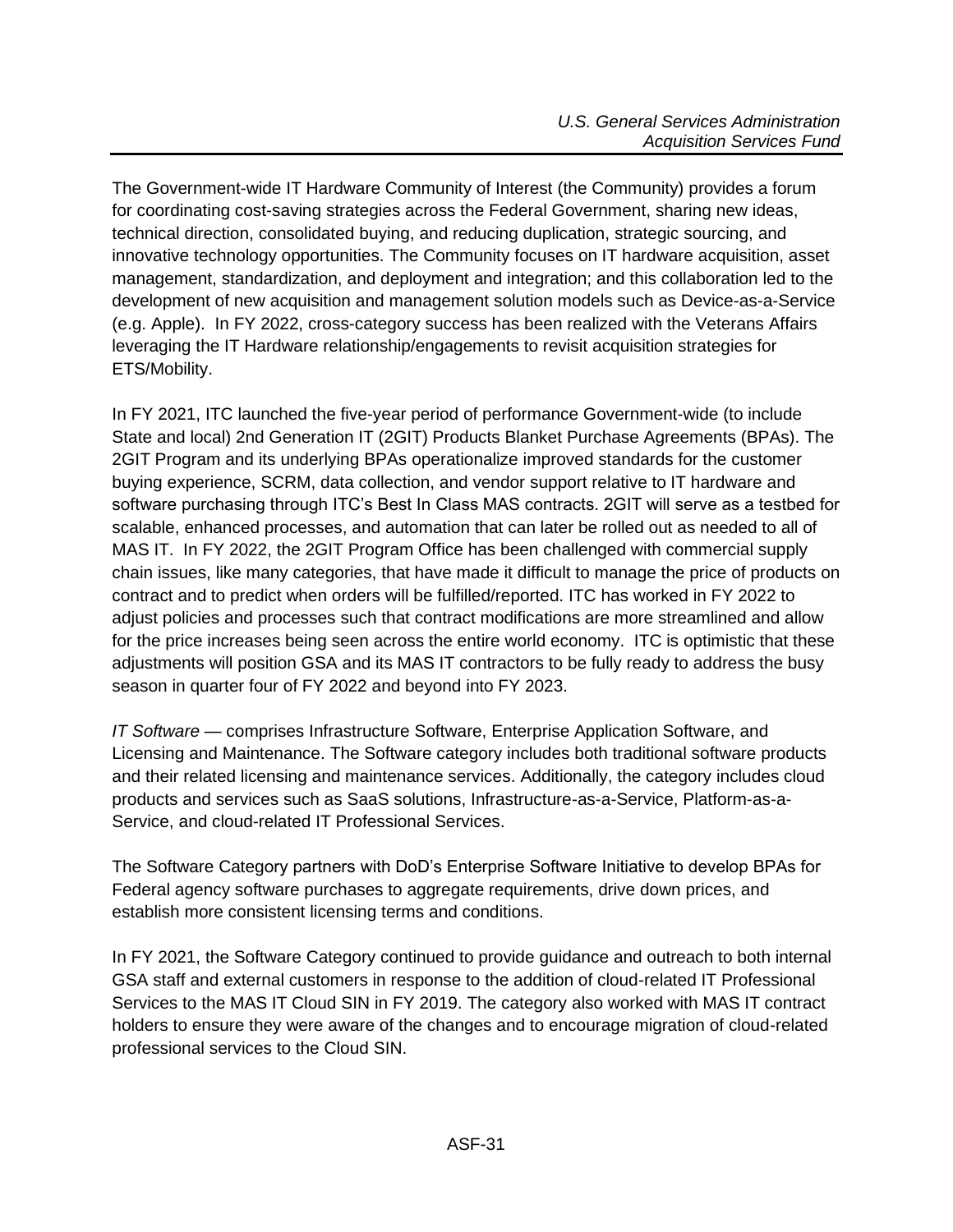The Cloud Information Center (CIC) is an interactive hub connecting Federal buyers with commercial cloud providers and delivering timely and strategic resources around fundamental cloud issues like security, technical capabilities, and implementation. ITC will continue to mature the CIC to include recent and relevant information related to cloud and promote its use as a tool to share best practices and expand usage of cloud within the Government.

Defense Enterprise Office Solution (DEOS) was awarded in November 2020 and is available to all Department of Defense (DoD) organizations as the preferred contract vehicle to obtain commercial cloud hosting modernization services to transition legacy office productivity and collaboration applications with an approved standard cloud-based solution. Under DEOS, DoD mission partners can implement the transition of Microsoft Office 365 and associated capabilities to a cloud environment. DEOS interoperability will help the DoD streamline use of cloud email and collaborative tools while enhancing cybersecurity and information sharing capabilities. GSA's Assisted Acquisition Services (AAS) assists mission partners by providing cradle to grave acquisition support. The BPA is currently achieving a 10% volume discount based on order volume.

In FY 2022, ITC will launch a new Multiple Award Schedule (MAS) Special Item Number (SIN) to house the Department of Treasury's Financial Management Quality Service Management Office (FM QSMO) Marketplace. The Marketplace housed in the new MAS SIN will provide access to commercial cloud-based core financial management systems, other related IT solutions, and IT professional services use Government-wide, in the following subcategories:

- Core Financial Management Solutions (Core FS)
- Additional Financial Management (FM) Solutions
- Financial Management (FM) Service/Solution Adoption and Transition Services
- Financial Management (FM) Technology Operations Support Services

The new FM QSMO Marketplace will also provide agencies with access to innovative and proven financial management solutions and expert guidance that will advance Government-wide financial management objectives and modernized systems, including:

- Standardized processes and data
- Reduced operations and maintenance costs
- Modernized and automated processes
- Improved customer satisfaction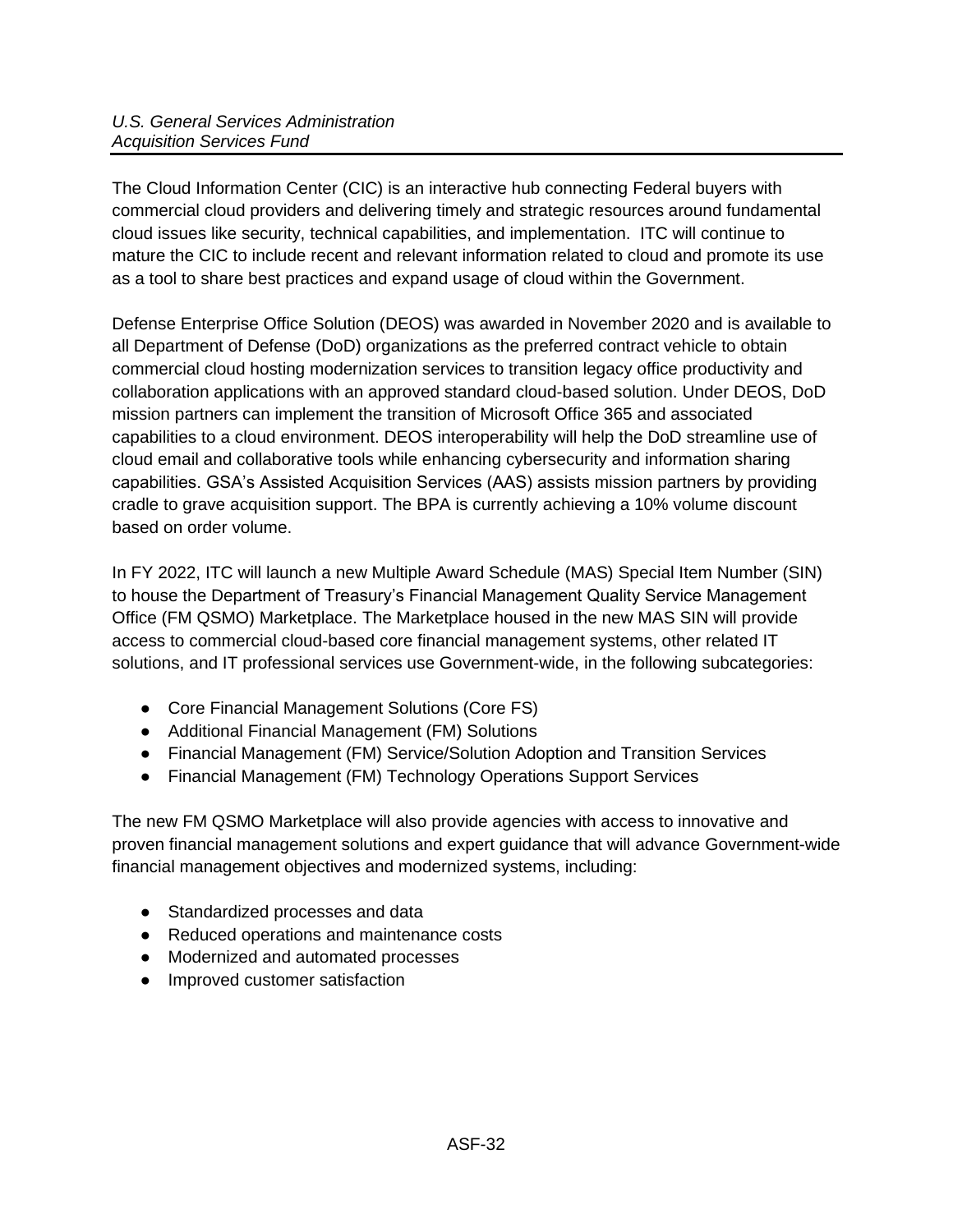IT Services — invests in the development of the next generation of Government-wide Acquisition Contracts (GWACs). Agencies spend approximately \$18.9 billion annually through GSA's GWACs and MAS. The current GWACs ensure agencies continue to have access to solutions and premier providers of IT services and are designed to meet diverse agency IT services requirements. All GWAC vehicles continue to meet the rigorous category management performance criteria and have been designated BIC vehicles by OMB.

For decades, the GWACs have promoted the growth of the small business community. In FY 2021, ITC awarded the 1st cohort of the 8(a) STARS III GWAC to 430 8(a) program participants on June 17, 2021. This is the follow-on to the 8(a) STARS II GWAC, whose ordering period

ended on August 30, 2021. GSA's successful 8(a) small business set-aside GWACs provide flexible access to customized IT solutions from a large, diverse pool of 8(a) industry partners. The success of this program is demonstrated by increased customer demand resulting in the contract ceiling for customer obligations being raised three times on STARS II from \$10 billion at the start of FY 2019 to \$22 billion in July of FY 2020. Due to the past success of GSA's 8(a) GWACs, STARS III has a \$50 billion ceiling, with a 5-year initial ordering period and a 3 year option.

Additionally, planning is underway on the first GSA GWAC to feature multiple small business programs through a single offering. This GWAC, Polaris, will bring emerging technologies, innovation, and IT modernization to the Government and allow small businesses across various socioeconomic categories to support Government agencies in these critical areas.

*IT Security* — provides products and services to protect information and information systems from unauthorized access, use, disclosure, disruption, modification, or destruction in order to provide confidentiality, integrity, and availability. These products and services meet key requirements for many Federal, state, and local government customers; they protect privacy and health data and are vital for maintaining IT security.

The subcategory also participates in the development of the SCRM program to increase the security of GSA-offered IT products and services. The program provides standard methodologies, procedures, tools, and templates for category managers to apply to ITC contracts, thereby enabling agencies to make better risk-based purchasing decisions.

Another high-impact program managed within the IT Security subcategory is the Highly Adaptive Cybersecurity Services (HACS) Program. The HACS program offers ongoing vendor technical evaluation, and customer outreach to assist agencies in complying with Governmentwide requirements to assess, monitor, and manage High-Value Assets. In FY 2019, HACS were consolidated from four SINs into a single SIN, with five subcategories to include multiple new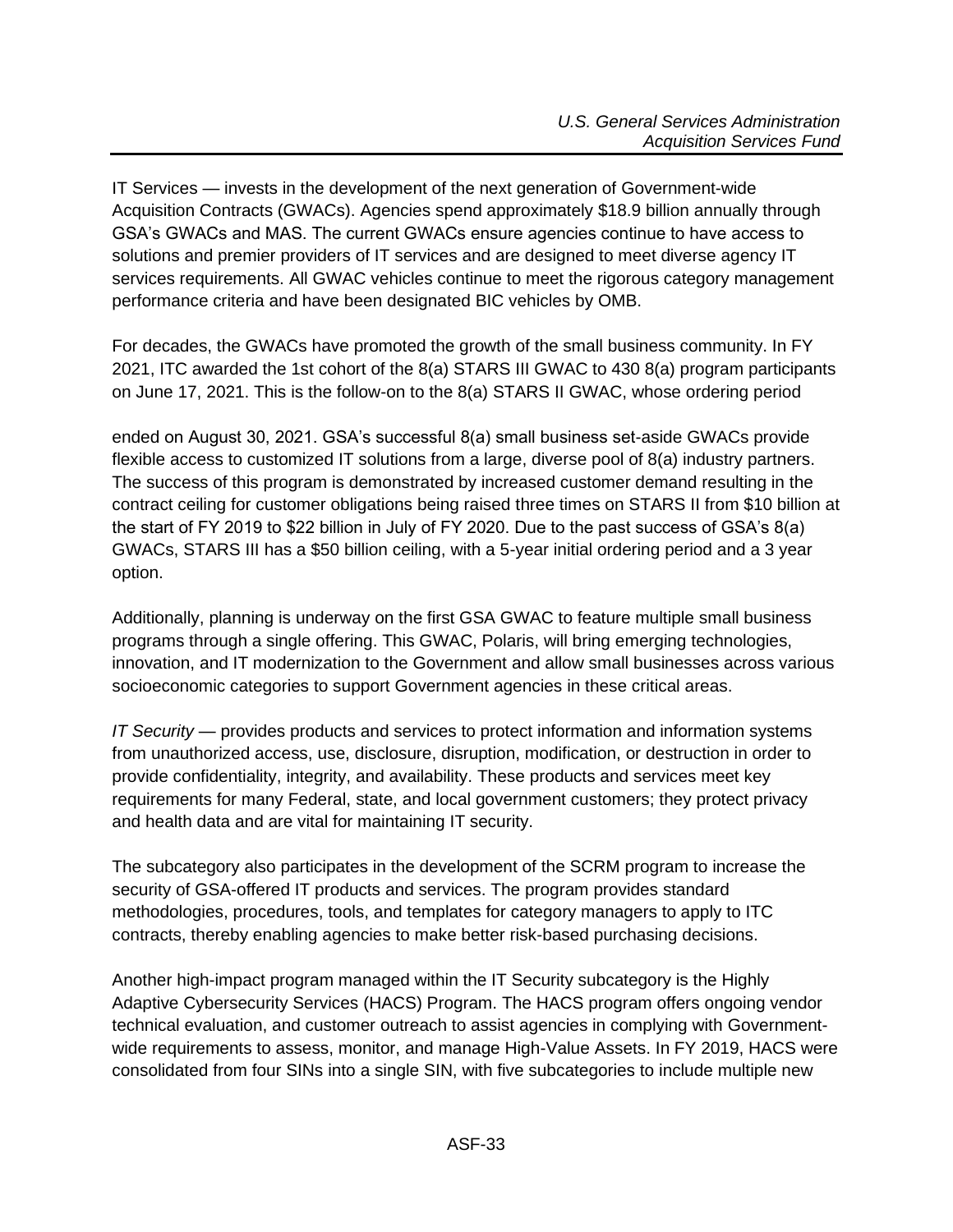facets of services. This consolidation supports GSA's goal of simplifying the acquisition process through the reduction of SINs.

Within the IT Security Subcategory, the USAccess HSPD-12 Managed Service Office provides Federal Information Processing Standard Publication 201 compliant Personal Identity Verification (PIV) card issuance services to over 600,000 Federal employees and contractors with 104 Federal agencies, commissions, and boards.

In response to the COVID-19 pandemic in the first quarter of FY 2021, the USAccess HSPD-12 Managed Service Office's launched a pilot in collaboration with the United States Postal Service (USPS) to maintain enrollments, card issuance/printing, and card maintenance services. Due to customer demand, the pilot was extended beyond its initial 90-day operations and is now under consideration for permanent operating capabilities across the country. In FY 2022, the program will continue to work with USPS to explore opportunities for future expansion efforts, with next steps to include a partnership with the Department of Veterans Affairs.

Also, within the IT Security subcategory, the Federal Public Key Infrastructure (FPKI) Management Authority is a shared service enabling identity management practices for secure physical and logical access, as well as information sharing across Federal agencies and between external business partners through the execution of digital certificate policies and standards. FPKI provides Government-wide benefits and helps Federal agencies comply with key cybersecurity mandates, directives, and policies.

## <span id="page-33-0"></span>**Professional Services and Human Capital Categories**

The Office of Professional Services and Human Capital Categories (PSHC) manages non-IT professional and human capital services contract programs, GSA's SmartPay® 3 commercial payment solutions program, and leads the Federal Government's professional services category management activities.

PSHC's goals are to:

- Be tenaciously customer centric by improving Federal agencies' and its suppliers experience by making it easier to work with the organization and the contract programs it manages
- Collaborate for innovation by developing market-leading shared services that help customers more efficiently use taxpayer dollars
- Shift toward modernization by providing customer-centric secure marketplaces of quality services providers - which drives standardization, integrates solutions, and responds to agency business needs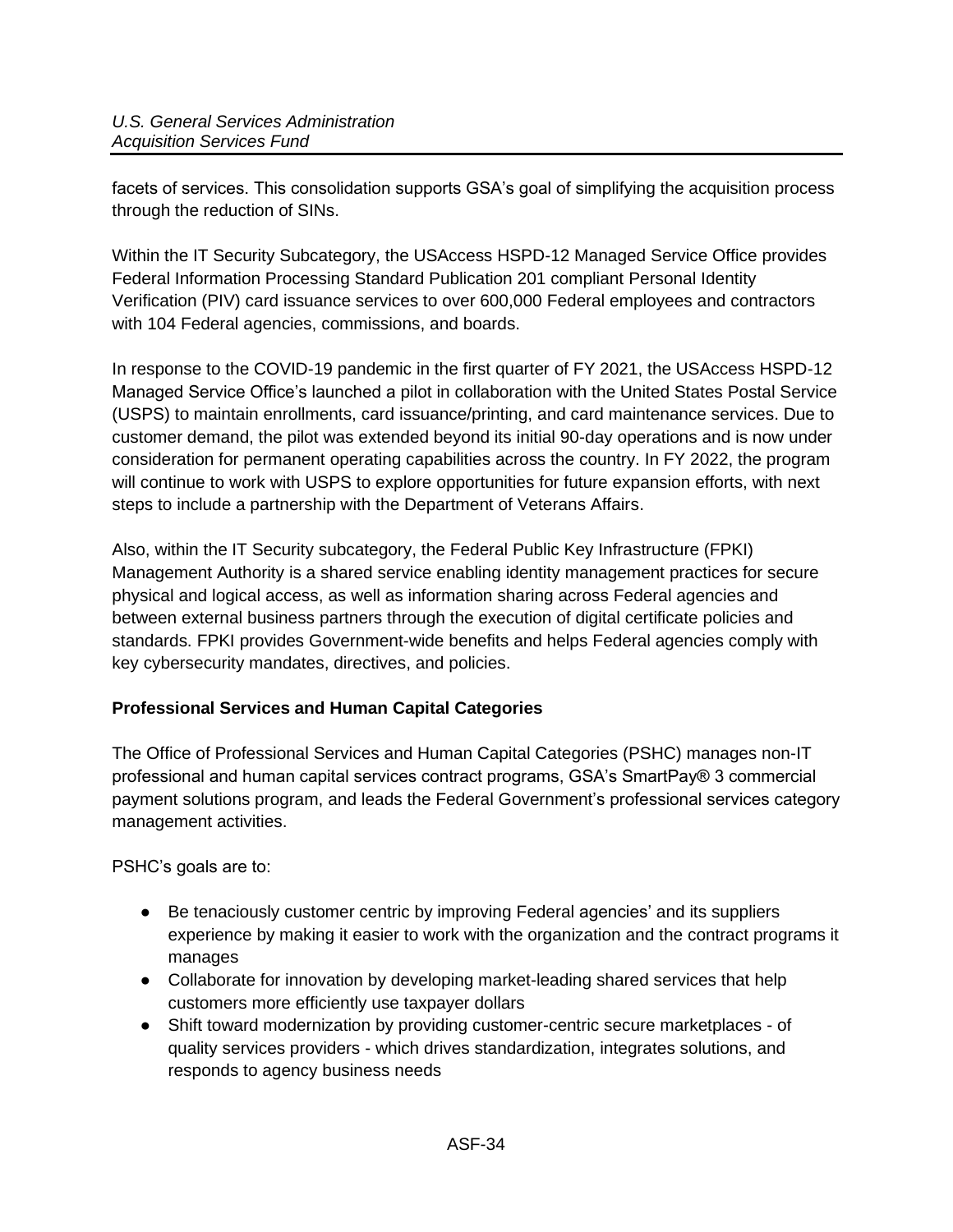*Professional Services -* is the second-largest category of contract spend in the Federal Government. In FY 2021, \$101.2 billion in total contract obligations were awarded of which about \$21.9 billion were awarded through PSHC's Multiple Award Schedule (MAS-PS) and OASIS contract programs. Overall, the category experienced 13% growth in total obligations compared to FY 2020, with PSHC Government-wide contracts realizing business volume growth of 4%.

Through its two Government-wide contract programs, PSHC manages 4,528 MAS-PS contracts and 1,285 OASIS contracts. Small business contracts account for 3,622 (80%) of the MAS-PS contracts and 899 (70%) of the OASIS contracts. In FY 2021, MAS-PS business volume increased slightly (less than 2%) with \$11.2 billion in reported sales, with \$4.3 billion (38%) of sales awarded to small businesses. In FY 2021, OASIS business volume increased by about 7% with \$10.7 billion in reported obligations, with \$4.1 billion (38%) of these obligations awarded to small businesses through 279 task orders.

In FY 2022 and FY 2023, PSHC will continue to support agencies in achieving their professional services category management goals through various efforts.

Such efforts include:

- Co-leading a cross-functional team to build a Services Marketplace for Federal agencies' use
- Awarding a new and improved services Multi-Agency Contract (MAC) as well as completing MAS consolidation efforts
- $\bullet$  Expanding use of the best-in-class OASIS contract, and its new OASIS 8(a) contract program
- Strategically supporting high-spend Federal agencies with procurement spend analysis and tailored acquisition strategies
- Publishing new acquisition planning packages (playbooks) for commonly acquired services
- Hosting professional services contract opportunities forecasting events for industry
- Educating and training agency acquisition professionals and industry partners through webinars, social media, and in-person events
- Expanding its supplier relationship management program and its Civilian Services Acquisition Workshop (CSAW) program to promote the use of performanced-based contracting

*GSA SmartPay®* - GSA SmartPay® is the world's largest government charge card and related payment services program, supporting over 500 Federal agencies, organizations, and Native American governments. The program provides customer agencies with a portfolio of commercial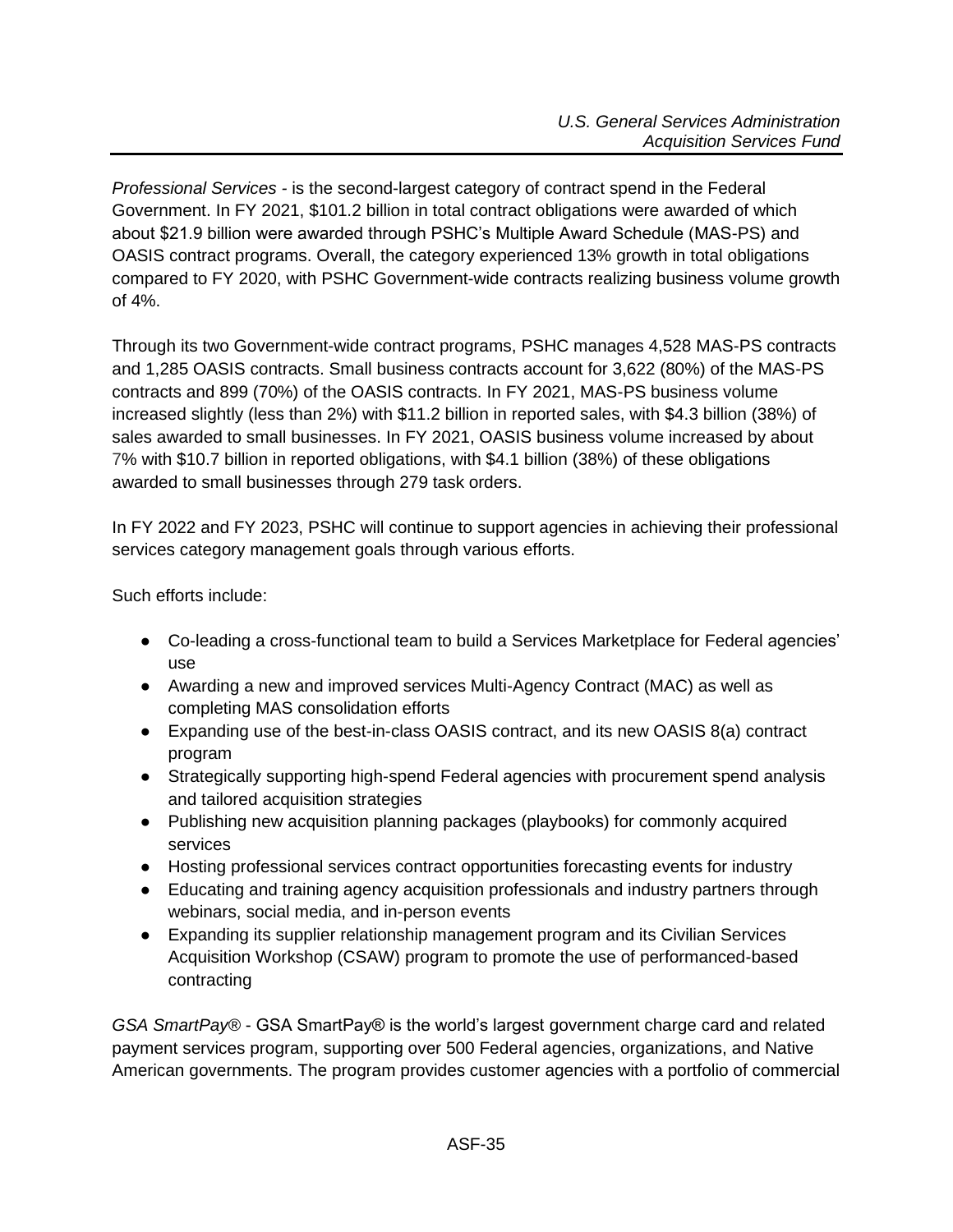purchase, travel, fleet, and integrated payment solutions with no upfront cost. Best-in-class master contracts with multiple banks allow agencies and organizations across the Government to obtain innovative payment solutions to support their mission needs.

GSA SmartPay® has generated more than \$5.2 billion in agency refunds since its inception in 1998. In FY 2021 alone, the program supported more than 69 million in agency transactions through 5.4 million accounts, totaling \$29.2 billion in spend and resulting in \$389.8 million in agency refunds.

The COVID-19 pandemic continues to have a significant impact on Government operations, particularly with regard to ongoing decreased official travel spend on Government travel charge cards. In FY 2021, agencies spent a total of \$5.5 billion through these cards as compared to FY 2019 pre-pandemic travel card spend of \$9 billion, a 39% reduction. This decrease in travel charge card usage resulted in reduced Office of Charge Card Management revenue in FY 2021. Reduced program revenue is projected to continue into FY 2022 and FY 2023, despite slightly increased agency GSA SmartPay program spend through purchase and fleet charge cards.

In FY 2022 and FY 2023 GSA's Center for Charge Card Management will continue to work with agencies to assist them in optimizing the use of the GSA SmartPay® program. Additionally, the program is applying optimization measures internally and capturing lessons learned in order to share with customer agencies.

*Human Capital -* supports the Federal Human Capital category led by the Office of Personnel Management (OPM), by offering a wide variety of human resources and administrative services to improve the quality of human capital outcomes through simplified buying processes. PSHC, through the Multiple Awards Schedule - Human Capital (MAS-HC) and Human Capital and Training Solutions (HCaTS), provides Federal buyers access to contractors with both simple and complex services that support the entire human-capital life cycle as described in the Federal Human Capital Business Reference Model (HCBRM).

MAS-HC manages approximately 700 Tier 2 SUM contractors through GSA's MAS program. In FY 2021, agencies have spent \$740 million through these contracts. In FY 2022 and FY 2023, MAS-HC will continue to focus on consolidating its contracts as part of FAS's MAS consolidation initiative and will expand training for both agency buyers and industry on how to use and manage their MAS-HC contracts and task orders.

HCaTS is a BIC contract that provides complex human capital and training services through over 200 contracts. In FY 2021, GSA added 44 8(a) companies to HCaTS 8(a) Pool 1 and Pool 2. These awards provide the 8(a) community expanded access to the HCaTS BIC contract program while creating more options for Federal agencies to meet their 8(a) business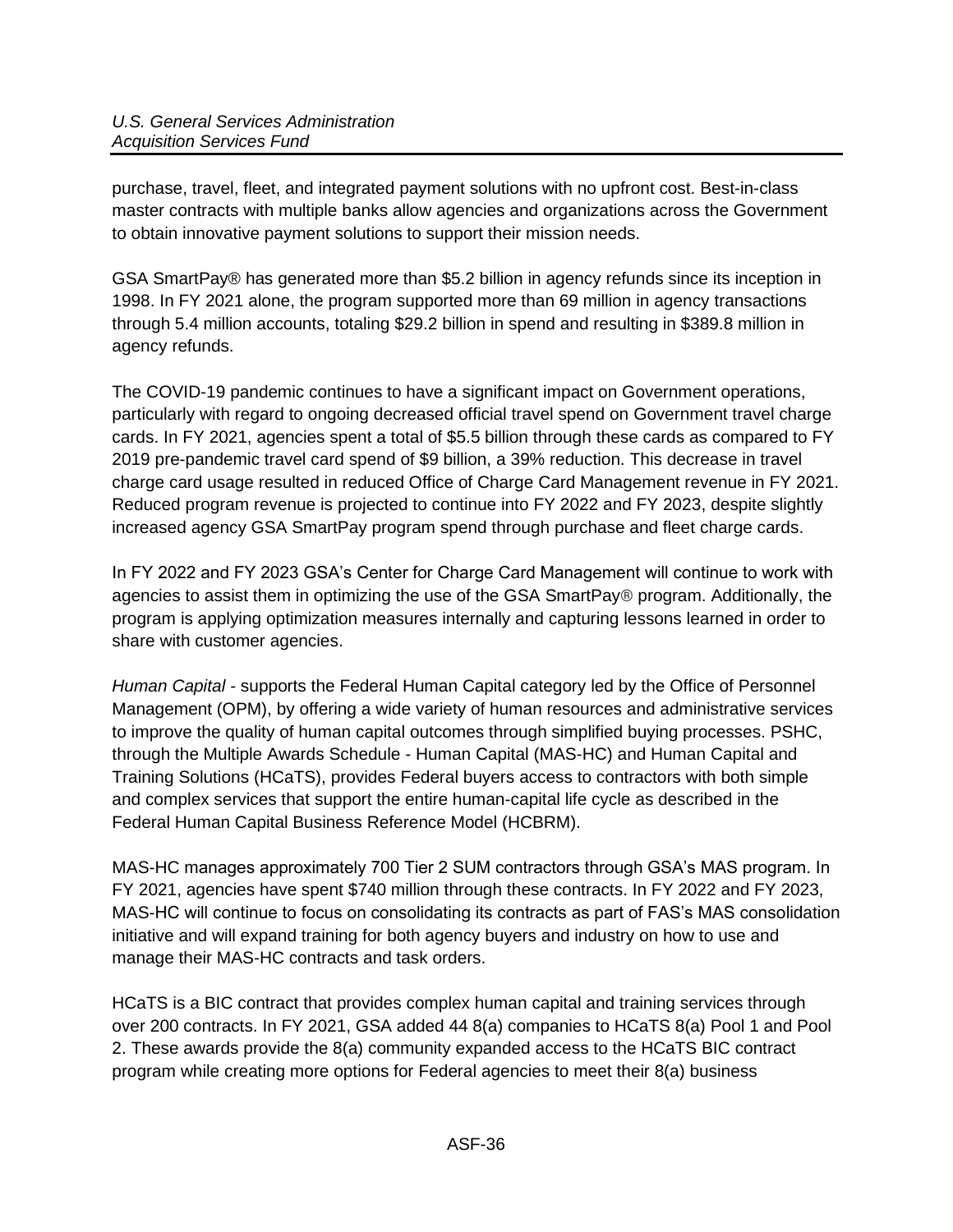development program goals through both competitive 8(a) set-asides and 8(a) direct task order awards. GSA and the Small Business Administration are excited to expand access to a Tier 3 BIC contract within the 8(a) community while creating more options for Federal agencies to meet their socio-economic goals.

In FY 2022 and FY 2023, PSHC will focus on supporting Federal buyers using the HCaTS contracts through the program's expanded industrial base. The program will actively engage with vendors and Federal customers to ensure agency requirements are well defined and that the industrial base is well positioned and informed to meet agency needs. Additionally, the program will continue its efforts to partner with industry and customers to provide training, seminars, and workshops.

# <span id="page-36-0"></span>**Technology Transformation Services**

Technology Transformation Services (TTS) aims to transform the way Government agencies build, buy, and share technology. The operations for TTS are funded by both the ASF as well as through appropriations to the Federal Citizen Services Fund (FCSF). The operations funded by the FCSF enable public access and engagement with the Government through an array of public and agency-facing products and programs. The FCSF-funded initiatives within TTS help individuals, businesses, other governments, and the media to easily interact with Federal information, services, benefits, and business opportunities. Additionally, the ASF-funded portions of TTS help agencies make their services more accessible, efficient, and effective by building, providing, and buying technology applications, platforms, processes, personnel, and software solutions. TTS emphasizes transparency and user-centered design. In FY 2022 and FY 2023, TTS will continue to partner with agencies, industry, and the digital technology community to build the foundation for the Government's digital transformation through the offices and programs described below.

*Office of 18F -* is a team of designers, engineers, product managers, and acquisition specialists. 18F is a technology consultancy for the Government, inside the Government, that works with agencies to successfully deliver digital strategies and efficient, easy-to-use, and accessible digital services to the public. 18F works in the open to iteratively build roadmaps and systems, and assist agencies in modular procurement by focusing on the needs of users while using agile development techniques to move quickly and reduce risk.

The 18F program underwent changes in FY 2020 and FY 2021 to better position the organization for cost recoverability. 18F made changes to their business model by reducing non-billable hours for individual contributors and increasing billable hours for supervisors and directors. In addition, 18F is investing more in business development and more robust business structures which includes the creation of the Public Benefits Portfolio, the National Security and Intelligence Portfolio, and the Justice and Courts Portfolio.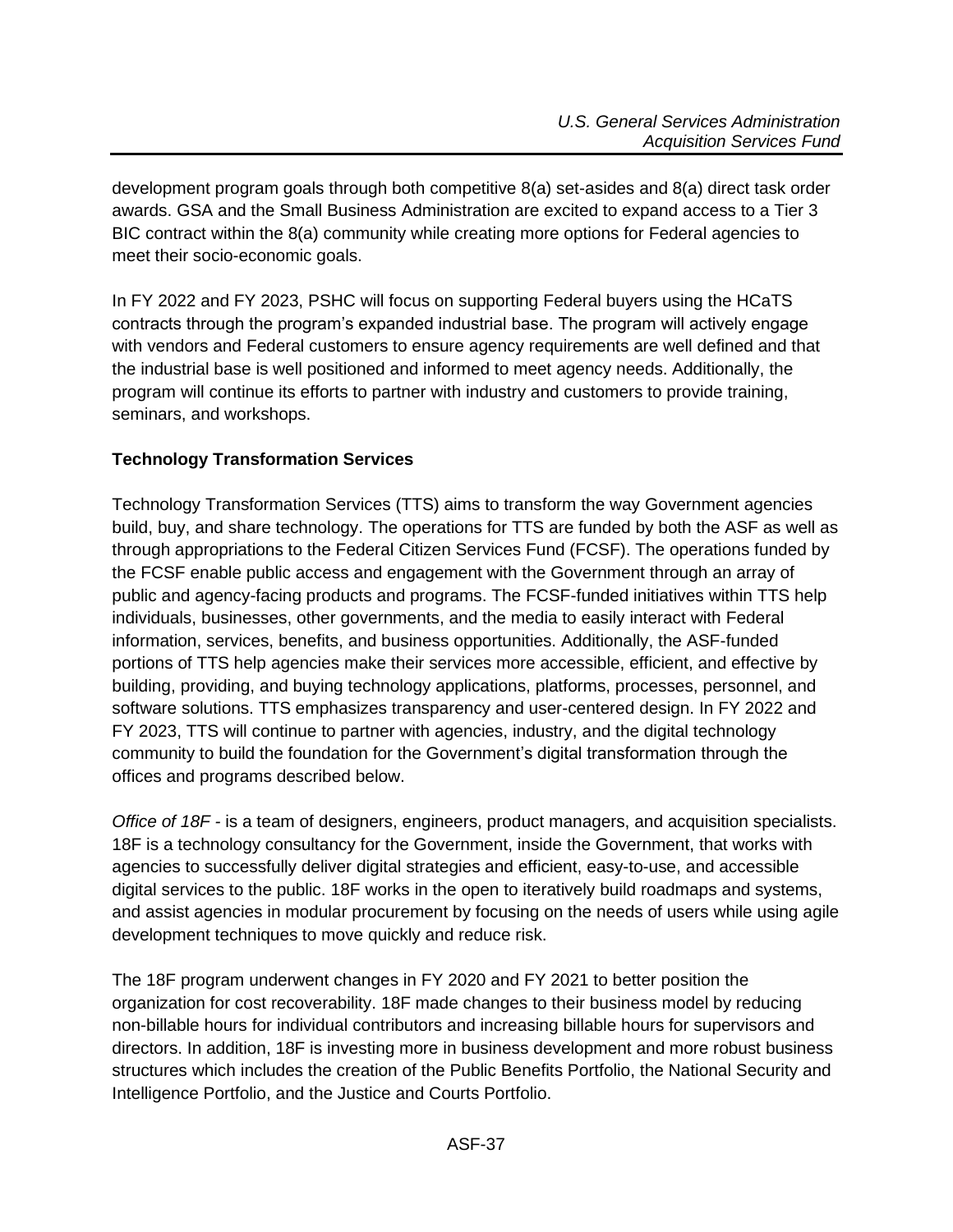In FY 2020 and FY 2021, 18F did experience some negative impacts of the pandemic as some potential customer projects were lost as customers focused on pandemic-specific activities including the ability to operate in a completely virtual environment. However, 18F was still able to partner with several agencies to improve the public's experience with the Government. For example, 18F worked with the Department of Justice's Civil Rights Division to launch a userfriendly online submission experience at civilrights.justice.gov to transform the way the Division collects, sorts, and responds to civil rights reports. 18F also helped the U.S. Tax Court build and launch a new, open-source case management system, named DAWSON, that makes it easier for the public to resolve tax disputes. For the first time, people without lawyers can start a new case online in an easy-to-understand process. The new system is also easier for Court staff as well – with streamlined processes and better usability.

In FY 2022 and FY 2023, 18F will continue to focus on making the organization run more effectively by testing a new weekly billing model and partnering with designated High-Impact Service Providers (HISPs) to work on improving the public's most meaningful priority life experiences.

*Presidential Innovation Fellows (PIF)* Program - unites industry's brightest technologists, designers, and strategists with Federal leaders to tackle issues at the convergence of technology, policy, and process. By embedding senior-level technology leaders into agencies as trusted advisors and "entrepreneurs in residence," PIF empowers partner agencies to challenge existing paradigms, rethink problems, and pilot and scale novel, agile approaches.

In FY 2021, PIF grew to 62 fellows leading initiatives at 22 agencies. The PIF program improved on several key financial and performance metrics in FY 2021 and was fully cost recoverable for the fourth year in a row. PIF also doubled down on AI efforts with 12 of PIF's 26 agency projects in FY 2021 focused on AI, and 15 Fellows in the newest cohort have deep technical expertise across areas like computer vision, natural language processing (NLP), neural networks, and advanced predictive and prescriptive analytics.

The impact of AI in Government is profound, as PIF's AI work will:

- Help combat hiring biases with the U.S. Department of Labor Office of Disability Employment Policy
- Protect human health and the environment with the Department of Energy and Environmental Protection Agency
- Advance COVID-19 diagnostics and at-home testing with the National Institute for Biomedical Imaging and Bioengineering
- Use data to advance civil rights with the U.S. Department of Justice Civil Rights Division.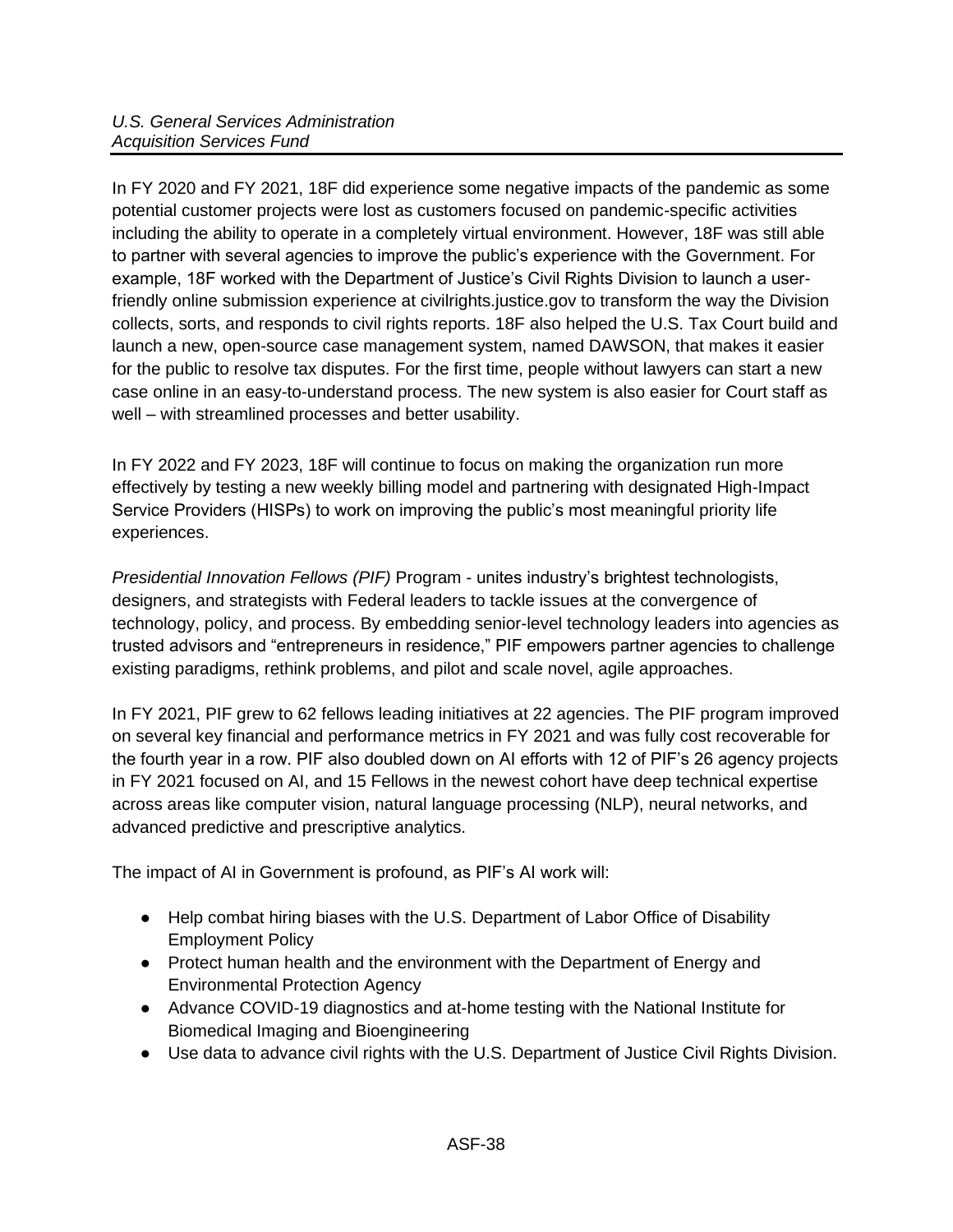In FY 2021, PIF continued to work hand-in-hand with agency leaders to advance the humancentered COVID-19 response. PIF worked with the U.S. Department of Veteran Affairs (VA) to develop the VA's coronavirus chatbot, a conversational technology that helps veterans and caregivers find important information, answering 150K+ COVID-19 questions from veterans, and cutting the call center volume in half, enabling providers to focus on urgent needs. Additionally, PIF helped to maximize telehealth coverage with the launch of telehealth.hhs.gov, a site that equips patients and providers with plain language resources on telehealth. Feedback from this effort has been positive, and the site reached more than 995K users.

In FY 2022, the PIF program is continuing to grow and recruit the best private-sector innovation talent. In addition, PIF is striving to diversify its portfolio to build a stronger presence within agencies where Fellows are best suited to drive technology modernization. PIF plans to work closely with other TTS programs and the Administration to accelerate AI adoption across the Government. Lastly, PIF will continue to provide a positive customer experience by utilizing the feedback provided in customer experience surveys from agency partners.

In FY 2023, the PIF program will be transferred from the ASF to the FCSF at the start of FY 2023 to facilitate improved operations. The PIF program is fully cost recoverable and currently operates under the Economy Act, which prevents it from entering into agreements across fiscal years. Transferring PIF to the FCSF will enable the program to use the broadened reimbursable authority of the FCSF as requested in GSA's Administrative Provisions, which will allow the program to enter into agreements that cross fiscal years and better serve its partner agencies.

*Login.gov* — is an authentication and identity verification system available for use by Government partners. Login.gov simplifies secure access to online Federal services for the public while reducing costs for taxpayers and Federal agencies. The system was designed and developed as a partnership between TTS and U.S. Digital Service and leverages over a dozen private-sector tools and services. At the end of FY 2021, Login.gov was serving 221 agency applications in production, with over 38 million registered users. It is continuing to grow rapidly, with an average of over 2.5 million authentications per week as of the end of quarter one of FY 2022.

Demand for identity verification is also very strong. The program has successfully launched with several partners in FY 2021 and projects additional agency launches in FY 2022. While Login.gov has achieved a 95% renewal rate, it has had to delay some launches as it lacked the capacity to support them in FY 2021. Login.gov anticipates growing its team commensurate with exponential demand for identity verification services (and a steadily growing authentication user base). A demand that is looking to increase its identity verification services tenfold to several million validated identities in FY 2023.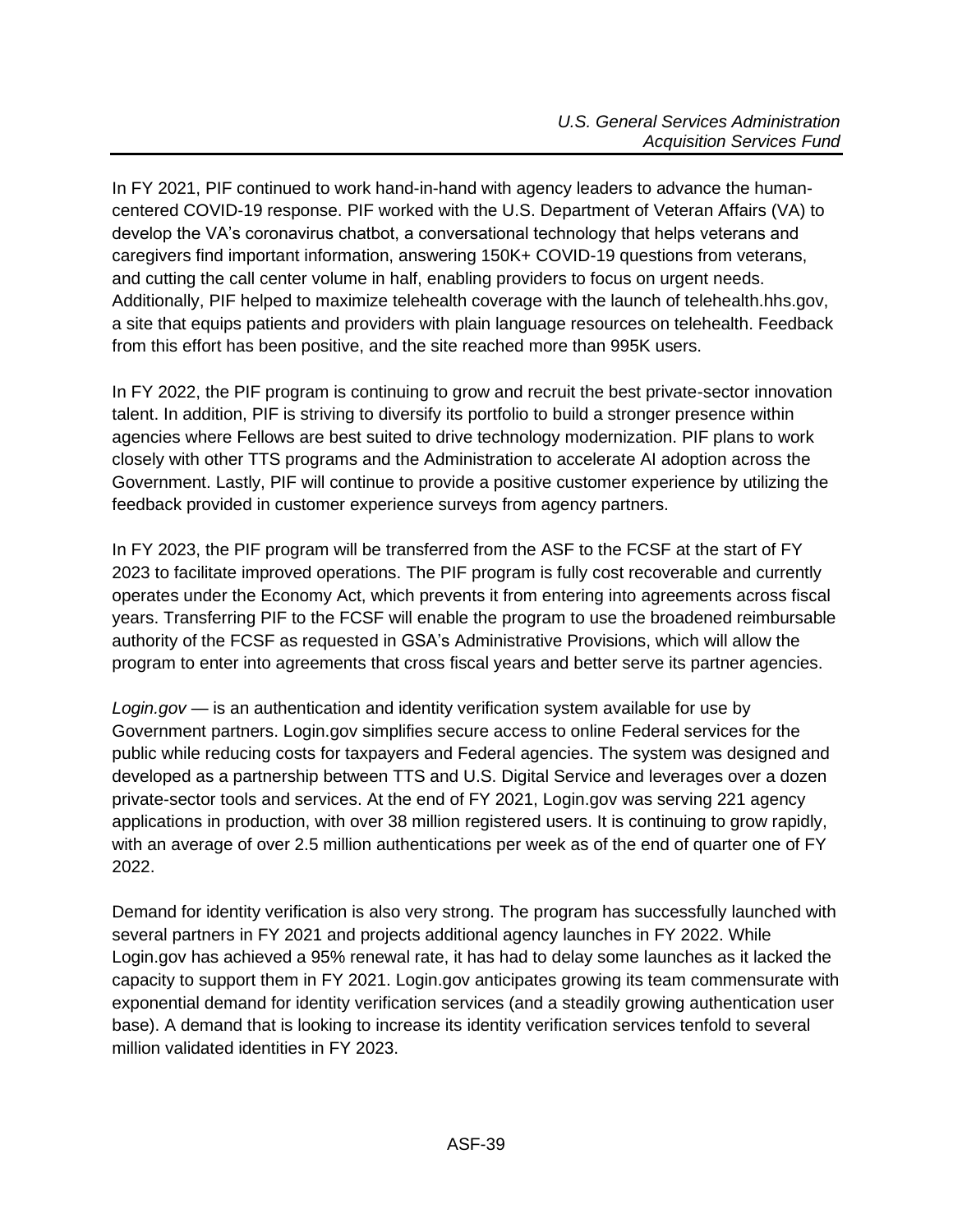Additionally, at the end of FY 2021 the Login.gov program was awarded \$187 million from the Technology Modernization Fund's (TMF) American Rescue Plan appropriation. This TMF funding will allow GSA to further scale the Login.gov shared service by increasing cybersecurity identification and protection for current and future users, adding equitable identity verification and in-person options for vulnerable populations, and growing the Login.gov environment by reducing the barrier to entry for agencies to allow for Login.gov to increase usage to a higher percentage of citizen participation. The resulting benefits of this project include increasing identity verification services, reducing fraud, expanding access to digital services for millions of citizens, and reducing Government-wide costs at scale.

*Cloud.gov and Federalist* — are shared services designed to expedite cloud adoption Government-wide. Both products accelerate procurement, Authority-to-Operate (ATO), and security compliance processes, allowing teams to focus on delivering the highest value to their users.

Cloud.gov is a cloud-based platform-as-a-service, tailored for the needs of the Federal Government. Cloud.gov maintains a FedRAMP Joint Authorization Board Moderate-level authorization and provides a strong security and compliance foundation for new digital services. In FY 2021, cloud.gov operated in 25 Federal agencies and was used in 54 production systems. Cloud.gov has a renewal rate of 95 percent and maintains a growing and dedicated user-base. In FY 2022 and FY 2023, cloud.gov anticipates increased demand for cloud services and is well-positioned to expand to new offices and agencies.

Federalist is a modern publishing platform for Government websites. In a matter of minutes, a team can build a new website using the U.S. Web Design System. Federalist is built on cloud.gov's infrastructure and carries a built-in ATO provided by GSA. With Federalist, teams can launch a new website to production in days, not months. In FY 2021, Federalist hosted over 137 production websites in 22 agencies, serving over 65 million visitors per year. Federal law now requires all new sites to be accessible and mobile-friendly; thereby driving demand for Federalist and continued growth of the platform in FY 2022 and FY 2023.

*Forms.gov* — is a cloud-based software-as-a-service (SaaS) designed for agencies to expedite delivery of digital forms with secure electronic signatures. Forms.gov is built to simplify security compliance, shorten time to market, and provide a consistent user experience with highlysecure, accessible forms delivered on-demand. The demand for forms.gov is driven by multiple legislative and policy initiatives requiring Federal agencies to provide digital, easy-to-use and accessible forms with electronic signatures. The system was built to maximize leveraging of private-sector innovation through existing COTS and open-source software. Partner agencies have the option to build their own custom form-based applications using the forms.gov platform or they may choose to leverage out-of-the-box capabilities requiring low/no-code development. The forms.gov platform handles the security and maintenance of all the necessary front-end,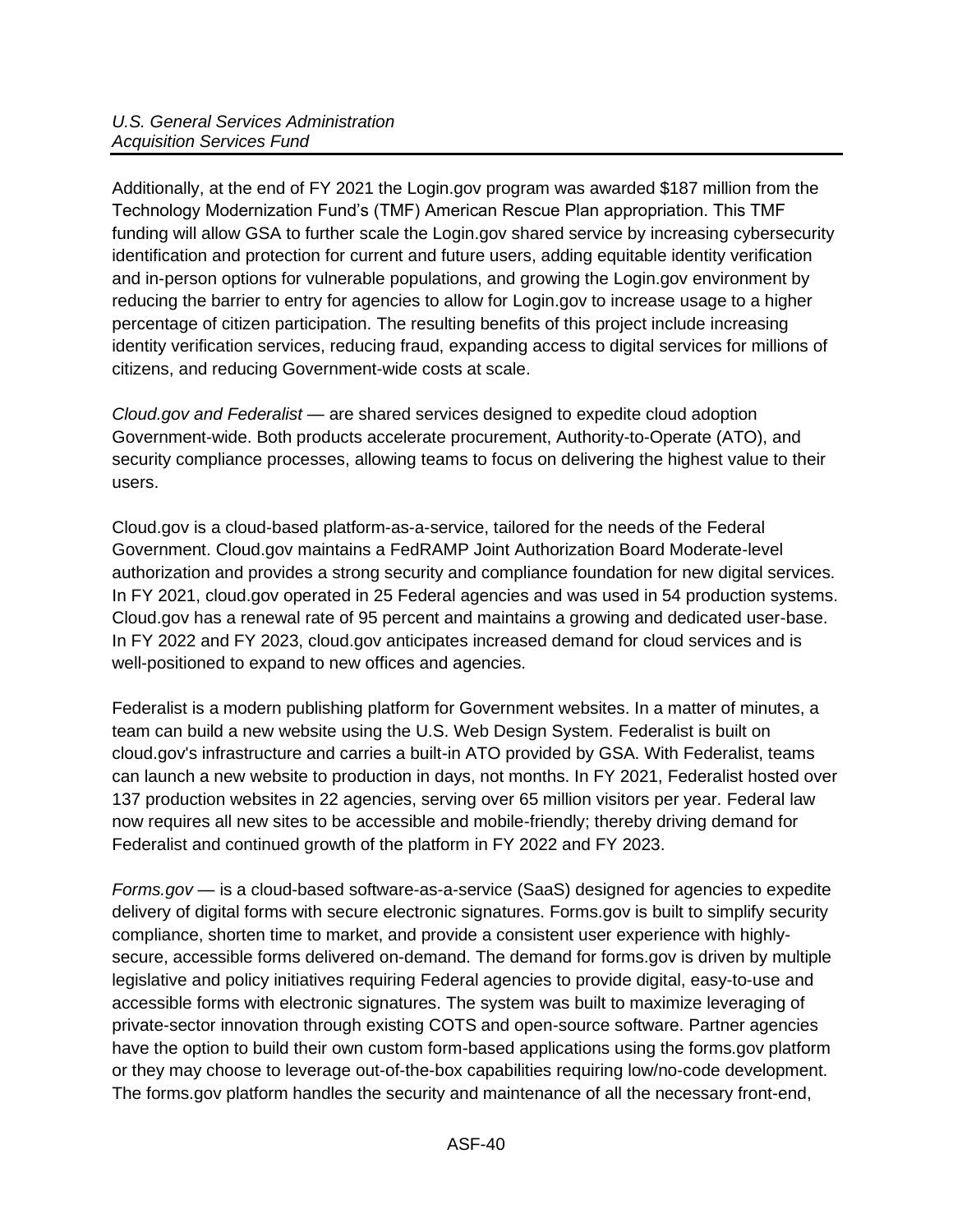API's, backend services and data management infrastructure and facilitates data integration with agency backend systems.

By the end of FY 2021, Forms.gov had officially launched their first live form for the *Made in America* initiative to support administration priorities outlined in E.O. 14005. Forms.gov currently is expanding its scope to handle Moderate-level data as part of its existing Authority to Operate (ATO). In FY 2022, Forms.gov anticipates expanding partnerships with agencies to provide a Government-wide shared service offering. In FY 2023, Forms.gov anticipates continued demand growth due to several planned initiatives and planning for an eventual FedRAMP authorization in FY 2024.

*Centers of Excellence (CoE)* — focuses on enterprise-wide modernization by engaging agencies on the following functional areas: Artificial Intelligence, Cloud Adoption, Contact Center, Customer Experience, Data Analytics, and Infrastructure Optimization.

In FY 2021, the CoE experienced some challenges that negatively impacted operations compared to FY 2020. Challenges included an overall decrease in the number of new agreements signed as customers reprioritized activities to address pandemic-related workforce and continuity-of-operations issues, as well as an unexpected decrease in billable staff due to unplanned attrition combined with limited ability to hire new staff.

Despite these challenges, the CoE engagement portfolio remained strong. The CoE completed two engagements at DoD's Joint Artificial Intelligence Center (JAIC) and the U.S. Department of Homeland Security's Federal Law Enforcement Training Centers (FLETC). Additionally, the CoE signed continuation agreements for partnerships with the U.S. Department of Agriculture, (USDA), U.S. Department of Housing and Urban Development (HUD), U.S. Office of Personnel Management (OPM), U.S. Department of Labor (DOL), Centers for Medicare & Medicaid Services (CMS), U.S. Department of Health and Human Services (HHS) National Institutes of Health Eunice Kennedy Shriver National Institute of Child Health and Human Development (NICHD), NIH National Libraries of Medicine (NLM), U.S. Food and Drug Administration (FDA), and the United States Library of Congress, Copyright Office. CoE also launched new engagements at the Federal Emergency Management Agency (FEMA), the U.S. Department of Veterans Affairs (VA), and the Centers for Disease Control (CDC).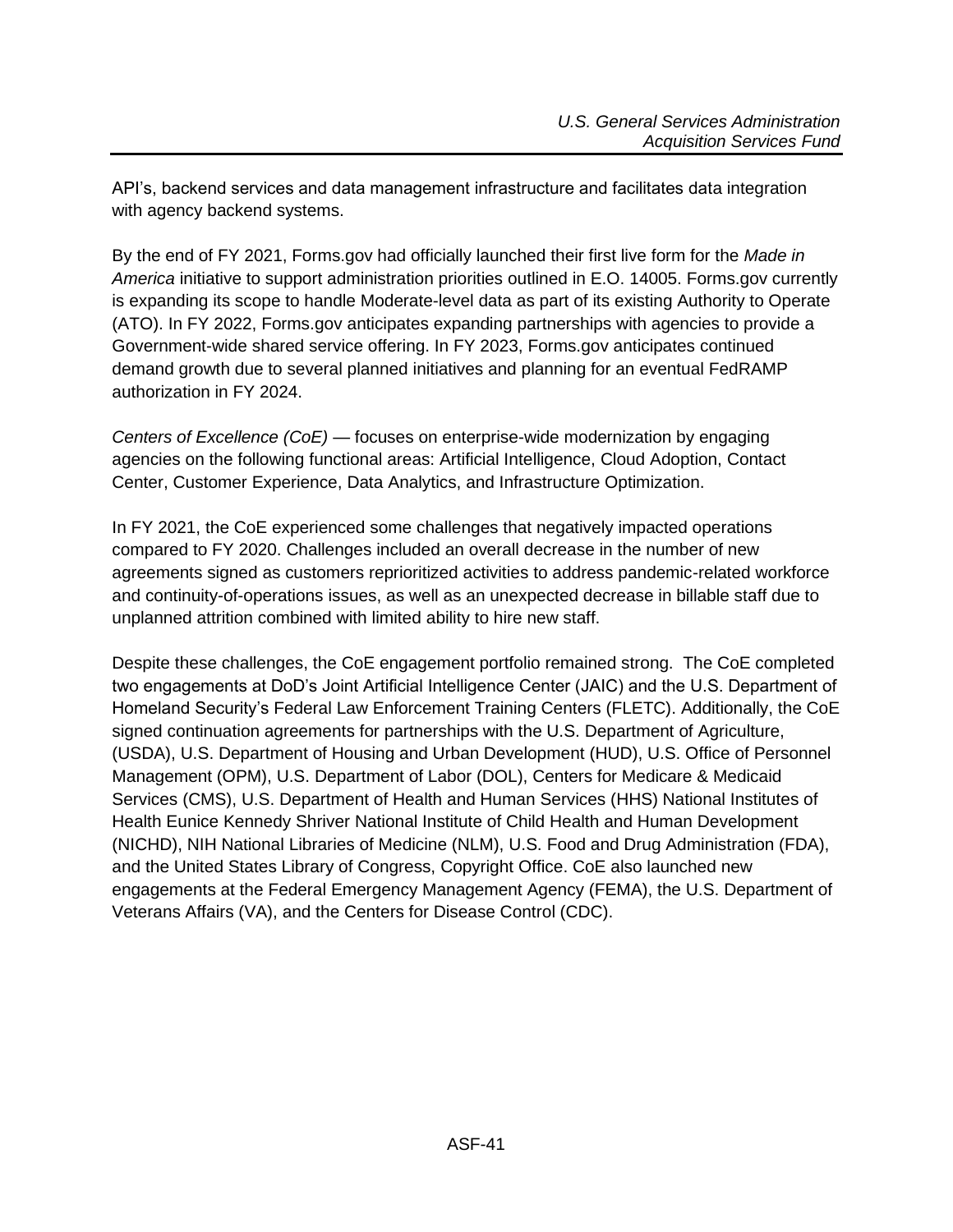These engagements further demonstrate the ability of CoE's modernization implementations to improve agency IT operations and the public's interaction with the Federal Government. Significant customer impacts achieved in 2021 include:

- Delivering the ATO and Release 1.0 for the Joint Common Foundation at JAIC
- Designing and delivering FDA's people and culture transformation strategy, called "New Ways of Working" (NWOW), then leveraging NWOW to assist the FDA in achieving priority elements of their Technology Modernization Action plan
- Laying infrastructure for DoL to execute on the American Rescue Plan Act (ARPA) and co-creating an end state data structure, providing senior level guidance, education, and coaching
- Creating a remote infrastructure for NLM employees
- Creating a cloud-based data catalog for STB (Surface Transportation Board)
- Enabling GAO's first instance on the Cloud and standing up an innovation lab Modernizing OPM's retirement calculator including its migration plan to cloud and helping to address the people part of the change to cloud through the CoE innovation adoption practice
- Creating a roadmap for Copyright to modernize its public facing contact center to reduce lines and delays

In FY 2022 and FY 2023, the CoE will continue its growth and technology modernization approach to improving Government and the public's experience, while implementing business model changes designed to achieve full cost recoverability. The CoEs anticipate expansion to 24 cumulative agencies and 45 cumulative functional centers engaged across the 24 agencies.

# <span id="page-41-0"></span>**Travel, Transportation and Logistics Categories**

The Travel, Transportation and Logistics Categories (TTL) portfolio provides agencies with a broad scope of innovative and cost-effective services covering travel, transportation and relocation services, motor vehicle acquisition, and fleet management services.

The COVID-19 pandemic has had a significant impact on TTL in FY 2020 and FY 2021 and is projected to continue to impact the program in FY 2022. The pandemic has resulted in substantial decreases in customer demand for every TTL offering as customers are not driving as many miles, buying as many new vehicles, traveling, or transporting as many goods.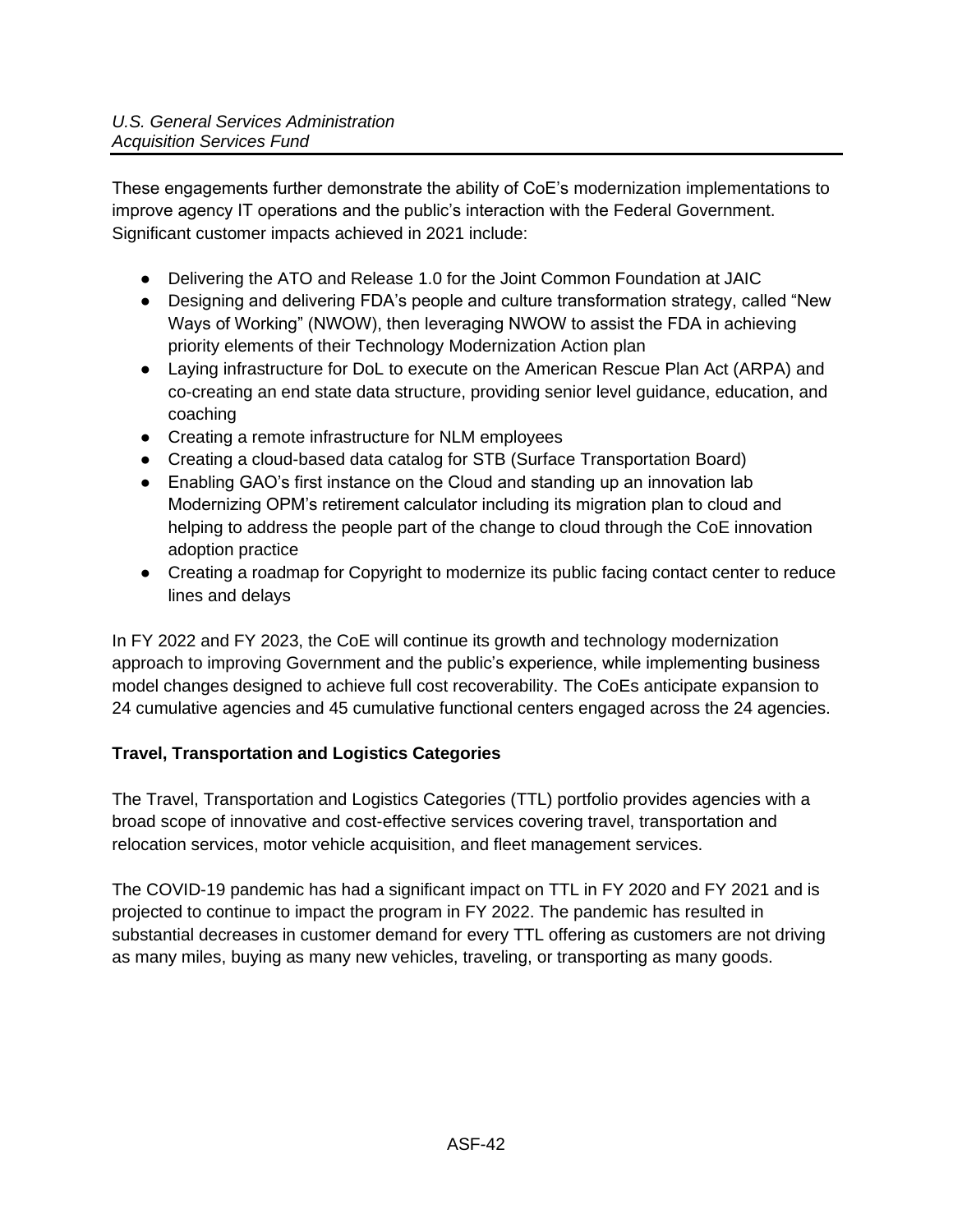Operations within this portfolio include two major business lines: the Office of Fleet Management (GSA Fleet), and the Office of Travel, Employee Relocation, and Transportation.

GSA Fleet delivers vehicle and vehicle-related equipment buying, leasing, and short-term rental shared service programs across the Federal Government and is composed of the Fleet Purchasing and Fleet Leasing business lines.

During FY 2021, GSA Fleet took an active role in helping agencies to plan for and deploy zero emission vehicles (ZEVs) within available resources. This is a major priority of the Administration that requires dedicated resources, including GSA appropriations requested in the Electric Vehicles Fund, to support a surge in electrification. GSA has been working with agencies to plan and do limited deployments within current budget levels. In FY 2022 and beyond this type of support will continue and is anticipated to grow as dedicated funds are provided to purchase and deploy ZEVs and charging infrastructure. GSA Fleet also is actively engaged with suppliers to ensure that as new models of vehicles are released, they can be made available to Federal customers and incorporated into the Federal Fleet.

In FY 2022, GSA Fleet will continue to build upon the progress made in FY 2021 to modernize and migrate its suite of fleet management applications and their datasets from mainframe-based legacy systems to a single application with a cloud-based architecture called GSAFleet.gov. The system's modernization will bring efficiencies to the program by using IT to reduce duplication, automate manual tasks, collect and analyze data, and improve the user experience. This investment will improve the customer and supplier experience when using GSA Fleet systems to buy, lease, and rent vehicles and equipment*.*

*Fleet Purchasing* — GSA is the mandatory source for DoD and Executive agencies purchasing non-tactical vehicles in the United States. The program provides services to reduce overhead costs across the Government associated with multiple motor vehicle acquisition programs. By aggregating demand and thus increasing the negotiating power of the Federal Government, the Fleet Purchasing program saves on the overall cost of vehicles, obtaining prices substantially lower than dealer invoice. Each year, the Federal Government procures approximately 50,000 vehicles through GSA Fleet's Purchasing program. The program also offers standardized equipment packages that are mission ready for agency customers, including law enforcement, ambulatory/wheelchair accessible, medium/heavy-duty trucks, and other first responder vehicles, such as firefighting, counterterrorism, diplomatic/executive security, and disaster/recovery vehicles. In addition to purchasing vehicles, GSA established BPAs for charging infrastructure and is pursuing new contracting actions to update its charging infrastructure offerings to continue to support the Federal Government's electrification efforts.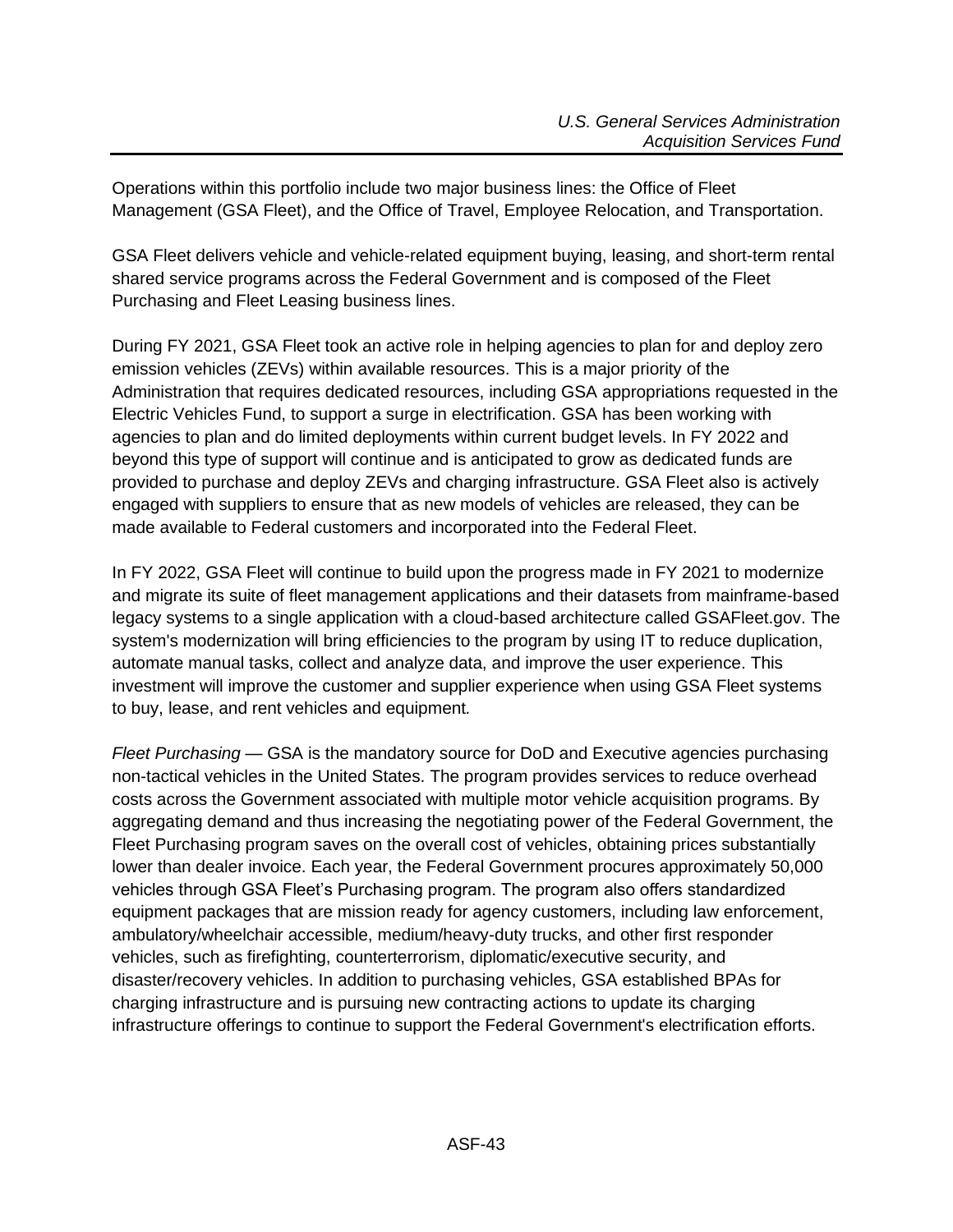*Fleet Leasing* — provides full-service leases for more than 220,000 non-tactical vehicles to Federal agencies and other eligible customers each year. The program provides agencies with end-to-end fleet management services including:

- Vehicle acquisition and disposal
- Maintenance control and accident management
- Fuel and loss prevention services
- A fleet management system to provide data and analytics on fleet operations.

The National Maintenance Control Center and the National Accident Management Center support all leased vehicles by offering agencies preventive maintenance, repair, and accident management services at best value, helping to prevent the Government from incurring higher maintenance costs. Additionally, the program also provides a GSA Fleet Card with each vehicle for the purchase of fuel and minor maintenance, helping the program control costs, and monitor waste, fraud, and abuse.

Fleet Leasing is committed to improving fuel efficiency across the leased fleet; each year, GSA replaces eligible vehicles in the GSA-leased fleet with new, more fuel-efficient vehicles. In support of the Administration's goal of electrifying the Federal fleet, GSA is requesting \$300 million in funding in FY 2023 for the Electric Vehicles Fund. If authorized, this funding will be transferred and merged with the funds of Federal agencies, including the ASF, for the procurement of ZEVs and the associated charging infrastructure. The GSA Fleet Leasing operating model provides agencies self-sustaining options for obtaining ZEVs as they become available in the commercial marketplace, into perpetuity. GSA can leverage the stability of its program and this additional funding to significantly increase the number of ZEVs in the GSA leased fleet through purchasing ZEV replacements.

Additionally, GSA Fleet continues to work with Federal agencies to consolidate agency-owned vehicles, replace costly commercial leasing arrangements, and improve the collection and management of data that are essential in effectively acquiring and managing fleet vehicles. In FY 2020, GSA Fleet successfully transitioned 1,597 agency-owned vehicles into GSA's leased fleet and ordered 2,632 additional vehicles for customers to support expanded mission requirements, replace commercial leases or replace agency-owned vehicles. In FY 2021 GSA Fleet consolidated 2,951 agency-owned vehicles into the leased fleet and purchased 3,061 additional vehicles for existing leasing customers.

In FY 2021, GSA Fleet continued rolling out its telematics program, installing devices on leased vehicles. Installations of telematics devices will continue into FY 2022, leading to improved data collection and better fleet management both by GSA and its customers.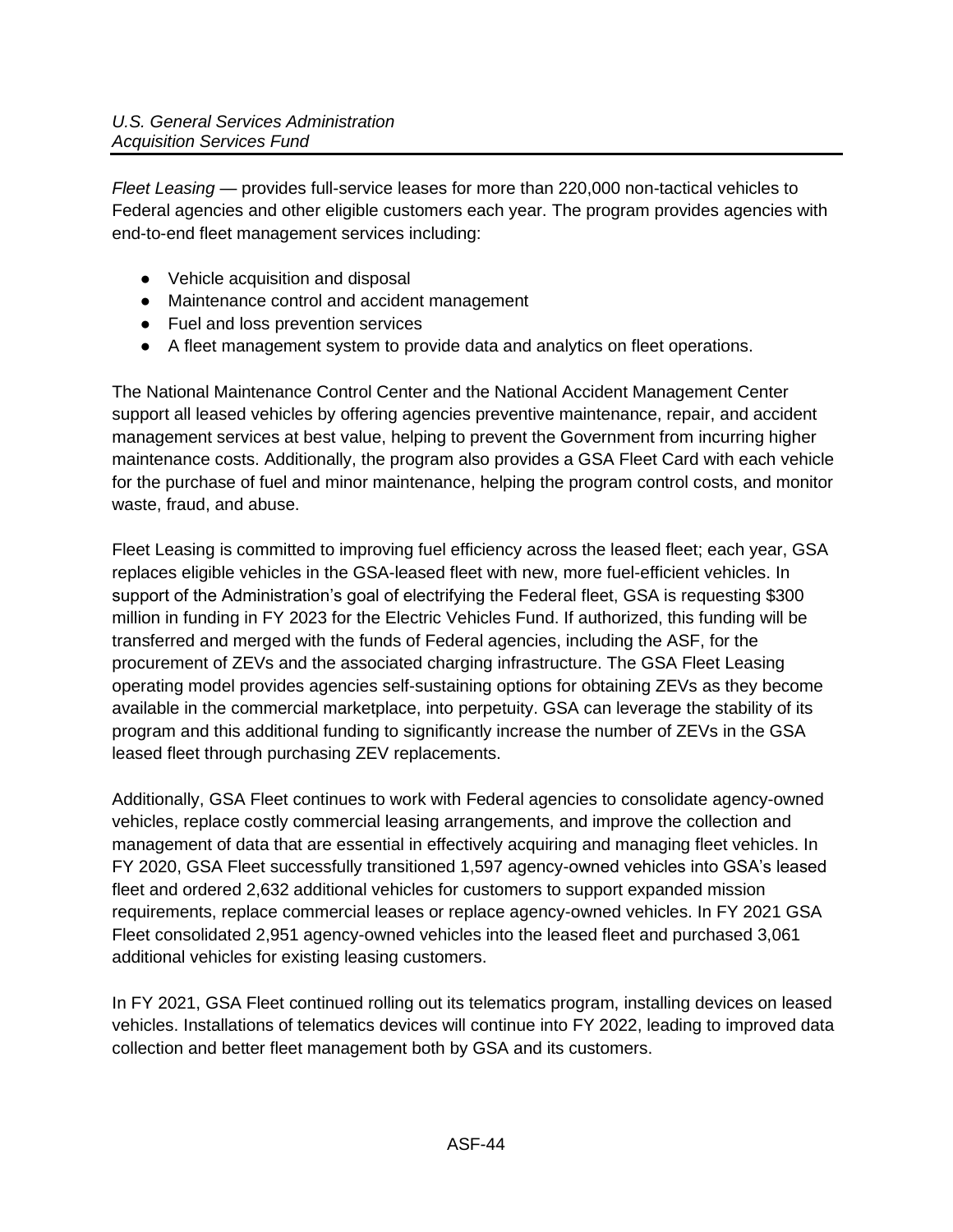COVID-19 has continued to impact the Fleet program in FY 2021 through reduced miles driven on the leased fleet, supply chain issues and delays, and resulting market effects. The impact of COVID-19 on GSA Fleet Leasing in FY 2022 is uncertain as there are many economic factors related to the pandemic that have an impact on Fleet's operations and financial performance. The supply chain impacts that result from surges in COVID-19 cases, stimulus bills, and returnto-facilities plans across the Federal Government will all impact how GSA Fleet performs financially in FY 2022. These factors are directly related to GSA Fleet vehicle miles traveled, fuel costs, maintenance and repair costs, quantity of total vehicle acquisitions, quantity of leased vehicles sold, proceeds on Fleet Leasing vehicle sales, and GSA's ability to consolidate agencyowned vehicles into the leased fleet.

*Travel, Employee Relocation, and Transportation* — manages three program and acquisition centers offering a variety of services related to the travel and relocation of Federal employees and the transportation of Federal property: the Travel Management Division, the Employee Relocation Resource Center Division, and the Transportation Management Division.

In FY 2022, the programs will focus on category management and continued Government-wide customer service and supplier relationship management strategies. Specifically, the programs will improve data collection and analytics for better performance management and increasing category spend under management.

*Travel Management Division* — manages the E-Gov Travel Service 2 (ETS2), GSA's City Pair Program (CPP), FedRoomsⓇ, and the Travel Category Schedule.

The Travel Management Division has seen significant declines in travel as a result of COVID-19. For FY 2021, travel utilization was approximately 43 percent of FY 2019 levels based on airfare data. The program anticipates travel will slowly rebound in FY 2022, but as agencies look to alternative solutions for travel (such as video conferencing and online training) the longerterm impact is highly uncertain. Preliminary projections of utilization in FY 2022 are somewhere between 43 to 65 percent of FY 2019 levels.

ETS2 provides web-based, end-to-end travel management services that include: travel planning, authorization, online booking, travel agency support, and reimbursement to user agencies. Despite the impacts from COVID-19 in FY 2021, 59 agencies are deployed on ETS2.

The City Pair Program leverages the Government's buying power and negotiates discounted airfares with commercial airlines for scheduled airline passenger transportation services. In FY 2021, partner agencies used the City Pair Program to purchase about 1.85 million tickets, saving about \$992 million Government-wide when compared to similar commercial airfares.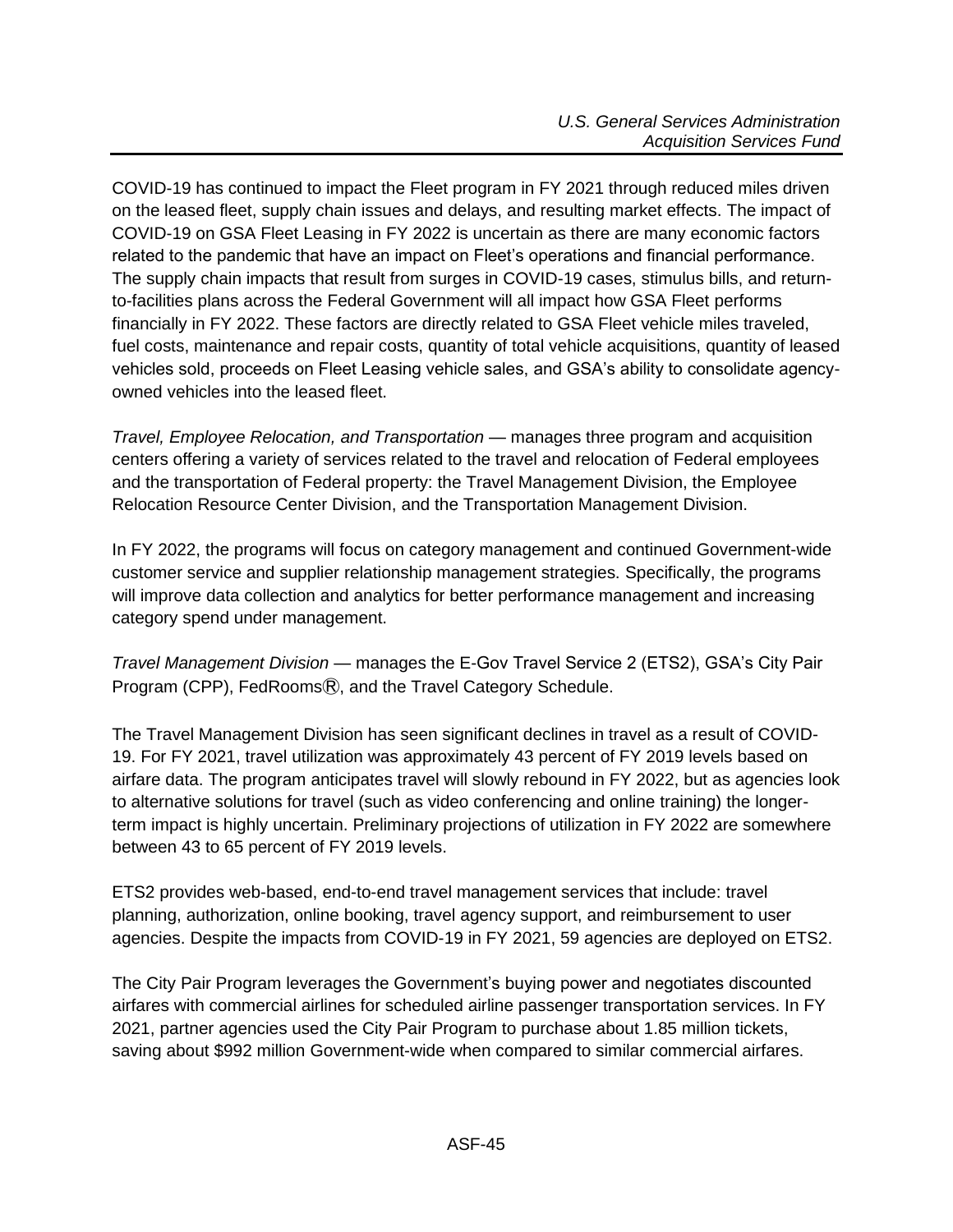The Travel Services Solution Schedule provides emergency management lodging and travel management center offerings; while the FedRooms® lodging program offers Federal employees with access to over 8,900 properties globally, and in FY 2021, has saved about \$40.7 million Government-wide.

In FY 2022 and FY 2023, the Travel Management Division will look to increase utilization of its business offerings in alignment with Category Management principles, specifically with regard to ETSNext (the anticipated successor program to ETS2 for modernized end-to-end travel management services), DoD travel management center services, ride-share, and long-term lodging. In addition, the Travel Management Division will consider mitigation options to address COVID-19 travel demand impacts by reviewing its revenue and expense model to look for opportunities to maximize returns to the Government.

*Employee Relocation Resource Center* — The Employee Relocation Resource Center (ERRC) is a Government-wide center for employee relocation products and services, with high customer and supplier engagement and loyalty. The ERRC offers Federal agencies a streamlined procurement process with flexible programs, subject matter expertise, and program support for two primary offerings for executive agencies: employee relocation services, and household goods shipping services. In FY 2021, the program secured more than 88 percent agency adoption with civilian agencies. In FY 2022 and FY 2023, the ERRC will explore opportunities to ensure partner agencies procure relocation services effectively through a shared services managed solution.

*The Transportation Management Division* — provides two major services: multimodal freight, and transportation schedule services. Both services offer competitive rates, industry expertise, and management of transportation services for civilian customers Government-wide. In FY 2021, the Transportation Management Division partnered with the ERRC to collapse system requirements and deploy a modernized rate-procurement and shopping system at less cost to the Government. In FY 2022 and FY 2023, the program intends to leverage its Tier 2 Category Management designation to increase spend under management Government-wide.

# <span id="page-45-0"></span>**The Office of Systems Management**

The Office of Systems Management (OSM) is composed of the Integrated Award Environment (IAE), the Common Acquisition Platform (CAP), and the FAS Systems Governance Committee (FSGC).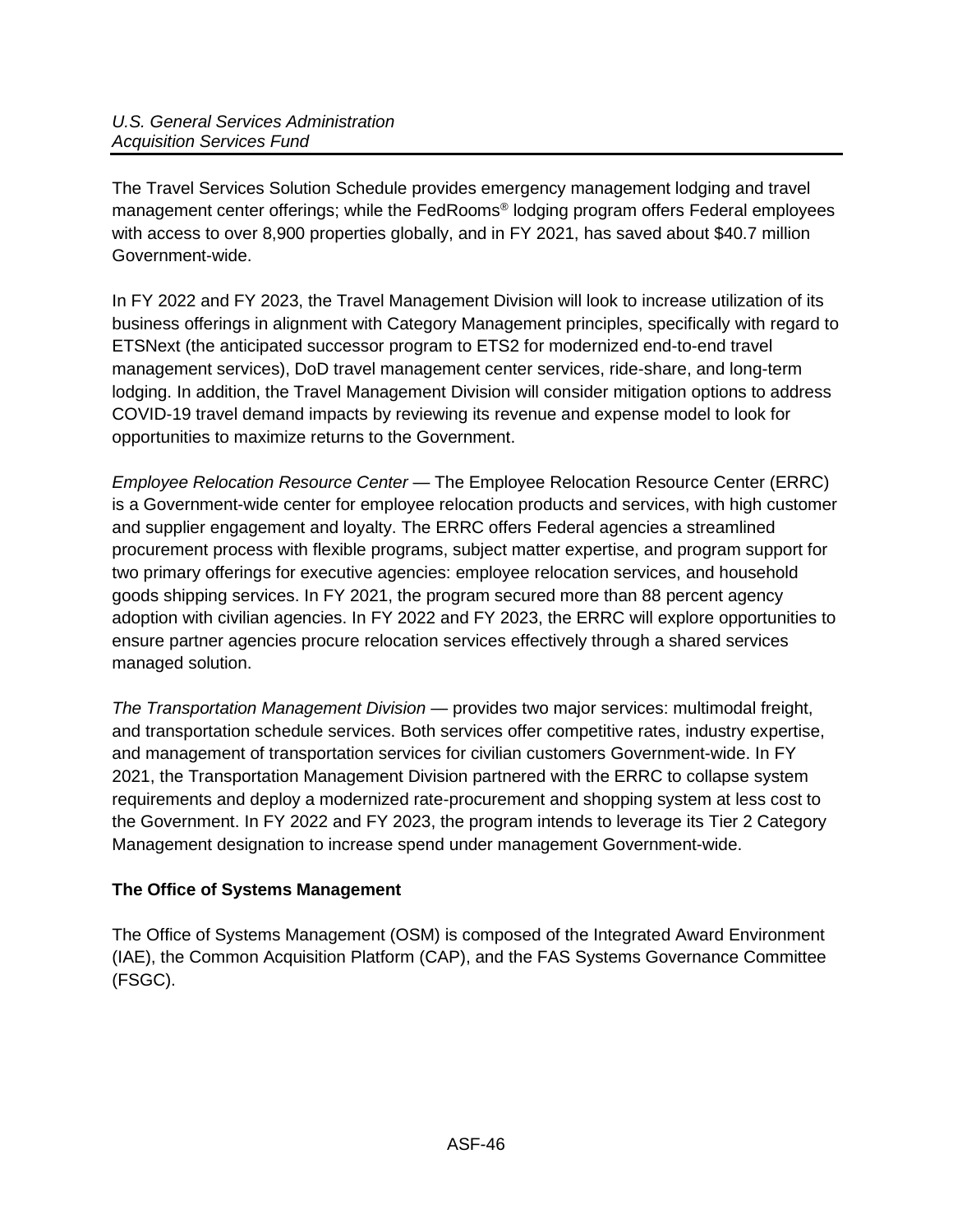*Integrated Award Environment (IAE)* - is an E-Government initiative that provides centralized technology and processes to support a modernized Federal award environment. IAE operates several legacy systems, which are in the process of being modernized and converged, to reduce the administrative burden and improve user experience and compliance for Federal and industry officials alike across the Federal award processes.

In response to the ongoing crisis of the COVID-19 pandemic, the passage and enactment of the ARPA provided economic revitalization to entities seeking various forms of monetary relief through a defined set of financial assistance programs to be administered by multiple Departments and Agencies. In order to access this relief, many entities are required to register with the Government via IAE Systems. IAE quickly aligned resources to meet the surge in registrations from applicants seeking relief.

IAE continues to successfully move forward on the large-scale modernization effort to consolidate the 10 disparate IAE systems into a cohesive, modern infrastructure. As of the end of 2021, five of the 10 IAE systems have been fully retired, along with a major component of a sixth system, leaving just over four remaining systems on the roadmap to retire.

IAE is actively supporting the grant programs enacted in the Consolidated Appropriations Act of 2021 and the ARPA, ensuring that grant programs being implemented across the executive agencies are able to revitalize the American economy and the economic security of American companies.

In early FY 2021, IAE successfully launched the new Contract Data Reports module in beta.SAM.gov and retired the FPDS Reports module. As a result, SAM.gov (formerly called [beta.SAM.gov\)](http://beta.sam.gov/) is the only place to create and run static, standard, administrative, and ad hoc contract data reports.

IAE continues to make regular updates to the legacy systems to incorporate new policy requirements, address issues, and make minor enhancements using technology to reduce burden for those doing business with the Government. For example, IAE completed the Federal Service Desk (FSD) transition to a new supporting contractor by launching the new FSD.gov

site with a new user experience in December 2020 with enhanced analytics capabilities. As a result of user and stakeholder feedback, IAE unveiled the new design of [SAM.gov](http://beta.sam.gov/) in April 2021, a design offering an enhanced search experience, new landing pages for each domain, as well as a centralized space for help and training resources.

IAE is actively addressing the shift from the DUNS Number to the Government issued and managed Unique Entity Identifier. By April of 2022, the Federal Government will stop using the DUNS number to uniquely identify entities registered in the System for Award Management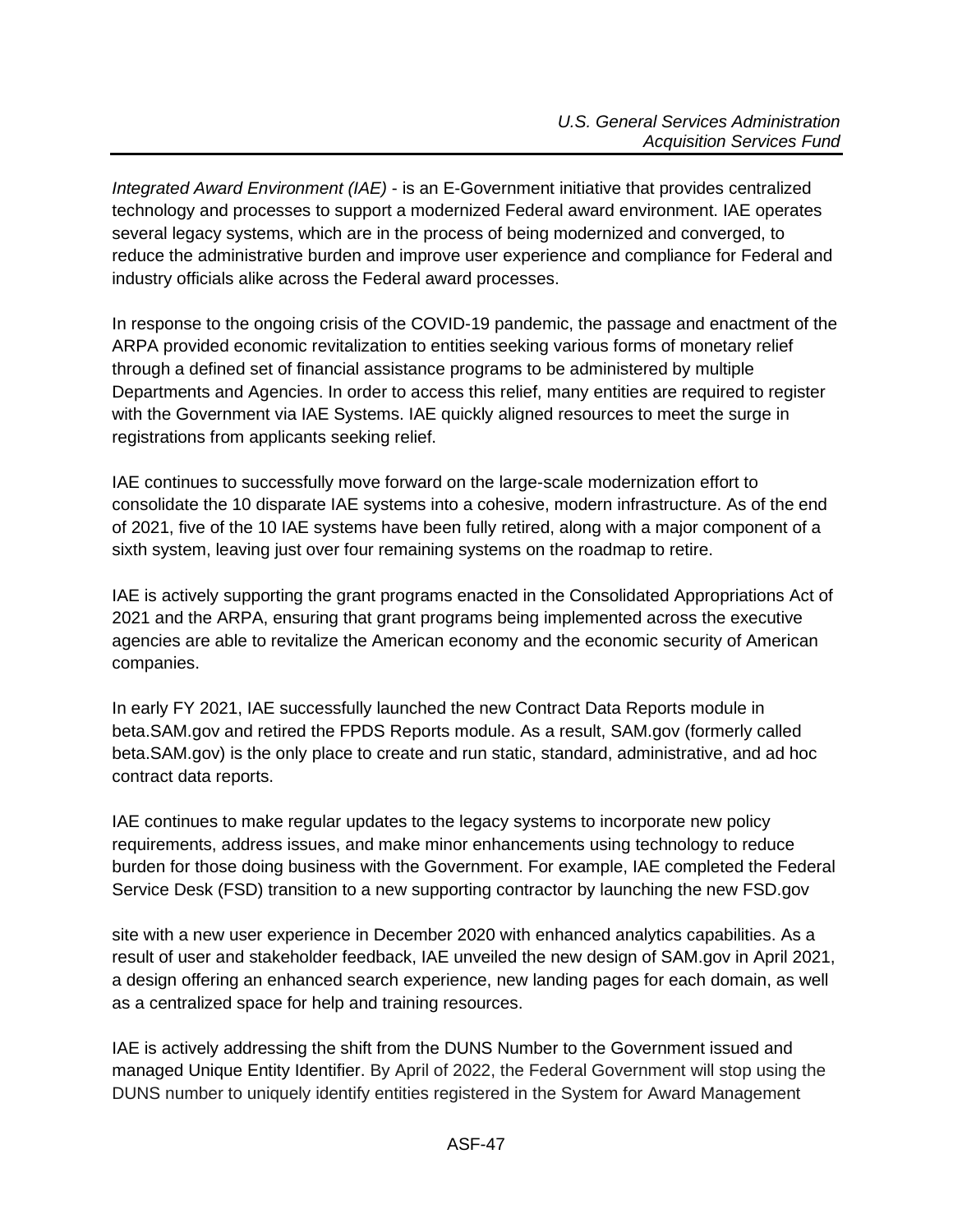(SAM). At that point, entities doing business with the Federal Government will use a Unique Entity Identifier (UEI) created in SAM.gov. These entities will no longer have to go to a thirdparty website to obtain their identifier. Active registrants will have their UEI assigned and viewable within SAM.gov; there is no action for registered entities to take at this time. This transition allows GSA to streamline the entity identification and validation process, making it easier and less burdensome for entities to do business with the Federal Government.

IAE continues to be instrumental in supporting the Government's response to the COVID-19 pandemic by working with OMB to issue extensions to SAM.gov registrations and eSRS to provide administrative relief for entities doing business with the Government. In addition, IAE has provided extensive support to the Pandemic Response Accountability Committee and Treasury OIG to support tracking of CARES Act funding.

In FY 2022 and FY 2023, IAE will continue procurement data modernization initiatives by continuing the migration of the remaining legacy system functionality to the new modernized environment. IAE will continue to use human centered design principles, partner with agency users, and communicate with stakeholders Government-wide to implement the new unique entity identifier with streamlined entity validation processes. IAE will also continue its multi-year efforts to bring systems into full compliance with the 21st Century Integrated Digital Experience Act (IDEA) and GSA Guidance for Digital Presence. These efforts include continuing to focus on customers, making systems available on mobile devices, and bringing systems into full compliance with Federal user interface standards.

*The Common Acquisition Platform (CAP)* - serves as the program and product management resource for FAS, working with FAS business lines as well as all integrator functions to reengineer existing FAS business processes, enhance existing acquisition systems, and integrate new IT product systems and tools. CAP focuses on consolidating and modernizing FAS business systems supporting the acquisition workforce, customer agencies, and industry partners in the Federal acquisition process. CAP is driving enterprise-wide adoption of standard Agile software development best practices to improve product performance and user experience. CAP launched a new FAS-wide quarterly discussion series "Agile in Action" to share Agile best practices and lessons learned to promote the benefits of Agile which include enhanced and incremental value delivery, improved user experience, and delivery of quality, secure, and user-centered solutions to the FAS internal and external users. In FY 2021, CAP began to implement standard JIRA Project Templates across all modernization efforts to enable a standard view into project status. In FY 2022, CAP will begin implementing performance dashboards with metrics to gauge business value and project success.

CAP plays a critical role in the implementation of the Federal Marketplace Strategy (FMP). As a key participant in an overarching FMP coordination committee, CAP assists with identifying convergence issues across business systems to include dependencies, risks, and overlaps to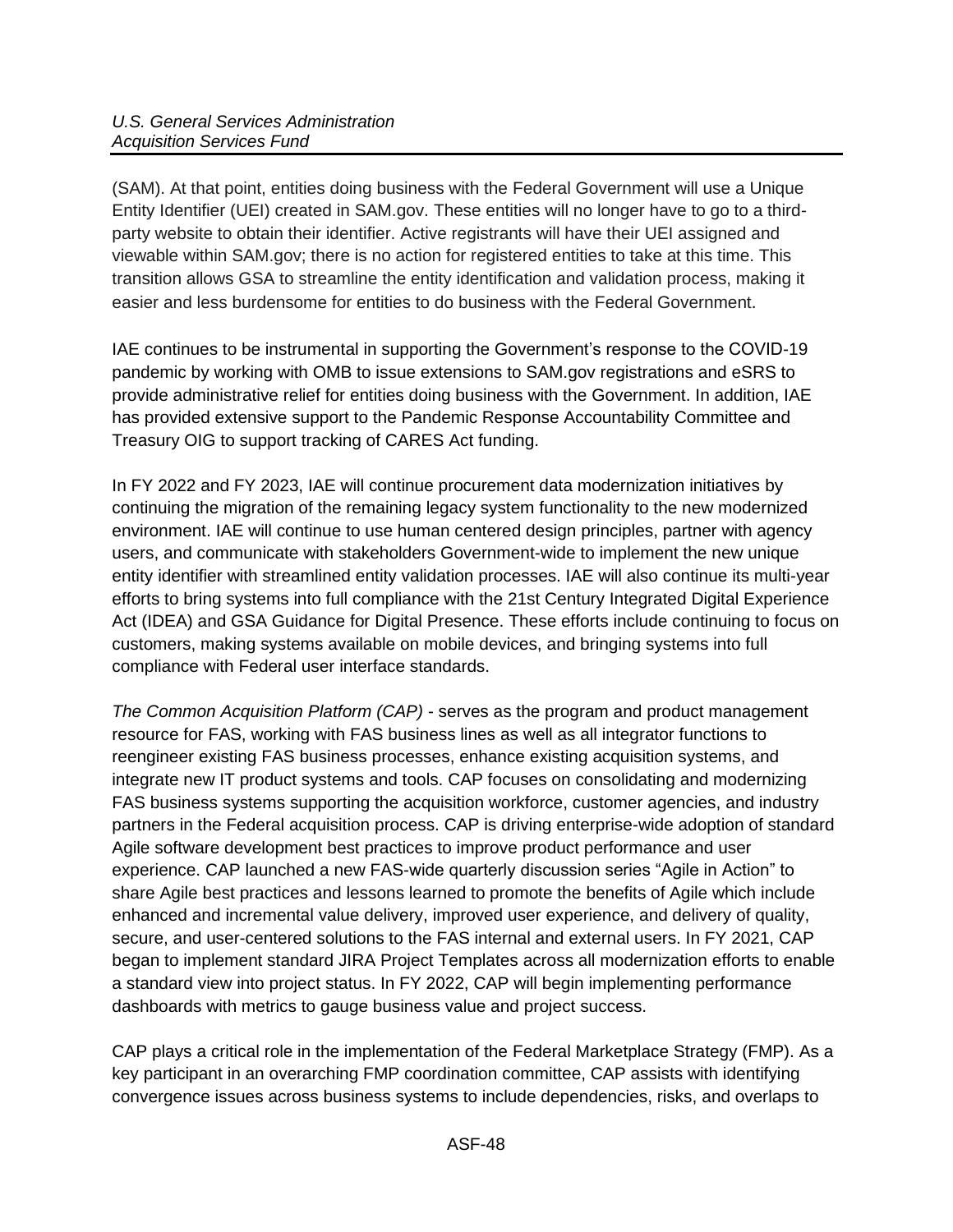drive transparency and cross-portfolio collaboration, which drives improved investment management and a reduction in redundant business applications. CAP is leading the implementation of the enterprise CALM system to provide a modern, efficient contract writing system that supports the acquisition workforce.

CAP stood up the FSS19 Business Modernization Committee in FY 2021, which was established to create a formal governance process for identifying, assessing, and prioritizing changes and enhancements to the FSS19 modernization. This committee enables each stakeholder business line and/or FAS program initiative to fully collaborate and coordinate, resulting in shared ownership and assuring that the needs of all FSS19 users are met as best as possible.

CAP supports the Catalog Management effort as the product owner for the Authoritative Catalog Repository (ACR), leading and facilitating agile ceremonies to develop and establish a data repository to intake new MAS catalog products and services and provide a means for downstream applications to efficiently consume the data. CAP serves as the co-lead with GSA IT for the Unique Entity Identifier (UEI) initiative to ensure that 30 impacted FAS systems are ready by the April 2022 deadline. CAP is also a member of the Data Evidence and Governance Board (DEGB) and serves as the lead for DEGB's Data Processing and Systems Team (DPST).

CAP also supports other modernization efforts serving as product manager and providing varying levels of customized support for the Personal Property Management System (PPMS), G-Invoicing, and the Advanced Fleet Platform. CAP played a key role in the Multiple Award Schedule Consolidation effort leading the change management process and requirements definition to modify all impacted legacy systems and ensure a seamless transition when the consolidated schedule was launched. CAP was integral to the development of a standard implementation of a Multi-Factor Authentication solution which was successfully implemented on a number of existing legacy systems to include Advantage, OCMS, eOffer/eMod, and others. The implementation, which also included a PIV/CAC login capability, improved the customer experience by standardizing access to multiple GSA systems.

*FAS Systems Governance Committee (FSGC) -* provides a transparent and rigorous review of proposed funding for new initiatives as well as the continued evaluation of in-process initiatives. The FSGC is composed of representatives from the FAS Business Lines with representation from the Regional Offices and FAS Integrators, as well as advisory offices including GSA IT and OCFO.

In addition to conducting standardized and diligent reviews of proposed investments and inprocess initiatives, the FSGC facilitates regular check-ins to ensure enterprise alignment between program owners and support offices. These check-ins also support the budget formulation process by ensuring transparency and alignment of the FAS IT budget.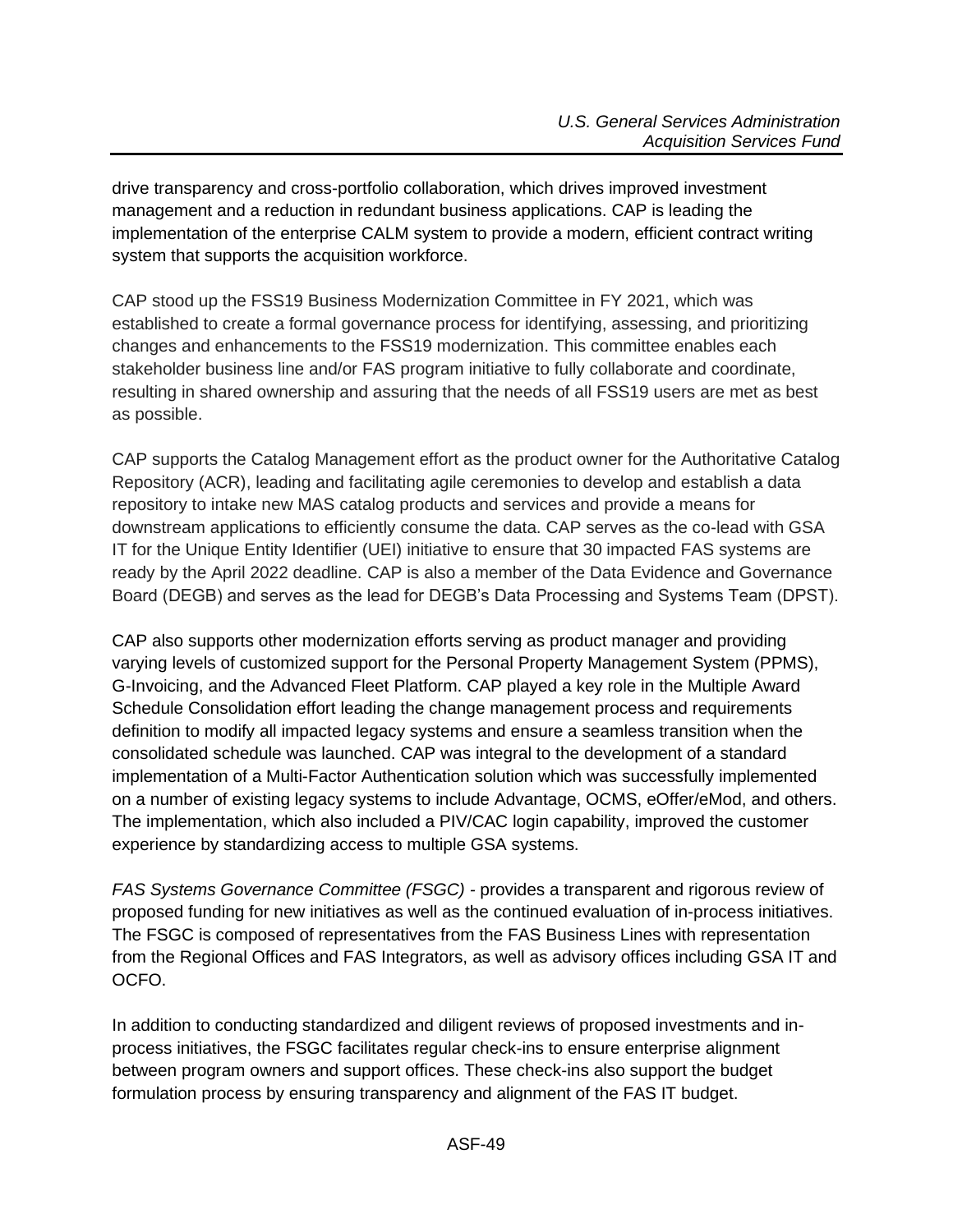In FY 2021, the FSGC established a subcommittee to study potential refinements to the investment funding process and criteria to ensure value is delivered in smaller increments and at reduced risk. This effort involved collaboration across GSA and across Government agencies. In FY 2022 and FY 2023, the FSGC will build on the insights and lessons learned to drive better outcomes across the enterprise.

Additionally, in FY 2022 and FY 2023, the FSGC will continue to strengthen its coordination with GSA IT to advance the FAS-wide system architecture, proposed business capabilities, and overall FAS investment strategy in alignment with the FAS Strategic Plan.

# <span id="page-49-0"></span>**FAS Integrators**

The FAS integrator offices support the business portfolios by providing strategic, organizational, and policy guidance to the business units. Integrator offices also maintain FAS business processes and IT systems; provide contracting support; build strategic partner relationships; and support the FAS workforce.

*Executive Direction* - provides leadership and overall executive and program direction to ensure the mission and responsibilities of FAS are effectively carried out. Executive Direction is composed of the Office of the Commissioner and the Regional Commissioners' offices. Each of GSA's 11 regions contain a Regional Commissioner's Office that oversees regional FAS operations while ensuring that the acquisition needs of Federal agencies are met.

Additionally, in FY 2021 the Human Resources Quality Service Management Office (HR QSMO) Project Management Office (PMO) transitioned from the Working Capital Fund (WCF) to the ASF under Executive Direction. The PMO continued to make significant progress in advancing the work needed to ensure that the HR QSMO is successful. In FY 2022, GSA's budget request focused on the expansion of human capital data standards work along with completing architectural reviews and associated analyses of the "as is" and "to-be" state of Shared Services Provider (SSP) technical environments. In FY 2022, OMB designated OPM as the lead agency for the HR QSMO. As a result, GSA's FY 2023 budget request does not account for any HR QSMO related activity, including the PMO funded by the ASF. GSA will transfer all intellectual property associated with the HR QSMO to OPM.

*Office of Customer and Stakeholder Engagement (CASE)* - identifies and addresses customer needs utilizing the Voice of the Customer, Voice of the Supplier, data analytics, and customer feedback. CASE manages the FAS opportunity pipeline and uses the principles and practices for strategic account management to ensure FAS is coordinated with customers and industry partners. CASE engages with the vendor community and Federal, state and local agencies through communications, training, industry events, and the FAS corporate content on the GSA.gov channel.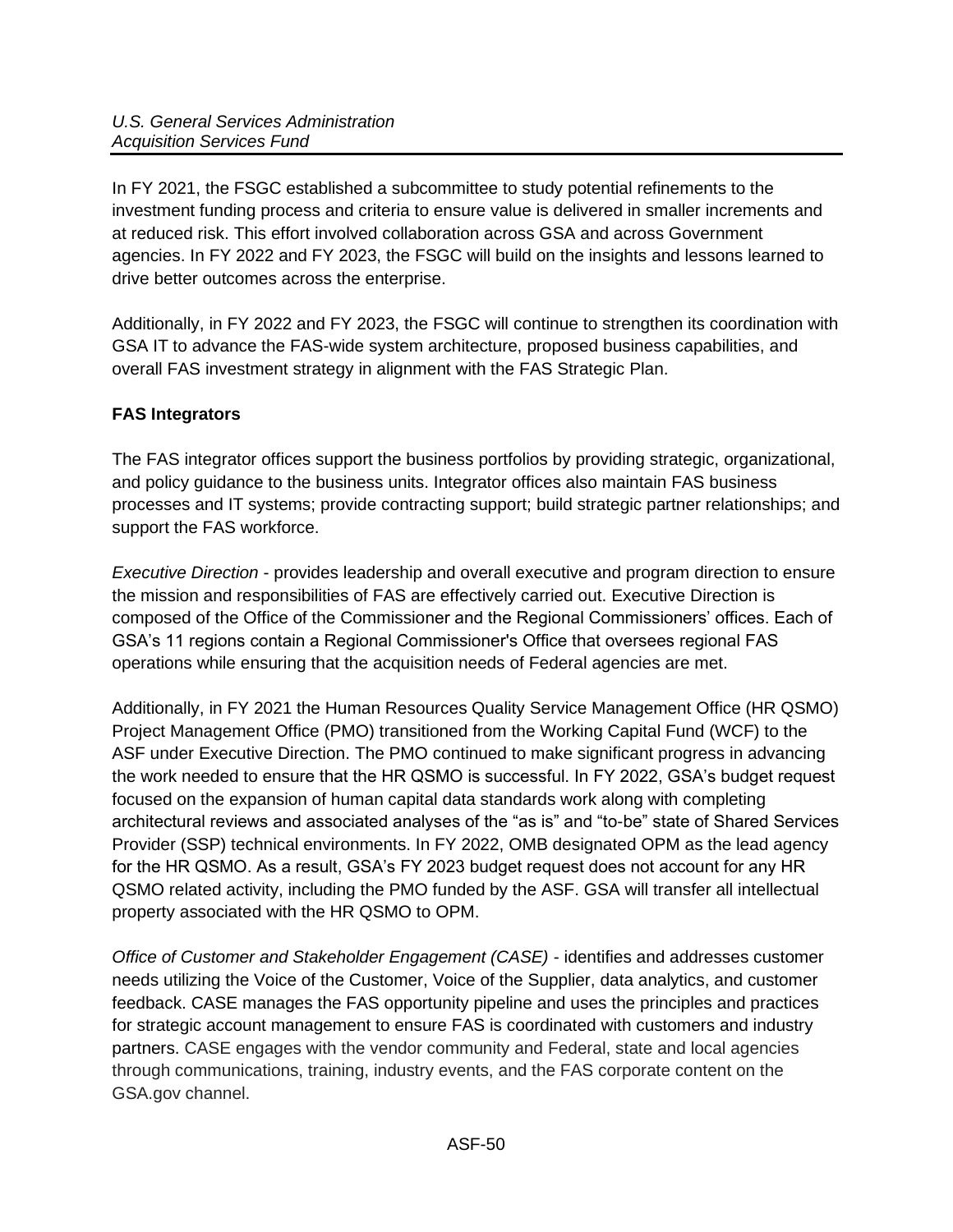In FY 2021 and beyond, CASE will continue to support improving service to suppliers and customers by coordinating with FAS portfolios. CASE has developed an opportunity pipeline review and analysis process to portfolios in understanding how to better anticipate agency requirements and improve FAS solutions. CASE is working with the portfolios to capture all relevant customer relationship data in a single repository for use across FAS. Additionally, CASE will also continue to expand on GSA-sponsored virtual training events to share lessons learned and acquisition techniques in key market segments.

*Office of Enterprise Strategy Management (OESM)* - manages FAS's strategic planning, helps FAS programs develop and execute business plans to meet their goals, and provides support to the 10 Government-wide category managers while working with agencies on adoption of category management practices. OESM also leads high-impact FAS-wide efforts such as the Federal Marketplace initiative and the transition to an integrated digital experience. Further, OESM leads governance of FAS data assets to ensure data standardization, transparency, and privacy; all of which will support analytics and data-driven decision making to ensure the FAS workforce is prepared to help FAS meet its mission.

In FY 2022, OESM will more tightly integrate FAS's investment and executive performance planning processes, including organization-specific performance reporting. Tighter integration will result in further improvements in FAS's ability to execute business strategies and achieve business goals. OESM will also continue execution of the Federal Marketplace Strategy dedicated to making it easier to do business with FAS. In FY 2023, Federal Marketplace improvements will focus on continued improvements to the MAS program, improving the underlying data supporting product and service search capabilities offered through GSA contracts, assessing the proof of concept on commercial buying, and expanding implementation of the FAS-wide CALM system. In addition, the FAS Digital Experience effort will continue iterating on improvements to the customer buying process, and debut new tools to enhance the experience of suppliers doing business in the Federal marketplace. OESM will refine the digital tools and services available to agency buyers, suppliers, and the FAS acquisition workforce. OESM will continue to grow and challenge the workforce by moving to higher levels of GSA's workforce planning maturity model, as well as build a strong pipeline of FAS leaders through entry-level and mid-career development programs.

*Office of Policy and Compliance (OPC) -* establishes the standards and framework for managing FAS's acquisition workforce through real world training, is dedicated to contract integrity, and facilitates a consistently positive agency partner experience in order to improve acquisition outcomes. OPC ensures operating practices are consistent across business lines and FAS activities are compliant with applicable laws, regulations, and policies. OPC maximizes the use of data tools and analytics to overcome data quality issues at scale while also reducing the burden of analysis placed on the acquisition workforce.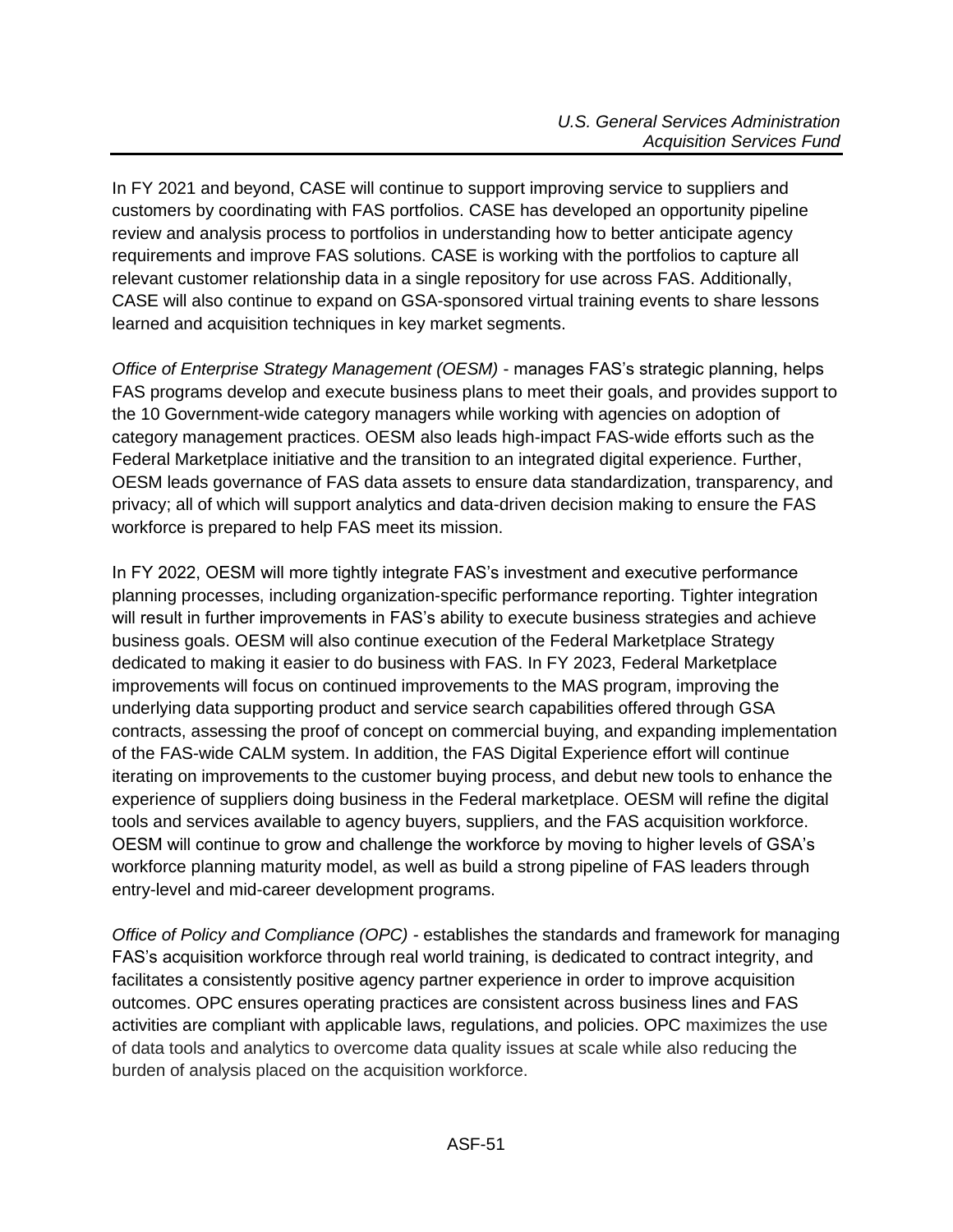In response to the Secure Technology Act (December 21, 2018), OPC has led the development of the SCRM strategy and implementation plan for FAS and also supports the Federal Acquisition Security Council (FASC) through GSA's council member, the FAS Commissioner. To further advance FAS's SCRM maturity from reactive to resilient, OPC has developed innovative activities to support SCRM through the blending of data and process automation for the removal of prohibited products. OPC is a key drafter in the FASC interim final rule on removal and exclusions of covered articles and information sharing, and plays a key role in the ongoing transformation of the SCRM Review Board.

In FY 2022 and FY 2023, OPC will continue to lead several FAS SCRM-related initiatives. OPC will continue to pilot third party risk management assessment tools to identify and assess third party risk. OPC also will continue its efforts to develop FAS' SCRM expertise and mature FAS offerings as they relate to SCRM by building the FAS SCRM Champion program with representation from every FAS office and lead FAS implementation of Section 889 of the FY 2019 NDAA. In addition to these SCRM activities, OPC also serves as one of the executive leads for Commercial E-Commerce Platforms (Section 846 of the FY 2018 NDAA).

Additionally, OPC will continue to monitor changes to the statutory/regulatory environment and execute policy actions associated with administration priorities such as trade, small business, sustainability, climate, and made in America initiatives.

*Contracting Division* - supports the acquisition needs of client agencies doing business with the AAS and ITC portfolios. By providing pre-award and post-award contracting support, the office maximizes competition, reduces lead time procurement costs, and ensures that customer objectives are being satisfied.

*FAS IT Systems* - provides development, operational, and management support to FAS business systems and applications. The ASF's FAS IT budget includes the contractual support and equipment funding for FAS' business systems. The GSA IT organization manages FAS' business systems in partnership with the Office of Systems Management (OSM) and FAS's portfolios to synthesize business system requirements around enterprise strategy and system architecture. FAS IT incorporates business knowledge and technological expertise to choose and implement the best solution available for FAS programs.

In FY 2021, FAS IT continued to utilize its multiple award BPA for system development and operations (COMET). Since awarding the COMET BPA, 18 call orders have been awarded for management and modernization of the FAS portfolio of applications. In FY 2021, FAS IT reopened the solicitation to on-ramp additional small businesses because nearly all of the original COMET small business vendors had graduated. As a result, eight Small Business vendors were awarded contracts on the COMET BPA in December of 2021. As other IT contracts within FAS reach their logical end, these contracts will be competed as call orders under COMET,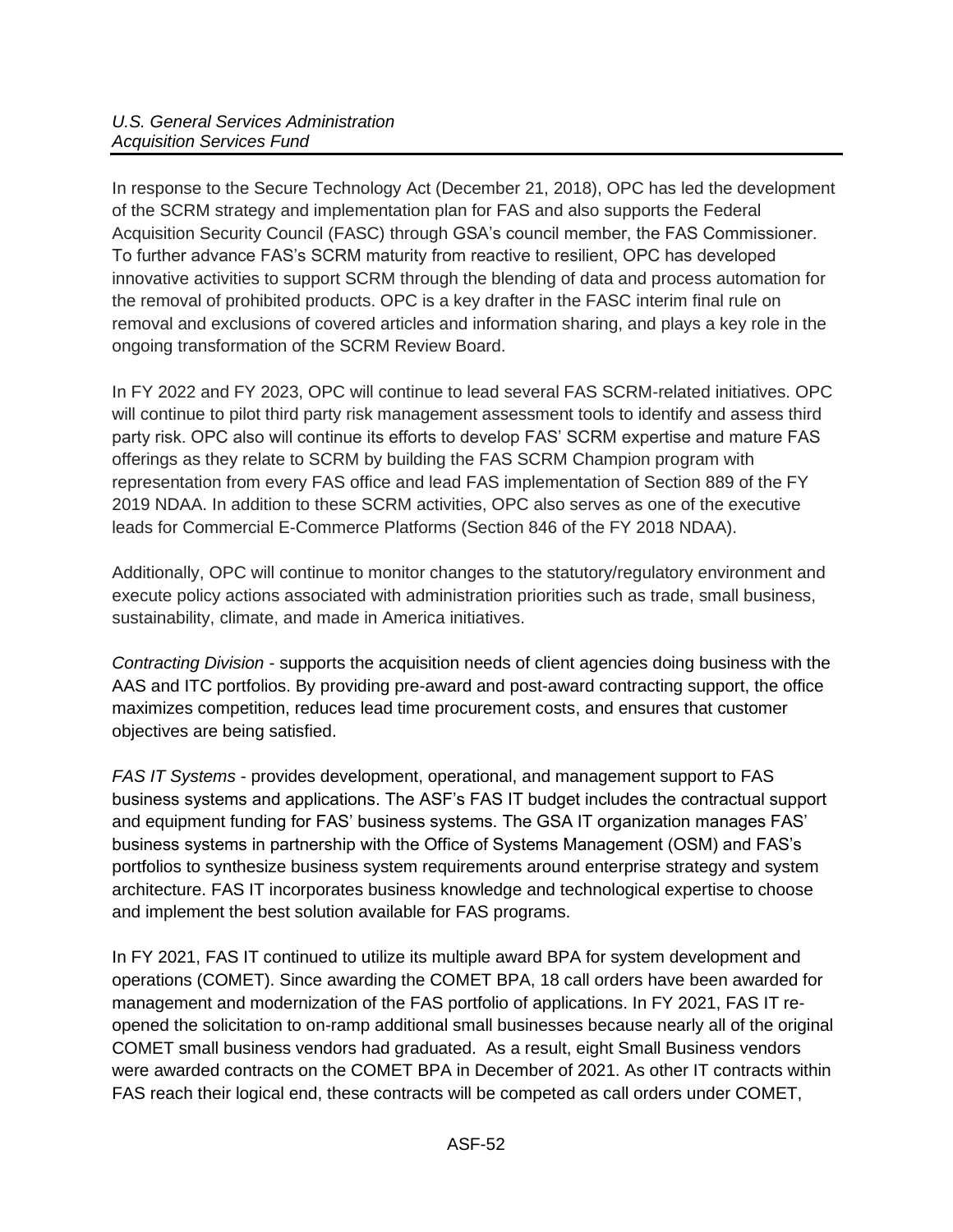which will result in a more cohesive acquisition and IT strategy for FAS systems. In FY 2022 and FY 2023, FAS IT will continue to partner with OSM and the FAS portfolios to plan, architect, develop, and deploy modernized systems which leverage the cloud, COTS, and open source to the greatest extent possible.